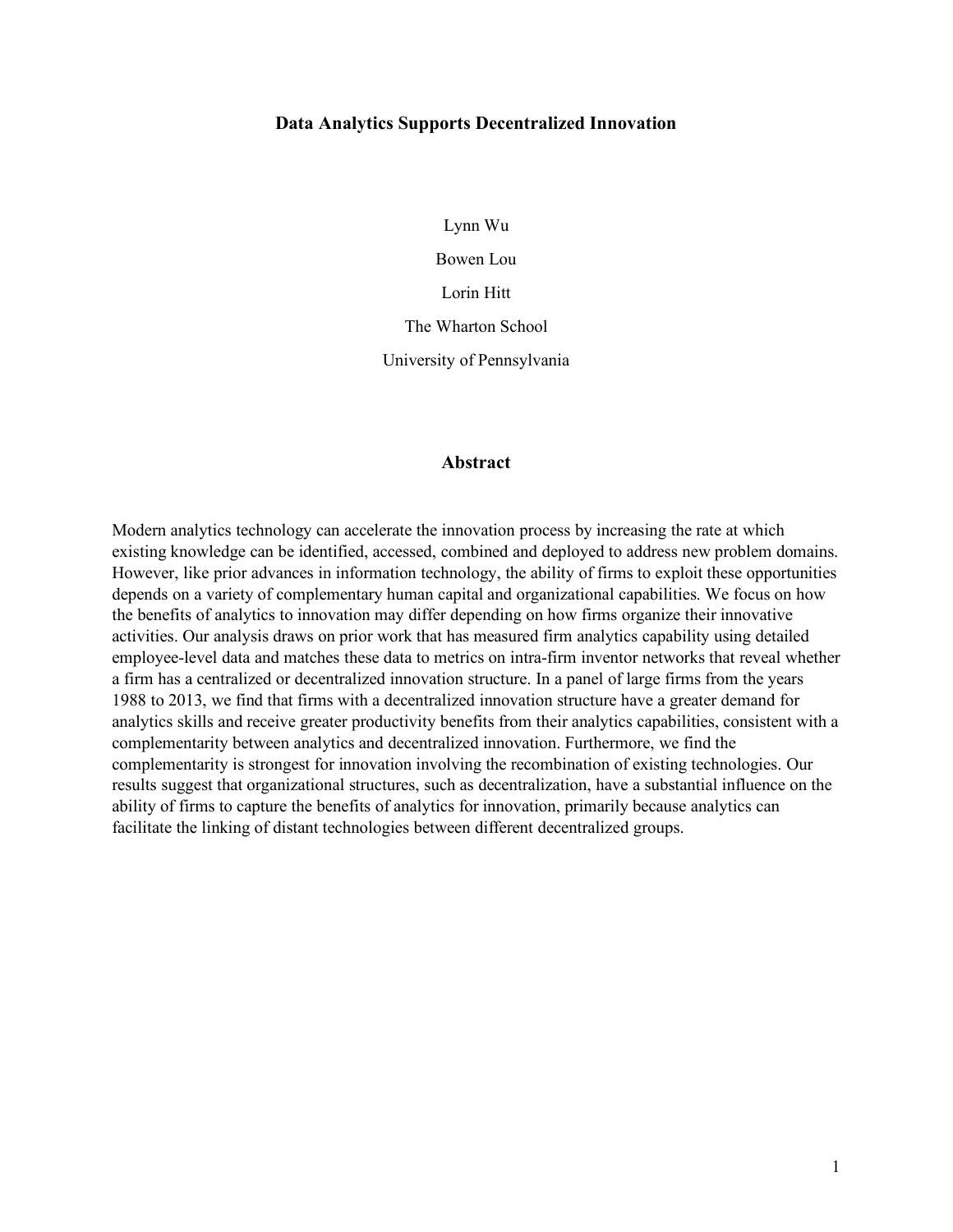#### **Introduction**

Innovation is critical to the growth of advanced economies. Technology, especially information technology, has always been closely linked to innovation as both an enabler and a result of the innovative process over the last several decades. The recent rise of analytics technology may have an especially important role in supporting innovation given that the production of new knowledge is closely related to the ability to exploit the existing stock of knowledge (Joshi et al. 2010, Majchrzak and Malhotra 2016). Analytics capabilities, as defined by the ability to detect hidden patterns in large-scale data, have substantially been improved by advances in artificial intelligence and digitization. By accessing a wide range of knowledge, both within the firm and external to it, analytics can accelerate the rate at which different ideas can be combined and applied in new problem domains. The ability of analytics to support certain types of innovative activity is thus a potentially important mechanism for creating economic value (Brynjolfsson and McElheran 2016, McElheran and Brynjolfsson 2015).

However, not all firms have been able to take advantage of the opportunities created by the increased availability of data. A recent study revealed 59% of firms fail to use advanced analytics despite possessing the necessary data (Bradstreet 2017). One possible explanation is that not all firms have strategies or other organizational structures that are suited to the use of analytics. Prior work has suggested that ITorganizational complementarities are a particularly important determinant of both the demand for and benefits reaped from IT investment (e.g. Bharadwaj et al. (2007), Bresnahan et al. (2002), Nagle (2017), Pang (2016), Tafti et al. (2013)). This relationship between IT investments and benefits attained is likely to hold true for investments in analytics capabilities, although the complements critical to leveraging analytics appear to differ from those needed for leveraging general IT.

Prior work has also suggested that IT plays a role in driving the innovation process (Gao and Hitt 2012, Kleis et al. 2012), and this may be especially true for analytics technology due to its close relationship with the acquisition and production of information. However, these studies have not addressed the organizational processes (e.g., allocation of decisions, incentives, human capital, structure of formal and informal pathways for the flow of information or the exercise of authority) that potentially enhance or inhibit these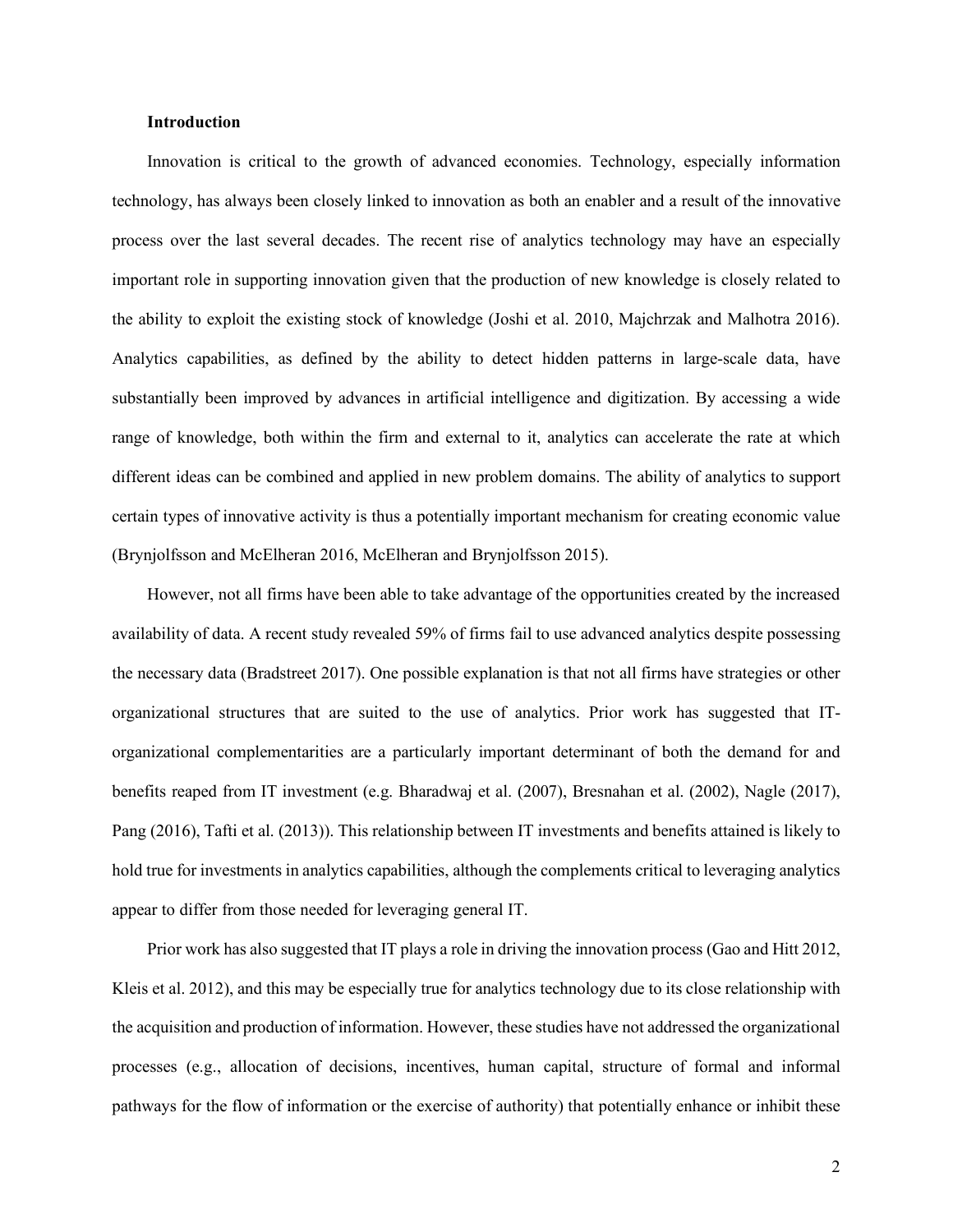relationships. As a first step, we focus specifically on one important form of investment in analytics, the hiring of employees with data analytics skills (Tambe 2014, Wu et al. 2017) and on one structural characteristic of firms, the choice of using a centralized versus decentralized organizing principle that is known to have an important influence on the nature and outcome of innovation (Argyres and Silverman 2004, Siggelkow and Rivkin  $2006$ <sup>1</sup>. Our goal is to discover whether there is empirical support for a relationship between innovation and analytics, based on their respective (and mostly independent) literatures, and to demonstrate that examining the relationship between analytics and innovation is important for fostering further research. Moreover, complementarities between the particular practices we found are unlikely to the only ones associated with data analytics. As analytics skills become more widespread across firms it is important to identify other complementary assets that facilitate innovation and productivity.

# **Motivating Examples and Supporting Theory**

l

Our analysis is motivated by the observation that successful firms structure their innovation activity in substantially different ways and that the choice of structure may potentially affect the ability to gain benefits from the increase in available data and associated analytics tools. For instance, Google and Apple, two of the most innovation-driven firms in the information economy, <sup>2</sup> organize their innovation processes differently, as shown in their respective networks of patent co-authorship (Figure 1). Google displays a more decentralized innovation structure with many small groups of loosely connected inventors and some larger clusters with ties extending throughout the firm. In such a structure where information is often hard to transfer across organizational boundaries (Von Hippel 1994), individual groups directly involved in a firm's operations are often better at understanding the nature of operational problems and at creating and implementing solutions. By contrast, at Apple, much of the innovation output is centralized in a few tightly-

<sup>1</sup> The IT value literature, largely independent from the innovation literature) documented IT to be complementary to decentralized decision making (Bresnahan et al. 2002).

<sup>&</sup>lt;sup>2</sup> According to 2016 data, Google and Apple both received many patents, ranked  $5<sup>th</sup>$  and  $12<sup>th</sup>$  respectively in the number of patents granted by the US Patent and Trademark Office. (http://www.ipo.org/wpcontent/uploads/2017/05/2016\_Top-300-Patent-Owners.pdf)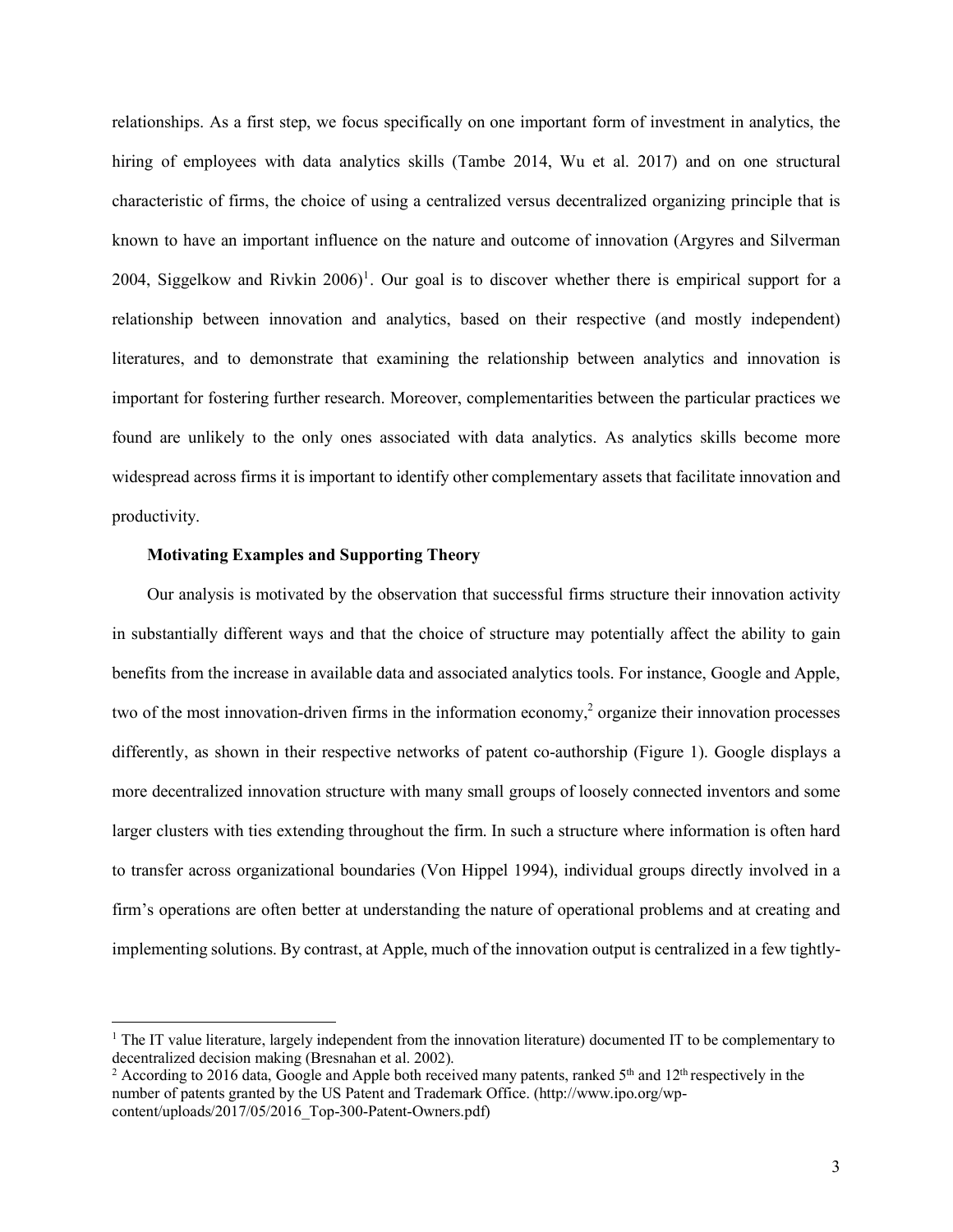linked clusters whose connections to other groups in the firm are limited. This centralized structure has the advantage of enabling the conception and development of foundational technologies that are applicable beyond the confines of a specific group or the immediate needs of current customers and local markets. This may create an advantage and a weakness: it can facilitate the search for external information and technologies which may not be of direct interest to any particular internal group (Argyres and Silverman 2004) but it may be less effective in exploiting information already known inside a group.

The structural difference between Apple and Google appears to be associated with differences in the results of innovation. The differences in innovation can be classified along two dimensions: (1) novelty of foundational ideas or the cognitive dimension of breakthroughs (2) the realization of value or the economic dimensions (Amabile and Pillemer 2012, Audia and Goncalo 2007). While the two dimensions are often correlated, they are distinct from each other (e.g. not all cognitive novel innovations are a commercial success, and not all commercial successful innovation are cognitive novel). Prior research suggests that novel ideas are more likely to be created by a centralized innovation structure such as in Apple – a company known for the creation of cognitively novel, breakthrough products that often introduce a potentially new technological trajectory (Argyres and Silverman 2004). On the other hand, Google, having a more decentralized structure, has been commercially successful in generating a steady stream of improvements to their search and targeted advertising technology that often follow on existing trajectories. As data availability has grown exponentially and data analytics is increasingly adopted by firms, we ask whether a centralized or decentralized innovation structure is better suited for leveraging the new capabilities that analytics can bring. The rapid diffusion of analytics in firms with different ex-ante innovation structures, structures that change much more slowly than analytics tools, provides the opportunity to identify the relationship between analytics and innovation.

We hypothesize that decentralized structures such as those found at Google are complementary to analytics capability for creating innovations: firms that combine analytics with decentralized innovation are likely to receive greater benefits than firms that combine analytics with centralized innovation structures. A main driver for the complementarities relationship is that analytics capabilities can mitigate a central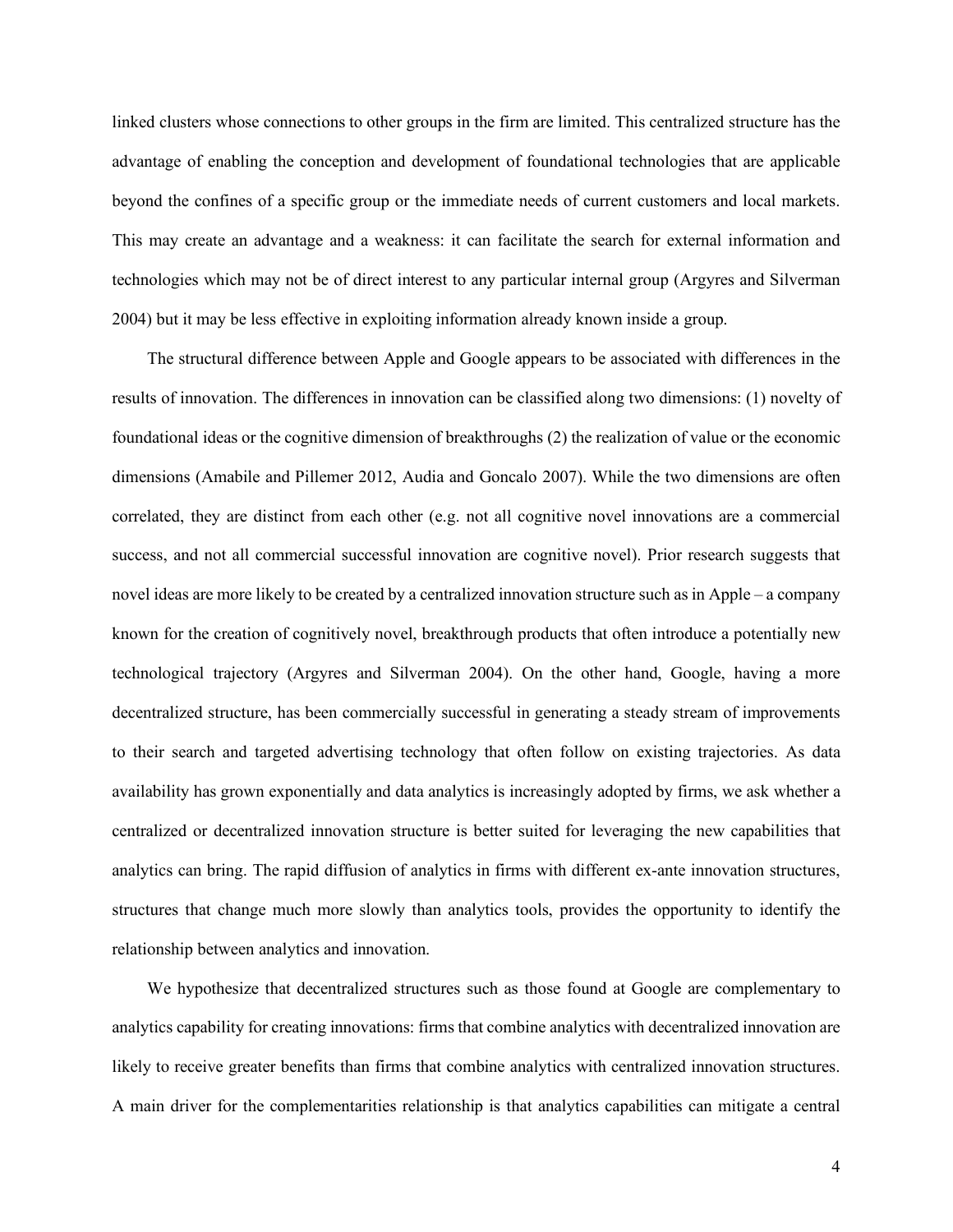weakness associated with decentralization: the lack of search capabilities for acquiring diverse knowledge from many different areas (Argyres and Silverman 2004). By collecting digital traces from a variety of business processes and user behaviors both inside and outside of the department or functional area, analytics can help firms assimilate information from divergent sources that is necessary to generate new solutions. Similarly, it has been noted that as a product's design matures, informal communication channels that support the development process become deeper and narrower, reducing knowledge sharing between groups and thus limiting opportunities to link innovative ideas across different areas (Henderson and Clark 1990). Analytics can mitigate this disadvantage to some extent by automatically detecting hidden patterns among innovations from different communities, and thereby facilitate the transfer and use of knowledge across organizational boundaries.

This effort is accelerated by recent advances in data analytics such as machine learning that has become increasingly effective at discovering hidden patterns and ideas across different domains. For example, IBM's Watson digested 23 million medical papers across many different disciplines to find information related to a tumor suppressor known as p53 that is associated with half of all cancers. In a short amount of time, Watson was able to identify six previously-unknown proteins that interact with p53, a feat that would have taken researchers more than 6 years to accomplish (Chen et al. 2016), and may generate a substantial financial return (Zafar et al. 2013). Essentially, to find these proteins, Watson has employed data analytics to substantially reduce the cost of conducting a broad search and then linking distant innovation areas to create new solutions. Similarly, the British AI firm BenevolentAI was able to identify five potential hypotheses for the treatment of ALS (Amyotrophic lateral sclerosis) in less than a week, one of which is linked to preventing the death of motor neurons (Smalley 2017), overcoming a critical difficulty in treating a disease that has no known cure. Like the IBM Watson example, BenevolentAI found new treatments by linking vast quantities of complex, often unstructured scientific information including journal articles, clinical trials, and medical records across diverse disciplines and disease areas. The ability to detect subtle patterns across a wide volume of diverse knowledge accelerated the rate of innovation through combining known insights to provide new solutions.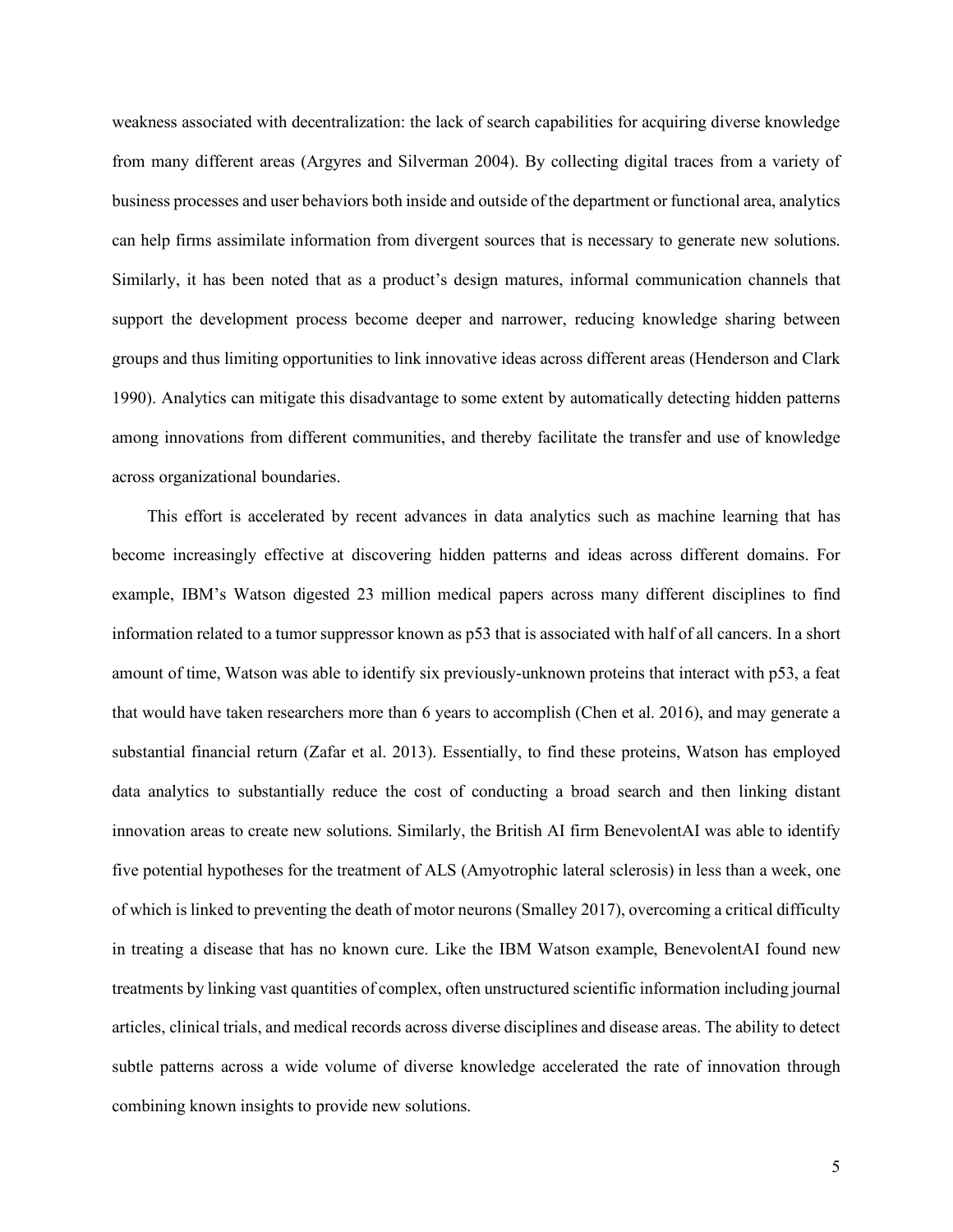Data analytics has impacted innovation beyond the healthcare industry. Autodesk teamed with race car drivers and engineers to use cheap sensors to collect vast amount of data on how a car's chassis responds to stresses, strains, temperature, displacement and all other factors that might affect performance. Combing the sensor data with existing chassis design knowledge from various sources, analytics helped to create a substantially improved chassis over traditional ones. For example, unlike traditional designs, the new chassis is asymmetric, mirroring the fact that a race car turn more often in one direction than the other and thus subject the chassis to different forces. The need for designing a deeply asymmetric chassis would not have been detected without using data analytics to uncover hidden patterns embedded in the new sensor data and traditional data (McAfee and Brynjolfsson 2017). As decentralized innovation structures often face difficulty in sharing information between different departments, analytics can be particularly helpful for integrating and uncovering common patterns in data across different groups, allowing a decentralized structure to recombine existing knowledge to create new inventions. Thus, we expect that analytics and decentralization are complementary (e.g., analytics are increasingly more valuable in firms that are more decentralized).

The relationship between data analytics and centralized innovation is less clear than it is for data analytics and decentralized innovation. On the one hand, the preceding arguments suggest that analytics can support the gathering of external information which could benefit innovation output generally. On the other hand, there may be limits to the benefits of analytics for centralized structures for at least two reasons. First, centralized structures have existing mechanisms for sharing internal knowledge and gathering external information, limiting the marginal benefit in these areas for any new technology (including analytics). Second, centralized structures are disproportionately used in firms engaged in foundational or cognitive novel innovation (Arora et al. 2014, Siggelkow and Rivkin 2006), that could serve as the basic building block for future recombination in innovation (such as discovering a new type of p53 kinases and an asymmetric chassis). This type of foundational innovations has less to gain from the current state of analytics technology since there is often little or no available data for such innovation because they do not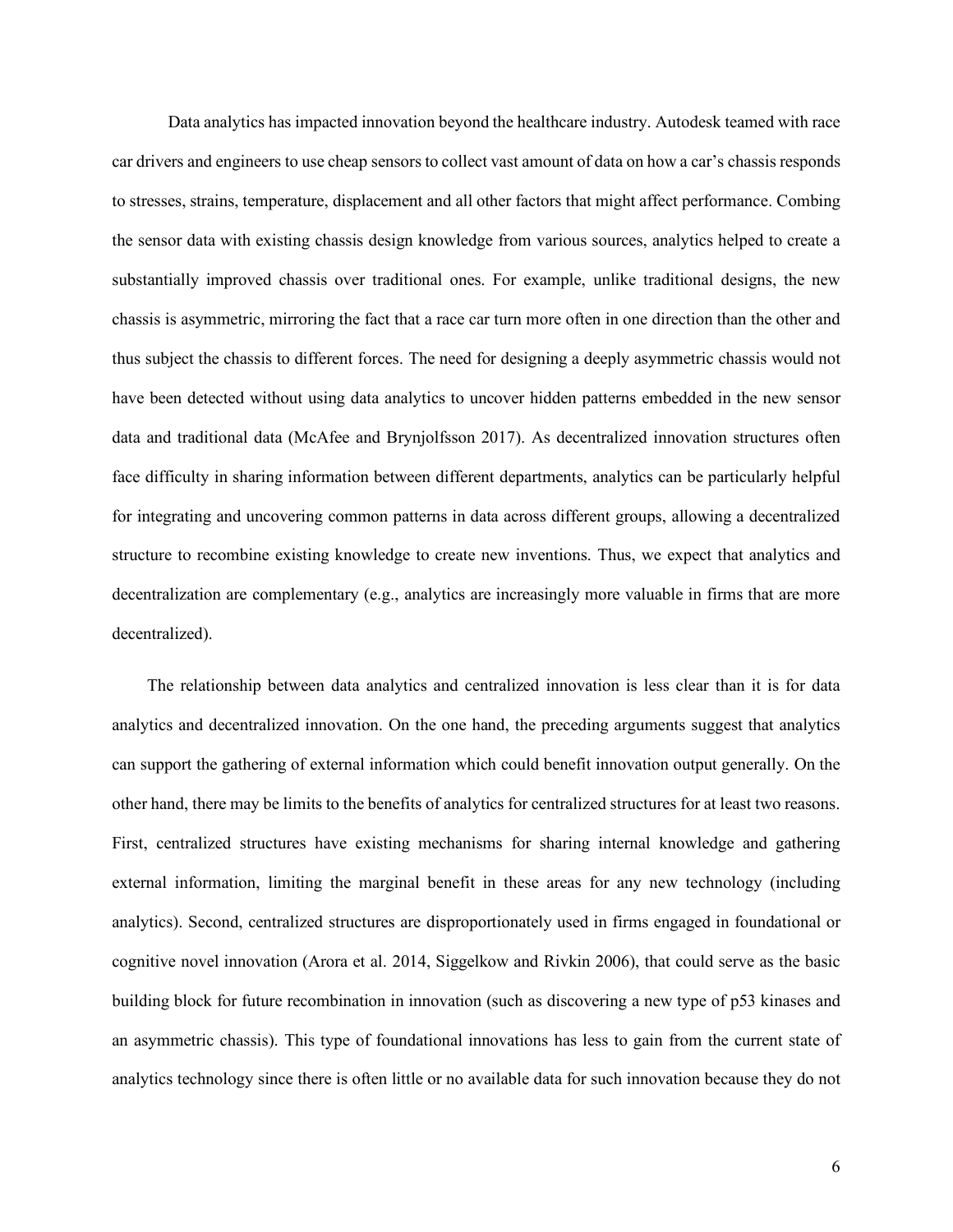have existing producers or customers prior to their initial deployment. Despite these critical knowledgesharing constraints, it has been noted that much of the relevant information for creating foundational innovation is tacit and shared through informal communications channels (Avery and Norton 2014), thus making it less amenable to digitization or automated analysis. Firms that adopt analytics under these conditions should expect less than full benefits but still bear the full costs of their analytics investments. Thus, we would expect a limited interaction between analytics and centralization.

## **Measurement**

 $\overline{\phantom{a}}$ 

*Centralization and Decentralization.* We use network analysis of patent co-authorship relationships to construct an intra-firm patent network for each firm in our sample between 1988 and 2013 with one network for each year. A node in a network represents an employee inventor and an edge (link) indicates the presence of one or more coauthored patents between two inventors working in the same firm. To measure decentralization, we apply machine learning-based community detection algorithms (Multilevel) to these networks (Blondel et al. 2008) to identify distinct innovation communities and calculate a Herfindahl-based metric to measure how widely the innovation communities are dispersed for the firm (see Appendix A). Our metric has three advantages: it measures the actual structure of innovation regardless of the formal hierarchy (e.g. org chart); it is entirely data driven requiring no arbitrary definitions of organizational boundaries; and it will not be biased if the formal and informal organization of a firm diverge, an important issue noted in the knowledge management literature (Cross et al. 2001). The distribution of the innovation structure is shown in Figure  $2<sup>3</sup>$ .

*Innovation.* Our measures of innovation output are also based on patent data consistent with prior work on R&D productivity (Griliches 1990, Hall et al. 2001). While patent data cannot cover all types of innovative activity (e.g. internal organizational processes and trade secrets), they have the advantage that

<sup>&</sup>lt;sup>3</sup> The chart shows a mass at zero (maximally centralized, likely due to a limited number of inventors) and rest of the distribution is proximately lognormal. Including dummy variables for the mass at zero in our analysis did not qualitatively change the results (see Appendix A).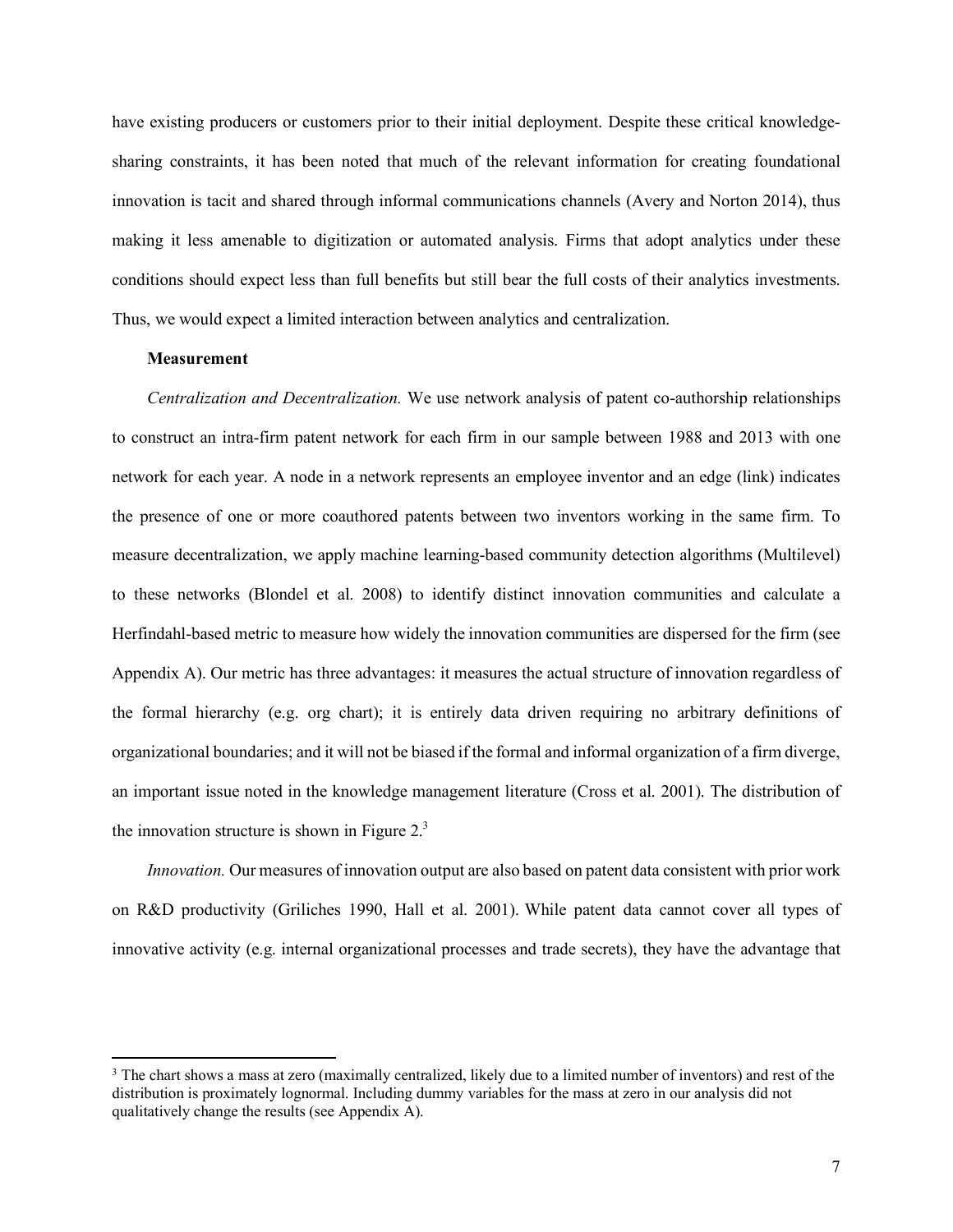they can be consistently measured<sup>4</sup> and there is a large and robust literature on patent-related measurement approaches. We also measure novelty in patents: whether an innovation involves the creation of a new technology class (a subclass in patent classification). We also distinguish the reuse of existing combinations from the creation of new combinations (Akcigit et al. 2013). These innovation quality metrics can be measured at both the firm level (the innovation is new to the firm, but other firms have used similar combinations or technologies) or at a global level (an original technology or combination that no one else has created). Thus, we have a total of 6 ways to classify innovation along two dimensions: (1) new technology, new combination and reuse, and (2) local (firm) versus global (see Appendix B).

*Analytics.* For the purpose of our analysis we define analytics as the ability to process data and find patterns within data. To measure a firm's data analytics capabilities, we use six million resumes from 1988 to 2007, and 3.7 million job reviews from 2008 to 2013 to calculate the total number of employees possessing data analytics skills. We apply natural language processing techniques on free-form text (when available) and job titles to identify the analytics skills of each employee and aggregating all employees with data analytics skills for each firm in each year after adjusting for a sampling rate (based on the fraction of employees found in the data for each firm) (see Appendix C). We then link these data to financial metrics such as physical assets, employees, and sales using the Compustat Industrial Annual files. The summary statistics for the financial variables, data analytics and patent-related variables are shown in Table 1. Trends in our data analytics measure are shown in Figure 3.

Our primary analysis tests for complementarities between data analytics and innovation structure using (1) correlations (adoption or demand equations) and (2) performance differences (productivity equations). Although the demand equations have the advantage that they are relatively simple and provide the greatest power if firms are matching complementary practices optimally, they have the disadvantage that the simplicity makes them vulnerable to unobserved heterogeneity. In addition, such an analysis will tend to

 $\overline{a}$ 

<sup>4</sup> Consistent measurement combined with firm fixed effects or industry controls can partially address the concern that different industries may have a different mix of patents and other types of innovative outputs. Moreover, since different types of innovation are likely to be at least weakly positively correlated, patent measures may provide a useful indicator of innovative activity more broadly.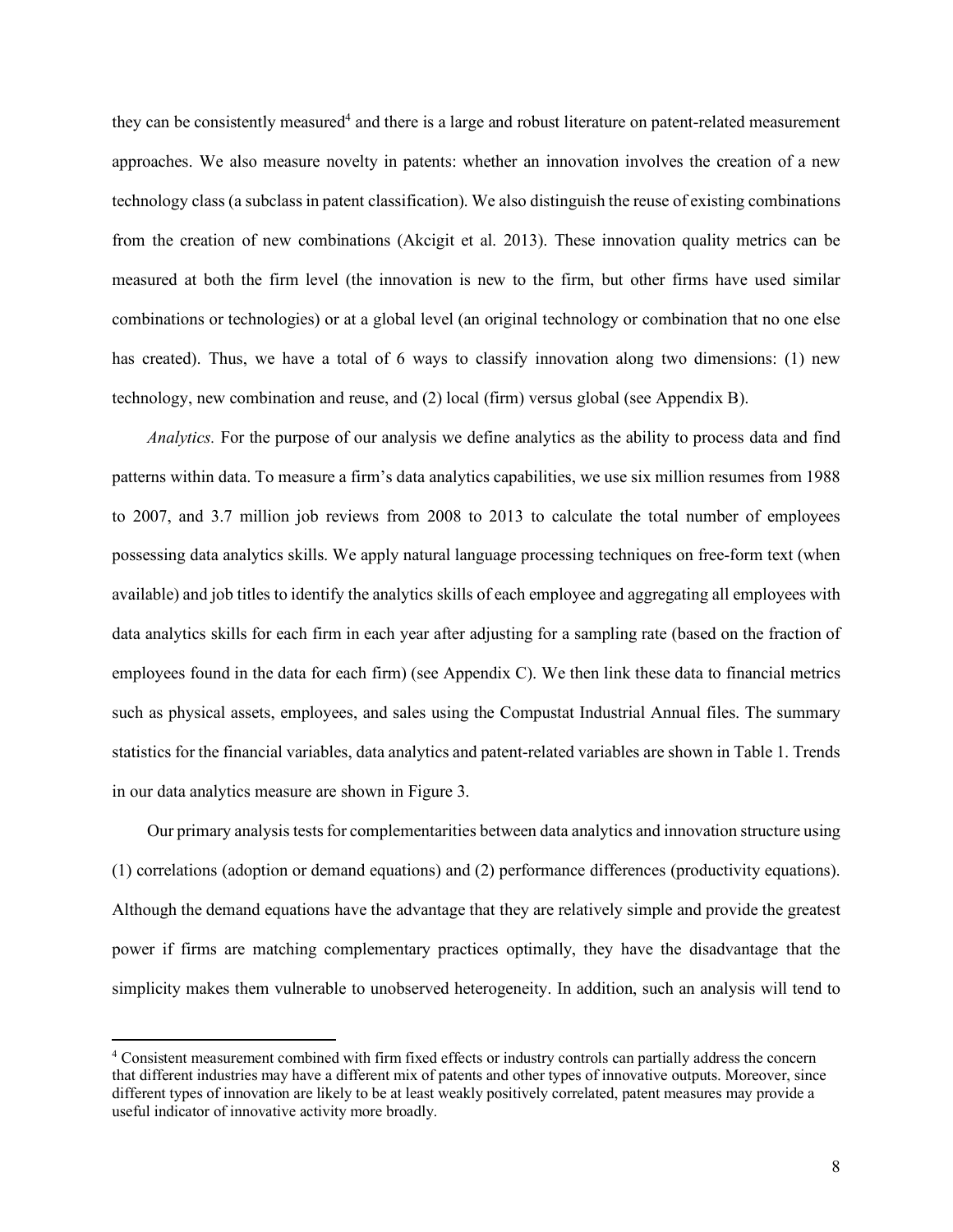understate the strength of complements if not all firms are endowed with or able to change to the optimal match between complements. The productivity test has the advantage of a direct tie to an important firm outcome (performance), and the effects are most powerful statistically when not all firms have found the optimal match, which is likely when implementing new business practices. Over time, as the complementarities system diffuses to other firms, the correlation would increase but the productivity premium would decrease because the relative advantage of using a complementary system diminishes as its adoption spreads.

For econometric identification, we take the view that data analytics skills are rapidly changing (and potentially endogenous) while the organization of innovation (as centralized or decentralized) is quasi-fixed and (Hannan and Freeman 1984, Lam 2005) and therefore exogenous. Identification using a combination of a fast-changing practice along with a slow-changing organizational complement is consistent with prior work (Autor et al. 2003, Bresnahan et al. 2002, Brynjolfsson and Hitt 1996, Milgrom and Roberts 1990). The fact that firms may not be able to instantaneously adapt to the diffusion of analytics provides data variation that enables productivity differences to be observed. Table 2 shows the demand for data analytics when firms have a decentralized innovation structure. After controlling for firm and year fixed effects, as well as the level of R&D and patent activity, the demand for data analytics is positively correlated with a decentralized innovation structure (this measurement is consistent and robust using alternative community detection algorithms, and we use the Multilevel algorithm for our main results (see Appendix A). The difference in demand for data talent is also reflected in the difference between Google and Apple, with Google having 34% more data talent than Apple.<sup>5</sup>

### **Results**

l

If data analytics and the decentralization of innovation are complementary, firms that possess both should experience a greater return than firms that have only one of the two complements. We first estimate a baseline regression specification in firm-level fixed effects that shows that our regression analysis yields

<sup>5</sup> Data talent constitutes 20.6% of Google's workforce and 13.5% of Apple's workforce.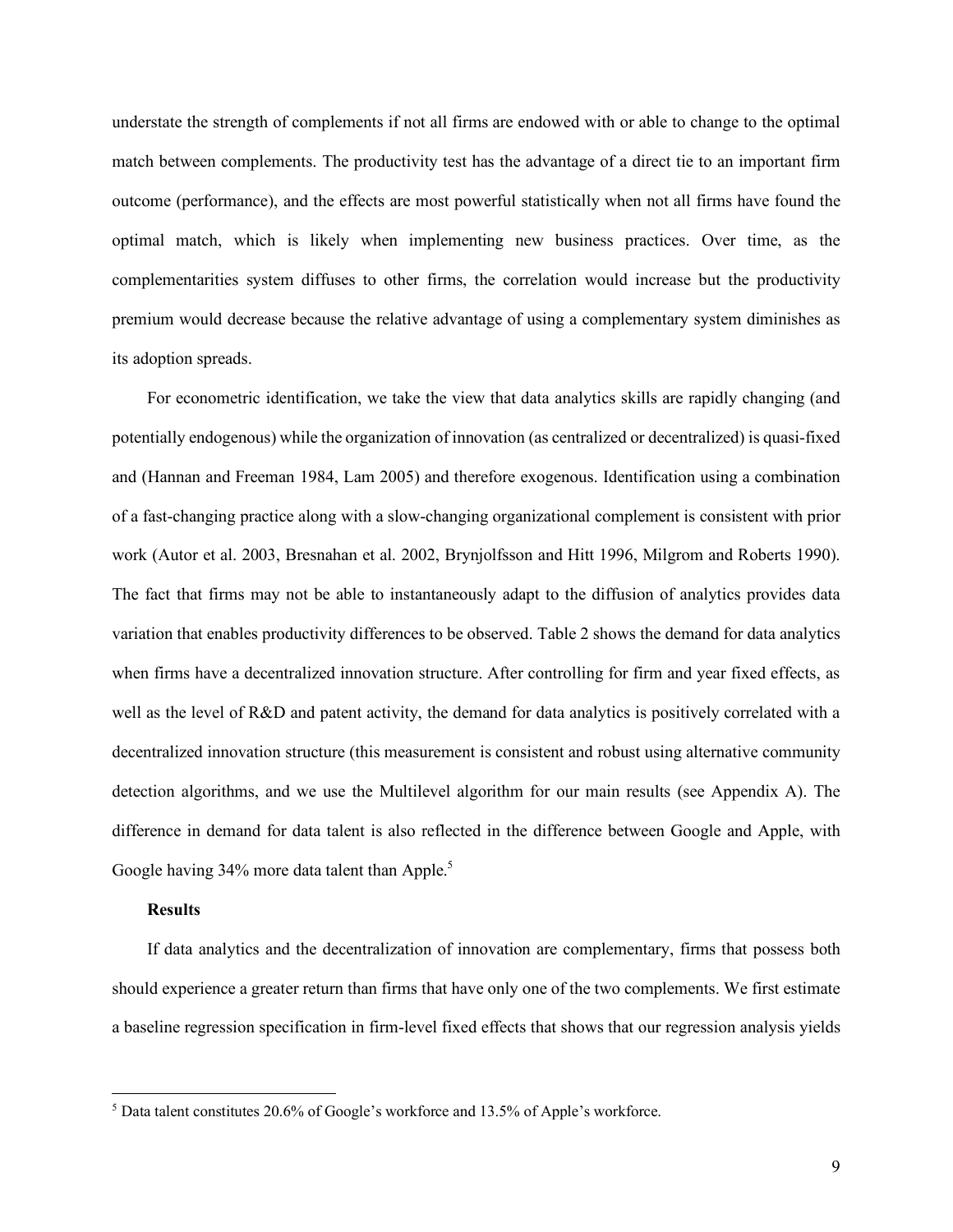similar estimates to those found in prior work for IT labor, as well as other productivity inputs (Table 3, Column 1). The regression continues to show reasonable properties when we add metrics for analytics and interactions with dispersion (Columns 2-4). Our key result (Column 2) shows that while having decentralized innovation structures is negatively correlated with productivity (albeit not significantly so), the interaction with data analytics is positive. On average, a firm that is more decentralized than the average (one standard deviation above the mean in our decentralization metric) receives a 2.2% increase in productivity for every standard deviation increase in data analytics skills.

To examine whether our results are affected by the potential endogeneity of analytics skills we repeat our main analysis using 2SLS and GMM. We treat innovation structure in firms as quasi-fixed, and instrument analytics and IT skills with a metric based on the adoption of enterprise systems and the flow of analytics skills in neighboring firms in the labor supply network (i.e., firms that the focal firm hires from). Our instruments are motivated by the argument that adoption of large-scale IT innovations changes the relative availability of skills in the market which affects the cost of acquiring data talent. This shift, driven by choices external to the firm, is not directly reflected in free cash flow or management characteristics that would cause data analytics skills to be influenced by prior performance (see Appendix D). The first-stage regression is shown in Column 5 of Table 2 and the associated first-stage F-statistics are above the threshold needed to pass the weak instrument test. In the GMM analysis, we also use instruments derived from information within the panel. The results on the key coefficients continue to be consistent, suggesting that the potential endogeneity of data analytics is not leading to an upward bias of our complementarities measure. We then explore how the interaction effect changes over time by separating our sample into two periods: 1988-2007 (the pre-cloud computing period) and 2008-2013 (the post-cloud computing period). We believe that this technological change may have provided a structural shift in the cost of large-scale analytics to firms (Hashem et al. 2015). We find that the interaction between analytics and dispersion is positive for both periods but the effect is stronger in later years, as shown in Columns 5  $\&$  6.

We then use the same variables from our previous models (data analytics, decentralization, their interactions, and other controls) to determine their relationship to the production of different types of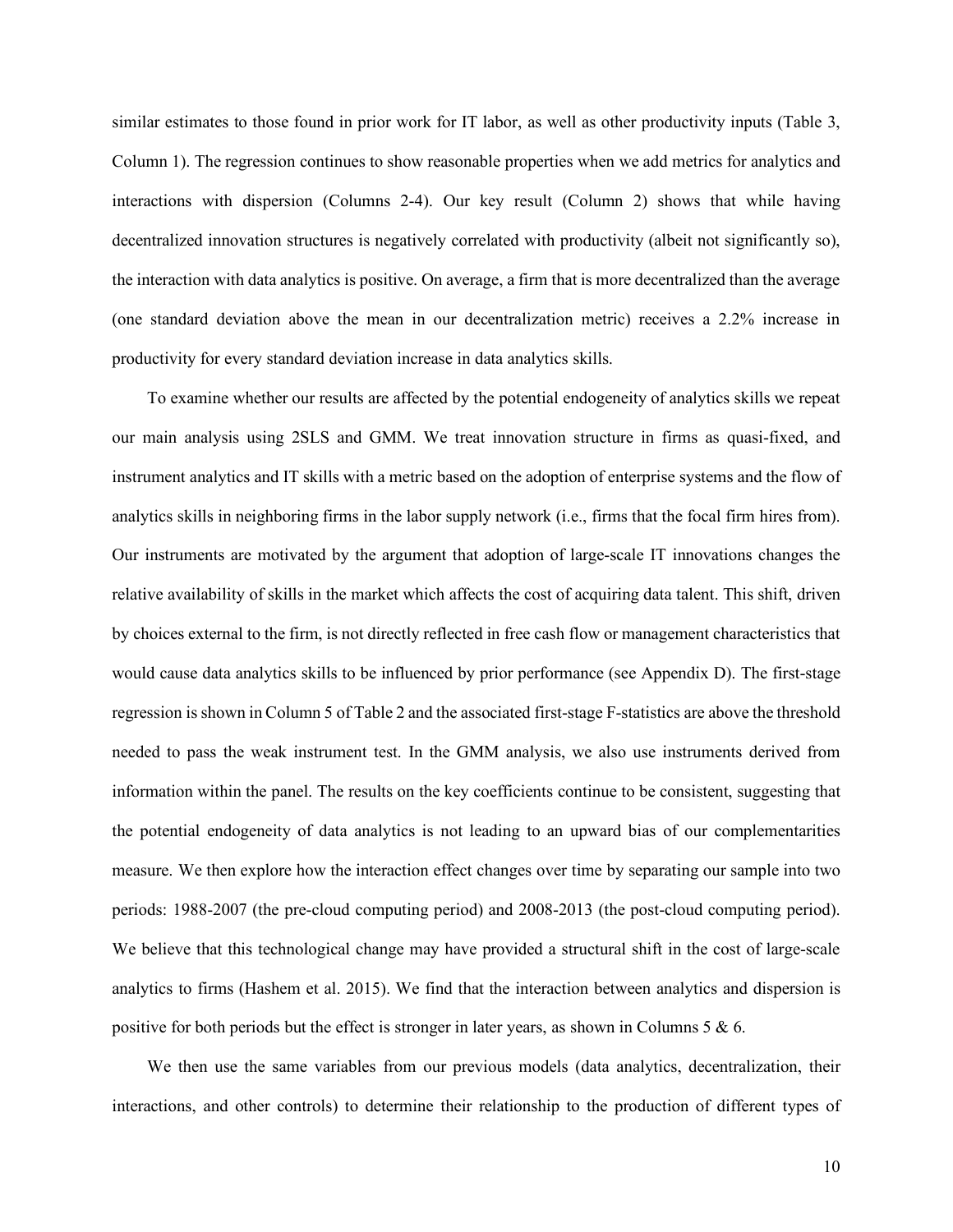innovation (see Table 4). First, we find that none of our metrics has a substantial effect on the production of completely new knowledge overall (Column 1), but our hypothesized complementarity is present for within-firm novel innovation, indicating that analytics can enable the decentralized innovation structure to better acquire knowledge about technologies that already exist outside the firm (Column 2). Next, we examine the effect of analytics-decentralization complementarities on innovation through the recombination of existing technologies. We distinguish new combinations from the reuse of existing combinations and find that our data-decentralization complementarity facilitates both combinations that are new to the overall market (Column 3) and those new to the firm (Column 4). On average, the interaction term implies that a one standard deviation increase in data analytics increases the number of new combination patents by 4.12% in firms that are one standard-deviation above the mean in innovation decentralization. Consistent with the prior literature, we also find that decentralization promotes innovations that constitute the reuse of existing combinations, but there appears to be no benefit of data analytics (direct or complementary) to this type of innovation (Columns  $5 \& 6$ ).

To further explore the extent to which decentralization and data analytics can support the ability to integrate available external information, we use an alternative measure to capture the integration of new technologies into a firm's patent portfolio. Following Lin et al. (2016) we use the portion of citations to a firms' own prior art to characterize firm innovation, which captures the inverse of the amount of external innovation in use. In Table 5 we repeat our main analysis, counting only innovations that cite a certain fraction of a firms' prior art (from 0 to 100% in 10% increments). We find a complementarity between analytics and in-house based innovation, and the complementarity strengthens as the proportion of internal information decreases but external information increases, peaking at having 50%-60% internal citations and 40%-50% external citations. However, the complementarity becomes statistically insignificant and even turns negative (although not significantly so) when prior citations to firm's patent stock are below 20%. These results suggest that analytics is most useful when there is potentially useful external information that can be combined with a firm's own stock of patents, but not when the innovation is completely new or mostly incremental.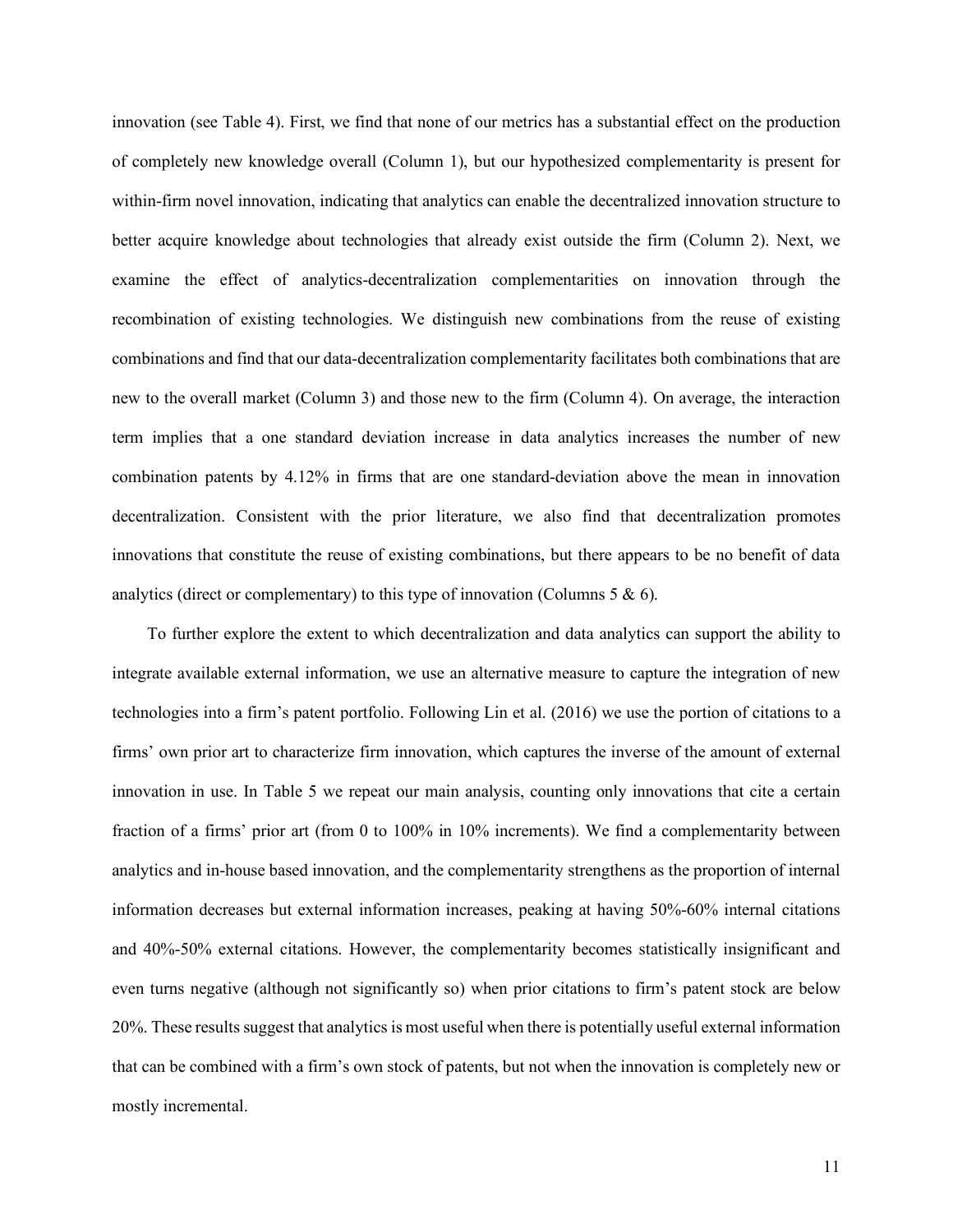Finally, all our prior metrics focus on analytics of the firm broadly across any business purpose, which raises the possibility that our results are driven by the characteristics of data-intensive firms rather than by the specific use of analytics to support the innovation process. To examine whether there exists a direct link between analytics and innovators, we repeat our main analyses focusing specifically on the data analytics skills of named inventors. While named inventors are only a subset of all employees with data analytics skills and matching limits the number that we can identify, we can still conduct an exploratory analysis where we divide those with analytics skills into two groups: inventors and other employees. Overall, we find that this narrower measure, despite the likely presence of considerable measurement error, behaves similarly to our broader data skill measure. The correlation test results are straightforward: decentralization is associated with a having more innovators with data analytics skills (Table 6). The productivity test results are also similar. Furthermore, the interaction of data analytics skills for non-inventors shows a significantly positive effect, and the magnitude is substantially greater than the measure for inventors (see Table 7, column 2). This result suggests that while the complementarities associated with data analytics come from both types of employees, the complementarities effect is stronger for employees who provide infrastructure and extensive support to the inventors than it is for the inventors who have analytics skills themselves. Replication of our other results using this inventor-based measure is similar in magnitude but does not show consistently significant results, likely due to a lack of power.

Overall, this pattern of results is consistent with the idea that data analytics complements decentralized innovation to better integrate external information and to reuse novel information from within the firm. This assistance from data analytics is significant because both integrating external information and reusing novel information are known to be difficult tasks for decentralized structures. However, data analytics provides limited help in improving completely novel innovation or in the reuse of existing technologies. This finding also appears reasonable because in these situations data may have limited marginal benefit either because there is no data to integrate (in the case of a completely novel innovation) or such data already exists locally (in the case of reuse). Our result is robust for the alternative measurement of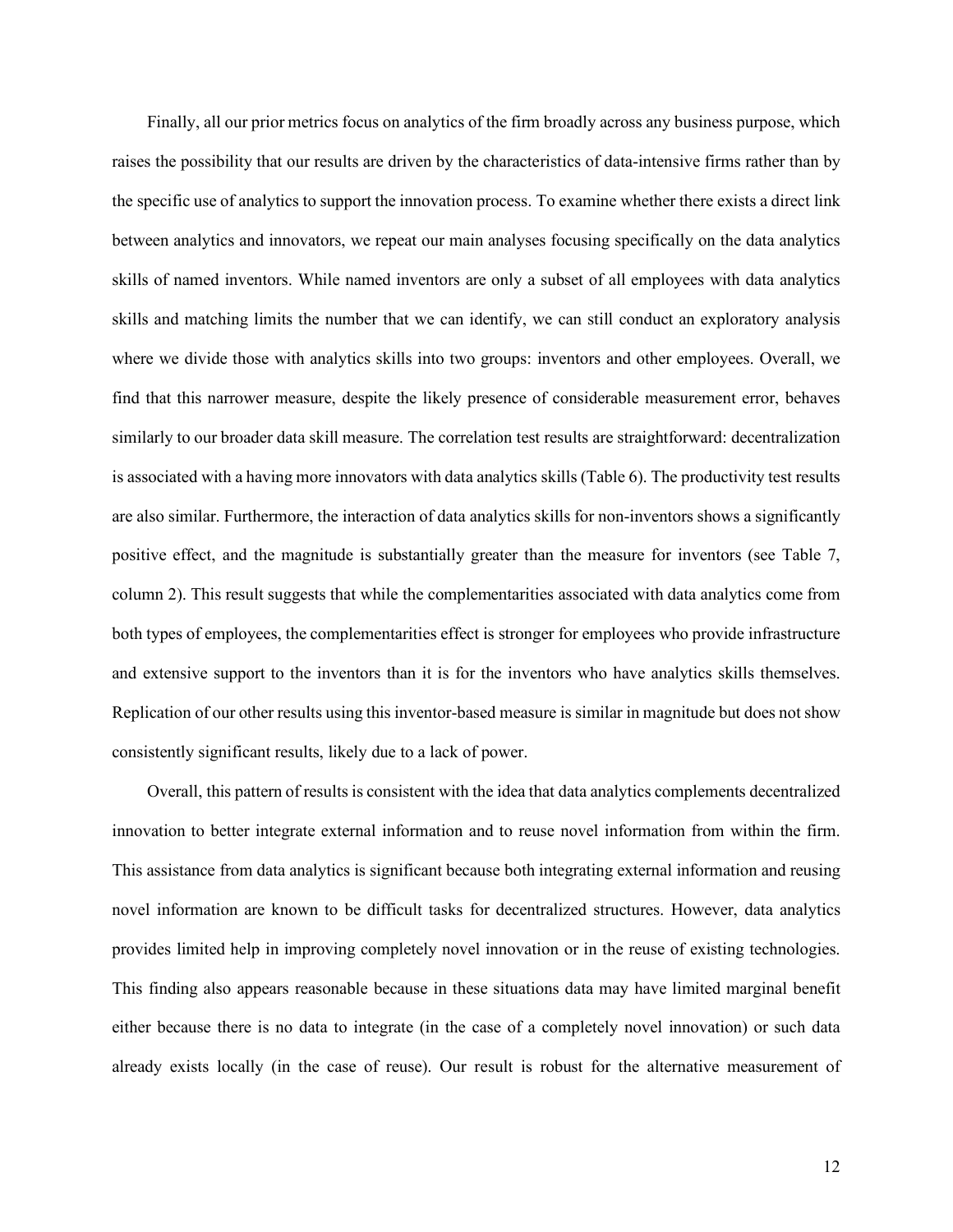innovation, decentralization, and whether we consider data analytics skills of inventors or employees overall.

#### **Conclusion**

As data availability has grown exponentially and data analytics is increasingly adopted by firms, our results suggest that the diffusion of analytics skills in the short run will favor the innovation process for some firms and some types of innovations over others; in the longer term, it suggests that firms can potentially benefit by shifting to a more decentralized innovation structure if they can also benefit from the types of innovations these structures produce. With data analytics becoming even more important over time, an acceleration fueled by advances in artificial intelligence and new ways of gathering data (e.g. using robotics to capture optimal machine toolpaths by analyzing the motion of human laborers), a firm's innovation structure would also likely evolve substantially to take advantage of the capabilities these technologies could bring. Those firms that can best match their existing capability to opportunities for innovation, or that can acquire such capability would likely benefit substantially from using data analytics.

Our results cover an important structure characteristic of firms that may affect the nature and outcome of firms' internal innovative processes as analytics technology becomes more widely deployed, and show that the effects on both aggregate innovation and different types of innovation are measurably influenced by complementarities between analytics and the organization of innovation. Future work could productively identify additional complements (specific technologies, additional organizational practices) or extend the investigation into other types of innovative output (process innovation, new products) which may not be as well captured by patents. Ultimately a better understanding of the relationship between analytics and innovation can enable better investment decisions in analytics capability and provide guidance on the other concurrent investments needed to capture the full benefit. As Bloom et al. (2017) pointed out, a decline in innovative output has been observed recently. Improved understanding of the relationship between analytics and innovation could explain and perhaps mitigate that decline.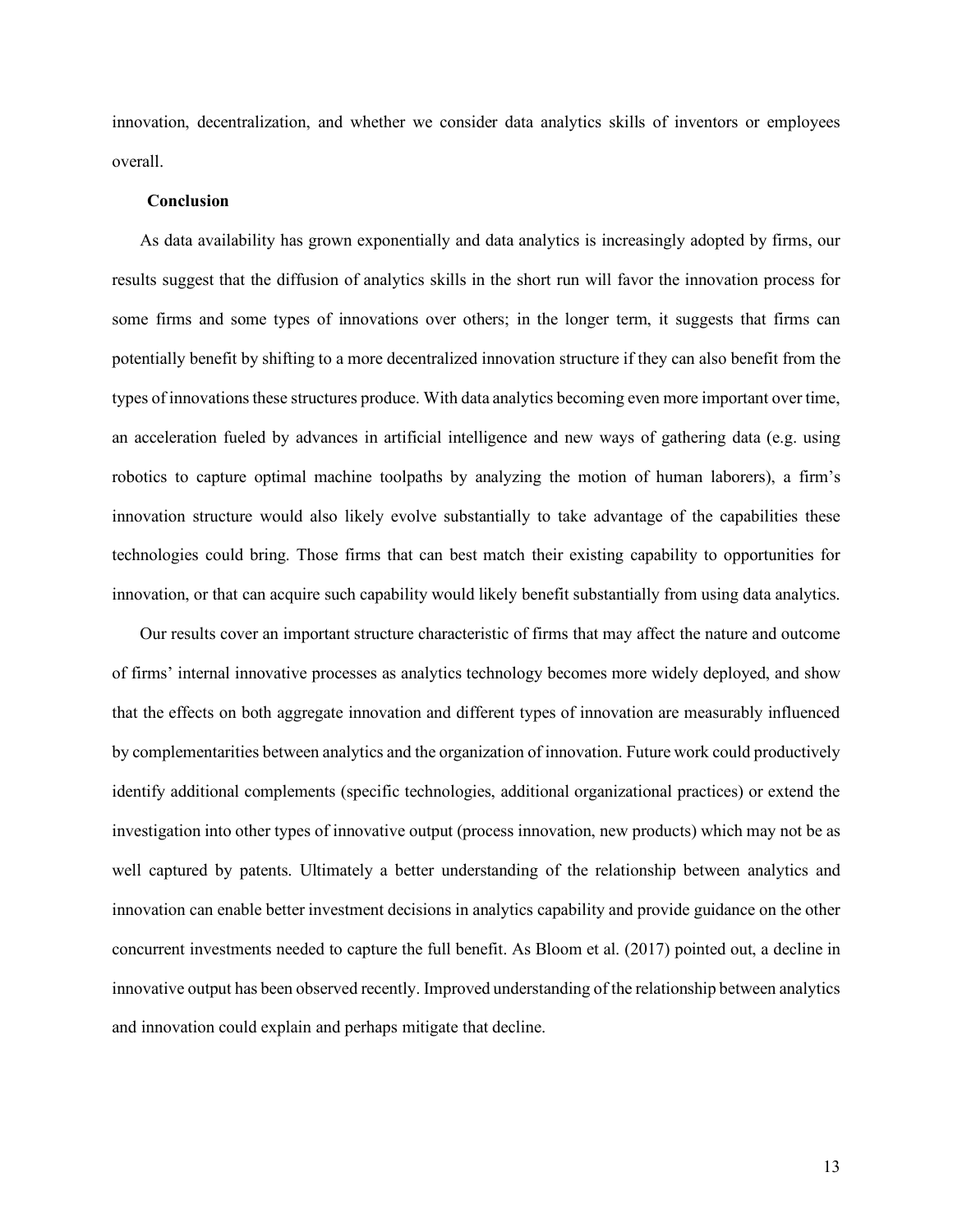|                           | (1)    | (2)    | (3)       | (4)              | (5)   |
|---------------------------|--------|--------|-----------|------------------|-------|
| <b>VARIABLES</b>          | # obs. | Mean   | Std. dev. | Min              | Max   |
|                           |        |        |           |                  |       |
| ln(Sales (\$ million))    | 14,960 | 5.587  | 2.268     | $-6.830$         | 13.00 |
| ln(Materials (\$million)) | 14,960 | 5.240  | 2.015     | $-2.315$         | 12.74 |
| ln(Capital(S million))    | 14,960 | 4.913  | 2.330     | $-1.427$         | 12.41 |
| $ln(IT$ labor)            | 14,960 | 3.845  | 1.681     | $\theta$         | 11.68 |
| ln(Other labor)           | 14,960 | 6.805  | 2.396     | $\theta$         | 14.60 |
| ln(Dispersion)            | 14,960 | 0.514  | 0.163     | $\theta$         | 0.690 |
| ln(Data)                  | 14,960 | 3.696  | 3.508     | $\Omega$         | 11.66 |
| ln(R&D(Smillion))         | 14,721 | 2.556  | 1.953     | -4.542           | 9.513 |
| New-tech Global           | 14,960 | 0.0369 | 0.348     | $\boldsymbol{0}$ | 16.50 |
| New-combination Global    | 14,960 | 18.17  | 88.30     | $\theta$         | 1,832 |
| Reuse Global              | 14,960 | 7.537  | 34.09     | $\theta$         | 900   |
| New-tech Local            | 14,960 | 3.615  | 8.489     | $\theta$         | 171.5 |
| New-combination Local     | 14,960 | 16.63  | 88.65     | $\theta$         | 1,871 |
| Reuse Local               | 14,960 | 5.504  | 27.18     | $\theta$         | 745.5 |

# **Table 1. Summary Statistics**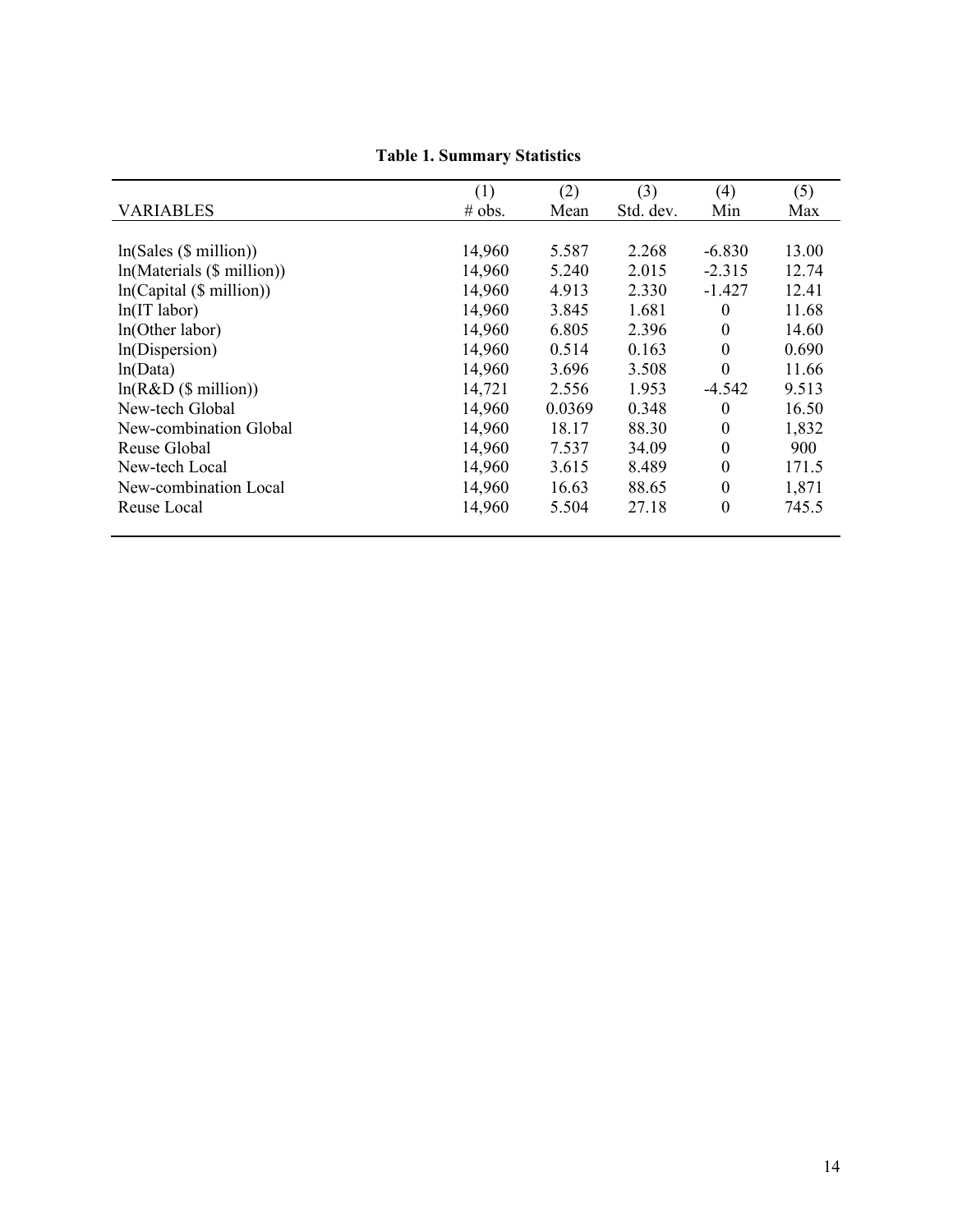|                                   |        | 2     | 3     | $\overline{4}$ | 5      | 6          | $7\phantom{.0}$ | 8     | 9     | 10    | 11    | 12    | 13    | 14 |
|-----------------------------------|--------|-------|-------|----------------|--------|------------|-----------------|-------|-------|-------|-------|-------|-------|----|
| 1. ln(Sales)                      |        |       |       |                |        |            |                 |       |       |       |       |       |       |    |
| 2. ln(Materials)                  | 0.946  |       |       |                |        |            |                 |       |       |       |       |       |       |    |
| 3. ln(Capital)                    | 0.899  | 0.909 |       |                |        |            |                 |       |       |       |       |       |       |    |
| 4. ln(IT labor)                   | 0.425  | 0.437 | 0.432 |                |        |            |                 |       |       |       |       |       |       |    |
| 5. In(Other labor)                | 0.813  | 0.781 | 0.795 | 0.607          |        |            |                 |       |       |       |       |       |       |    |
| 6. In(Dispersion)                 | 0.0945 | 0.110 | 0.106 | 0.0249         | 0.0747 |            |                 |       |       |       |       |       |       |    |
| 7. ln(Data)                       | 0.430  | 0.430 | 0.416 | 0.348          | 0.473  | 0.0387     |                 |       |       |       |       |       |       |    |
| 8. ln(R&D)                        | 0.376  | 0.457 | 0.400 | 0.260          | 0.307  | 0.216      | 0.259           |       |       |       |       |       |       |    |
| 9. New-tech<br>Global             | 0.146  | 0.159 | 0.149 | 0.109          | 0.136  | 0.00191    | 0.123           | 0.186 |       |       |       |       |       |    |
| 10. New-<br>combination<br>Global | 0.277  | 0.299 | 0.291 | 0.215          | 0.253  | 0.00005    | 0.211           | 0.345 | 0.523 | -1    |       |       |       |    |
| 11. Reuse<br>Global               | 0.279  | 0.298 | 0.287 | 0.217          | 0.240  | 0.0143     | 0.200           | 0.364 | 0.421 | 0.899 |       |       |       |    |
| 12. New-tech<br>Local             | 0.357  | 0.386 | 0.376 | 0.259          | 0.338  | 0.0793     | 0.248           | 0.416 | 0.444 | 0.792 | 0.711 | 1     |       |    |
| 13. New-<br>combination<br>Local  | 0.268  | 0.288 | 0.280 | 0.209          | 0.242  | $-0.00457$ | 0.205           | 0.339 | 0.517 | 0.998 | 0.909 | 0.760 | 1     |    |
| 14. Reuse<br>Local                | 0.267  | 0.285 | 0.275 | 0.210          | 0.232  | 0.00825    | 0.192           | 0.346 | 0.416 | 0.881 | 0.994 | 0.681 | 0.889 |    |

# **Correlations**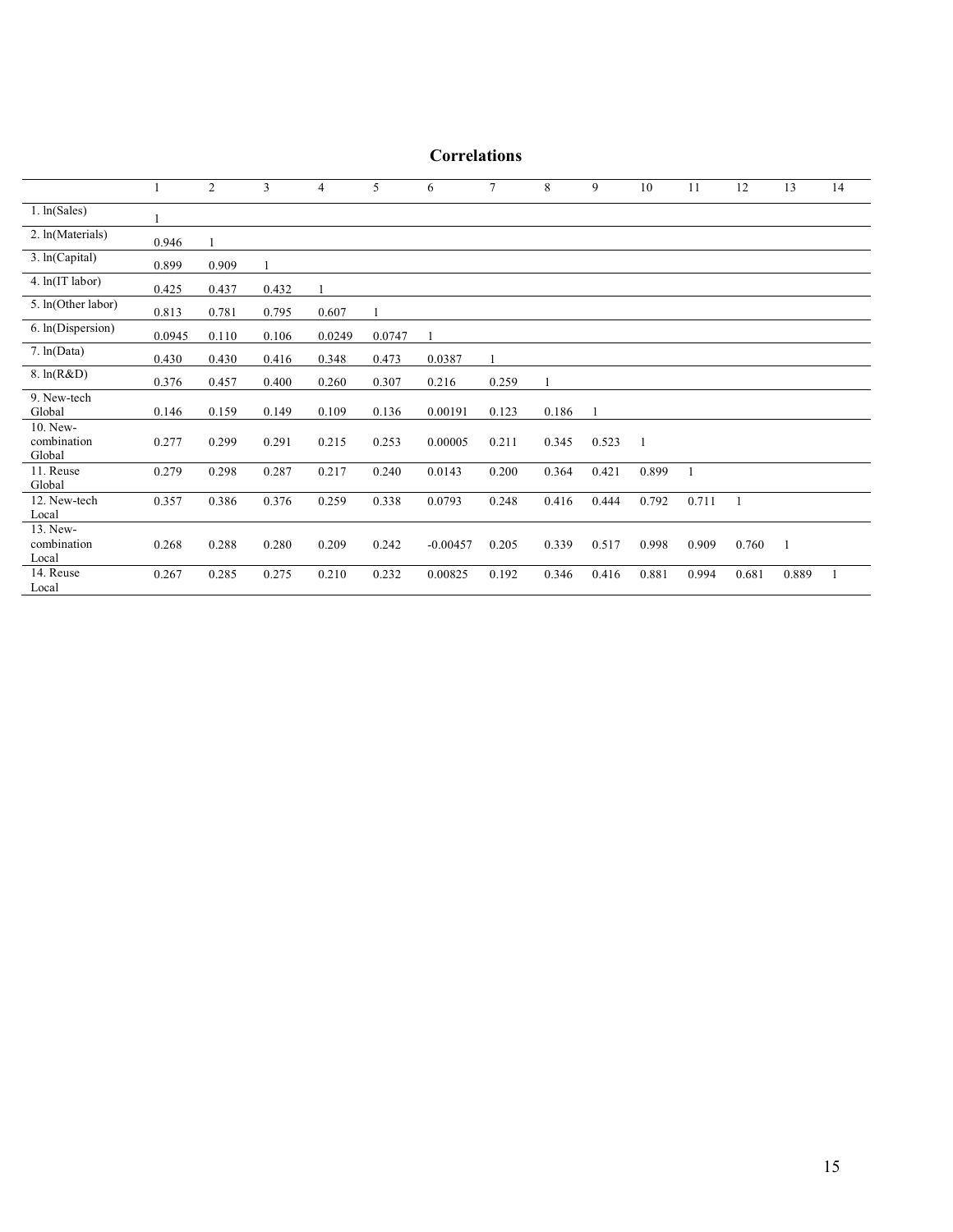| DV: ln(Data)                        | (1)        | (2)        | (3)        | (4)        | (5)        |
|-------------------------------------|------------|------------|------------|------------|------------|
| Model                               | FE         | FE         | <b>FE</b>  | FE         | FE         |
|                                     |            |            |            |            |            |
| ln(Sales)                           | $0.438***$ | $0.437***$ | $0.436***$ | $0.436***$ | $0.493***$ |
|                                     | (0.0604)   | (0.0605)   | (0.0604)   | (0.0604)   | (0.0750)   |
| std(Patents)                        | 0.160      | 0.155      | 0.162      | 0.160      | 0.128      |
|                                     | (0.136)    | (0.139)    | (0.136)    | (0.136)    | (0.140)    |
| ln(R&D)                             | $0.173***$ | $0.175***$ | $0.172***$ | $0.173***$ | $0.183***$ |
|                                     | (0.0534)   | (0.0534)   | (0.0534)   | (0.0534)   | (0.0572)   |
| In(Dispersion: multilevel)          | $0.918**$  |            |            |            | $0.827**$  |
|                                     | (0.403)    |            |            |            | (0.408)    |
| In(Dispersion: infomap)             |            | $0.628*$   |            |            |            |
|                                     |            | (0.337)    |            |            |            |
| In(Dispersion: leading eigenvector) |            |            | $1.035***$ |            |            |
|                                     |            |            | (0.391)    |            |            |
| In(Dispersion: fastgreedy)          |            |            |            | $0.980**$  |            |
|                                     |            |            |            | (0.395)    |            |
| In(Total Neighbor Data)             |            |            |            |            | $-0.0530$  |
|                                     |            |            |            |            | (0.216)    |
| ln(Total Neighbor ERP)              |            |            |            |            | $0.986**$  |
|                                     |            |            |            |            | (0.433)    |
| ln(Total Neighbor HCM)              |            |            |            |            | 0.171      |
|                                     |            |            |            |            | (0.187)    |
| Lagged ln(Total Neighbor Data)      |            |            |            |            | 0.221      |
|                                     |            |            |            |            | (0.214)    |
| Lagged ln(Total Neighbor ERP)       |            |            |            |            | $-0.541$   |
|                                     |            |            |            |            | (0.357)    |
| Lagged ln(Total Neighbor HCM)       |            |            |            |            | $-0.137$   |
|                                     |            |            |            |            | (0.159)    |
|                                     |            |            |            |            |            |
| Observations                        | 14,721     | 14,721     | 14,721     | 14,721     | 11,012     |
| R-squared                           | 0.658      | 0.658      | 0.658      | 0.658      | 0.684      |
| # of firms                          | 1,856      | 1,856      | 1,856      | 1,856      | 1,592      |
| Industry                            | <b>YES</b> | <b>YES</b> | <b>YES</b> | <b>YES</b> | <b>YES</b> |
| Year                                | <b>YES</b> | <b>YES</b> | <b>YES</b> | <b>YES</b> | <b>YES</b> |

## **Table 2. The Correlation Test: Data Analytics Skills and Innovation Community Structure**

Note:

(1) Column 1-4 are results using different community detection algorithms.

(2) Column 5 includes instrumental variables for data analytics skills, and can thus be interpreted as the first stage results in 2SLS estimation used in Column 3 of Table 3.

(3) Firm's patent stock is centered and controlled. For a total stock of patents, we capture all patents issued to the firm in the 20 years prior to the observation year, and we form a stock measure by accumulating the number of patents and then assuming an annual 15% depreciation, a value consistent with prior work in R&D productivity. We also test the yearly number of patents filed by the firm, which yields similar effect.

(4) Data source dummy for measuring data analytics skills is also controlled.

(5) Robust (clustered by firm) standard errors are reported in parentheses.

 $(6)$  \*\*\* p<0.01, \*\* p<0.05, \* p<0.1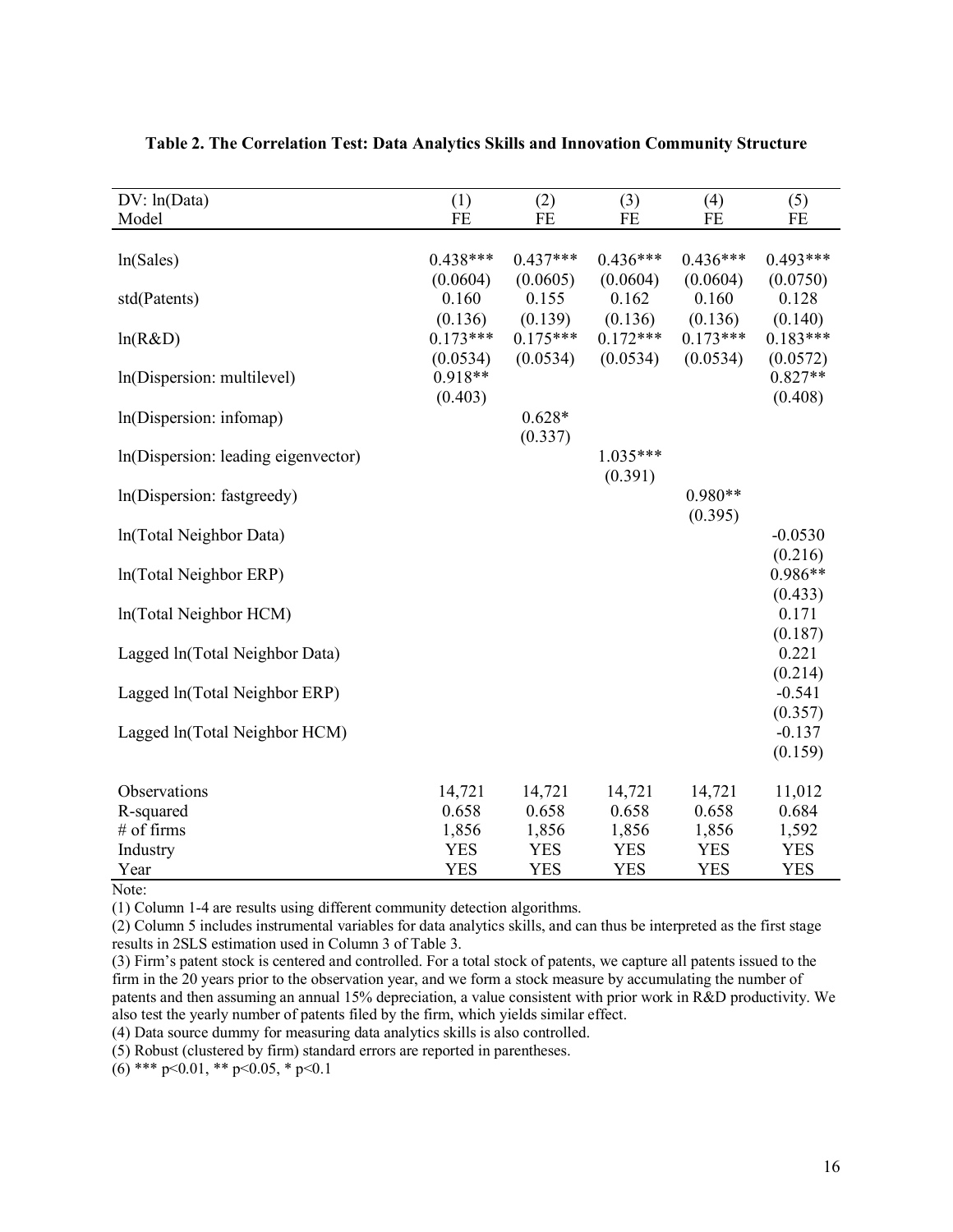| DV: ln(Sales)          | (1)         | (2)         | (3)         | (4)        | (5)         | (6)         |
|------------------------|-------------|-------------|-------------|------------|-------------|-------------|
| Model                  | FE          | FE          | 2SLS        | GMM/IV     | FE          | FE          |
|                        |             |             |             |            | 1988-       | 2008-       |
|                        |             |             |             |            | 2007        | 2013        |
|                        |             |             |             |            |             |             |
| ln(Materials)          | $0.641***$  | $0.642***$  | $0.583***$  | $0.547***$ | $0.598***$  | $0.606***$  |
|                        | (0.0223)    | (0.0224)    | (0.0244)    | (0.0554)   | (0.0233)    | (0.0614)    |
| ln(Capital)            | $0.121***$  | $0.125***$  | $0.0822***$ | $0.215***$ | $0.109***$  | $0.107***$  |
|                        | (0.0208)    | (0.0204)    | (0.0215)    | (0.0564)   | (0.0190)    | (0.0364)    |
| $ln(IT$ labor)         | $0.0191***$ | $0.0197***$ | 0.0445      | 0.00503    | $0.00820**$ | $0.0121***$ |
|                        | (0.00552)   | (0.00556)   | (0.0555)    | (0.0308)   | (0.00412)   | (0.00460)   |
| ln(Other labor)        | $0.212***$  | $0.212***$  | $0.259***$  | $0.248***$ | $0.261***$  | $0.123**$   |
|                        | (0.0251)    | (0.0251)    | (0.0274)    | (0.0671)   | (0.0181)    | (0.0502)    |
| $ln(Emp w / college+)$ | $0.00627**$ | $0.00613**$ | $-0.00320$  | $0.0433*$  | $0.00423*$  | $-0.00265$  |
|                        | (0.00251)   | (0.00256)   | (0.00655)   | (0.0244)   | (0.00238)   | (0.00233)   |
| ln(Data)               |             | $-0.000381$ | 0.0371      | $-0.00383$ | 0.000263    | $-0.00335$  |
|                        |             | (0.00135)   | (0.0439)    | (0.00538)  | (0.00127)   | (0.00244)   |
| ln(Dispersion)         |             | $-0.0794$   | $-0.0793$   | $-0.0834$  | $-0.0422$   | 0.0293      |
|                        |             | (0.0502)    | (0.0677)    | (0.137)    | (0.0492)    | (0.0891)    |
| Data X Dispersion      |             | $0.0224***$ | $0.0300**$  | $0.0238*$  | $0.0186***$ | $0.0302***$ |
|                        |             | (0.00400)   | (0.0130)    | (0.0135)   | (0.00371)   | (0.00821)   |
|                        |             |             |             |            |             |             |
| Observations           | 14,960      | 14,960      | 11,012      | 11,012     | 12,994      | 1,966       |
| R-squared              | 0.985       | 0.985       | 0.733       |            | 0.986       | 0.997       |
| $#$ of firms           | 1,864       | 1,864       | 1,592       | 1,592      | 1,832       | 518         |
| Industry               | <b>YES</b>  | <b>YES</b>  | <b>YES</b>  | <b>YES</b> | <b>YES</b>  | <b>YES</b>  |
| Year                   | <b>YES</b>  | <b>YES</b>  | <b>YES</b>  | <b>YES</b> | <b>YES</b>  | <b>YES</b>  |

#### **Table 3. The Productivity Test: Data Analytics Skills and Innovation Community Structure**

Note:

(1) The Multilevel algorithm is used to measure the dispersion of innovation communities. All interactions are appropriately centered. We also replicate Column 2 of Table 3 with other measurements of decentralization. They show similar results for the estimation on interaction term (0.0212 for leading eigenvector, 0.0149 for infomap, 0.0207 for fastgreedy, see Appendix A). All are significant at p<0.01 (against the null hypothesis of zero). (2) Six instrumental variables are used: 1) total number of employees with data analytics skills in neighboring firms; 2) one-period lagged values of 1); 3-4) total number of neighbors that adopt an enterprise resource planning (ERP) Human Capital Management (HCM) systems; 5-6) one-period lagged values for ERP or HCM variables in what are calculated for 3-4). The first-stage F-statistics  $(F(12, 10958) = 299.88)$  passes the weak instrument test. (3) We use the Blundell and Bond (1998) SYS-GMM estimator which derives additional instruments using the lagged level and differences from production inputs. This method was originally developed specifically for microproductivity applications, especially for measuring the productivity of R&D. We use three-period lags of the endogenous variables as instruments in addition to the external instruments used in 2SLS. The Arellano-Bond test for AR(2) autocorrelation in first differences suggests that serial correlation is not a concern in the first-differencing equations ( $p=0.176$ ). Neither the Hansen test of over-identification ( $p=0.277$ ) nor the difference-in-Hansen test of the system GMM instruments (*p*= 0.464) rejects the null that the instruments are uncorrelated with the error term, ensuring the validity of the instruments used in the GMM estimation. We also test other lags and find they don't qualitatively change our results.

(4) Data source dummy for measuring data analytics skills, and patent variables including firm's patent stock and number of inventors are also controlled.

(5) Robust (clustered by firm) standard errors are reported in parentheses.

 $(6)$  \*\*\* p<0.01, \*\* p<0.05, \* p<0.1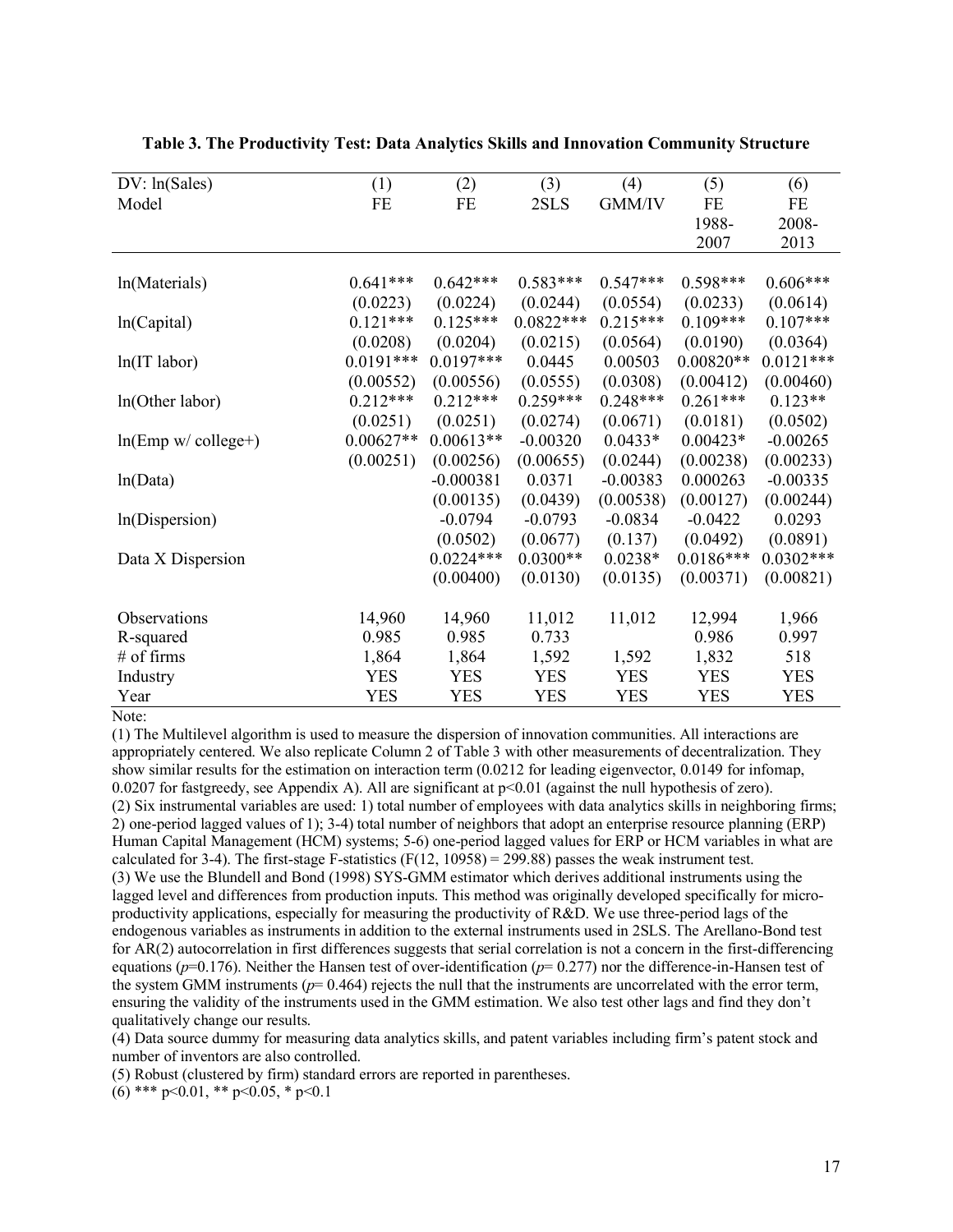|                      | (1)           | (2)         | (3)         | (4)         | (5)         | (6)         |
|----------------------|---------------|-------------|-------------|-------------|-------------|-------------|
| DV                   | $ln(New-$     | $ln(New-$   | $ln(New-$   | $ln(New-$   | ln(Reuse    | ln(Reuse    |
|                      | tech          | tech        | combination | combination | Global)     | Local)      |
|                      | Global)       | Local)      | Global)     | Local)      |             |             |
| Model                | FE            | FE          | FE          | FE          | FE          | FE          |
|                      |               |             |             |             |             |             |
| ln(Data)             | $-9.84e - 05$ | $-0.00111$  | $-0.00211$  | $-0.00296$  | $-0.000663$ | 0.00212     |
|                      | (0.000395)    | (0.00327)   | (0.00393)   | (0.00379)   | (0.00351)   | (0.00331)   |
| ln(Dispersion)       | 0.0128        | $0.932***$  | $1.274***$  | $0.933***$  | $0.742***$  | $0.462***$  |
|                      | (0.0104)      | (0.0902)    | (0.123)     | (0.116)     | (0.0967)    | (0.0883)    |
| Data X Dispersion    | $-0.000263$   | $0.0296***$ | $0.0412***$ | $0.0350**$  | 0.0113      | 0.0167      |
|                      | (0.00179)     | (0.0113)    | (0.0144)    | (0.0138)    | (0.0121)    | (0.0113)    |
| ln(Sales)            | 0.000439      | $0.0392*$   | $0.0514**$  | $0.0418*$   | $0.0539**$  | $0.0593***$ |
|                      | (0.00214)     | (0.0200)    | (0.0243)    | (0.0227)    | (0.0219)    | (0.0199)    |
| ln(Emplovees)        | $0.00833**$   | $0.177***$  | $0.257***$  | $0.265***$  | $0.238***$  | $0.197***$  |
|                      | (0.00419)     | (0.0304)    | (0.0407)    | (0.0386)    | (0.0340)    | (0.0314)    |
| $ln(Emp w/college+)$ | 0.000638      | 0.00635     | 0.00699     | 0.00187     | 0.00238     | 0.00110     |
|                      | (0.000481)    | (0.00564)   | (0.00728)   | (0.00682)   | (0.00592)   | (0.00564)   |
|                      |               |             |             |             |             |             |
| Observations         | 14,960        | 14,960      | 14,960      | 14,960      | 14,960      | 14,960      |
| R-squared            | 0.471         | 0.694       | 0.809       | 0.827       | 0.790       | 0.795       |
| $#$ of firms         | 1,864         | 1,864       | 1,864       | 1,864       | 1,864       | 1,864       |
| Industry             | <b>YES</b>    | <b>YES</b>  | <b>YES</b>  | <b>YES</b>  | <b>YES</b>  | <b>YES</b>  |
| Year                 | <b>YES</b>    | <b>YES</b>  | <b>YES</b>  | <b>YES</b>  | <b>YES</b>  | <b>YES</b>  |

**Table 4. Data Analytics Skills, Innovation Community Structure, and Types of Innovation**

Note:

(1) The Multilevel algorithm is implemented to measure the dispersion of innovation community.

(2) Data source dummy for measuring data analytics skills is also controlled.

(3) Robust (clustered by firm) standard errors are reported in parentheses.

 $(4)$  \*\*\* p<0.01, \*\* p<0.05, \* p<0.1

### **Table 5. Innovative Output Relative to A Firm's Own Patent Stock**

|                      | (1)         | (2)         | (3)         | (4)         | (5)         | (6)         | (7)         | (8)        | (9)        | (10)       |
|----------------------|-------------|-------------|-------------|-------------|-------------|-------------|-------------|------------|------------|------------|
| DV                   | $90 - 100$  | $80 - 90$   | $70 - 80$   | $60 - 70$   | $50 - 60$   | $40 - 50$   | $30 - 40$   | $20 - 30$  | $10 - 20$  | $0 - 10$   |
| Model                | FE          | FE          | FE          | FE          | FE          | FE          | FE          | FE         | FE         | FE         |
|                      |             |             |             |             |             |             |             |            |            |            |
| ln(Data)             | 0.00110     | $-0.00365$  | $-0.00230$  | $-0.000965$ | $-0.00180$  | $-0.00140$  | 0.00135     | 2.14e-05   | 0.00212    | $-0.00143$ |
|                      | (0.00263)   | (0.00240)   | (0.00259)   | (0.00290)   | (0.00317)   | (0.00328)   | (0.00305)   | (0.00326)  | (0.00305)  | (0.00330)  |
| ln(Dispersion)       | $0.175**$   | 0.0805      | 0.132       | $0.234***$  | $0.318***$  | $0.396***$  | $0.343***$  | $0.433***$ | $0.402***$ | $0.579***$ |
|                      | (0.0873)    | (0.0780)    | (0.0808)    | (0.0891)    | (0.0909)    | (0.0924)    | (0.0876)    | (0.0852)   | (0.0845)   | (0.0847)   |
| Data X Dispersion    | $0.0253***$ | $0.0374***$ | $0.0355***$ | $0.0392***$ | $0.0422***$ | $0.0379***$ | $0.0367***$ | $0.0220*$  | 0.0122     | $-0.00376$ |
|                      | (0.00904)   | (0.00889)   | (0.00920)   | (0.0104)    | (0.0110)    | (0.0114)    | (0.0107)    | (0.0113)   | (0.0110)   | (0.0112)   |
| ln(Sales)            | 0.0181      | 0.0100      | 0.0221      | 0.0240      | $0.0382**$  | $0.0457***$ | $0.0486***$ | $0.0411**$ | $0.0331*$  | $0.0444**$ |
|                      | (0.0152)    | (0.0114)    | (0.0139)    | (0.0148)    | (0.0175)    | (0.0175)    | (0.0168)    | (0.0177)   | (0.0180)   | (0.0193)   |
| ln(Employes)         | $0.123***$  | $0.0973***$ | $0.0993***$ | $0.125***$  | $0.147***$  | $0.152***$  | $0.150***$  | $0.156***$ | $0.158***$ | $0.193***$ |
|                      | (0.0255)    | (0.0235)    | (0.0256)    | (0.0268)    | (0.0286)    | (0.0285)    | (0.0266)    | (0.0272)   | (0.0271)   | (0.0293)   |
| $ln(Emp w/college+)$ | $-0.00475$  | $-0.00347$  | $-0.00359$  | $-0.00292$  | $-0.00282$  | 0.00228     | 0.000953    | $-0.00128$ | 0.00372    | 0.00599    |
|                      | (0.00571)   | (0.00560)   | (0.00586)   | (0.00584)   | (0.00593)   | (0.00588)   | (0.00555)   | (0.00475)  | (0.00508)  | (0.00556)  |
|                      |             |             |             |             |             |             |             |            |            |            |
| <b>Observations</b>  | 14,960      | 14,960      | 14,960      | 14,960      | 14,960      | 14,960      | 14,960      | 14,960     | 14,960     | 14,960     |
| R-squared            | 0.769       | 0.719       | 0.739       | 0.747       | 0.764       | 0.762       | 0.751       | 0.740      | 0.740      | 0.777      |
| $#$ of firms         | 1,864       | 1,864       | 1,864       | 1,864       | 1,864       | 1,864       | 1,864       | 1,864      | 1,864      | 1,864      |
| Industry             | <b>YES</b>  | <b>YES</b>  | <b>YES</b>  | YES         | YES         | <b>YES</b>  | <b>YES</b>  | <b>YES</b> | <b>YES</b> | YES        |
| Year                 | <b>YES</b>  | <b>YES</b>  | YES         | <b>YES</b>  | YES         | <b>YES</b>  | <b>YES</b>  | <b>YES</b> | <b>YES</b> | YES        |

Note:

(1) The Multilevel algorithm is implemented to measure the dispersion of innovation community.

(2) We take the logarithm of the dependent variable that captures the percentage of citations that come from a firm's own

previous patent stock.

(3) Data source dummy for measuring data analytics skills is also controlled.

(4) Robust (clustered by firm) standard errors are reported in parentheses.

 $(5)$  \*\*\* p<0.01, \*\* p<0.05, \* p<0.1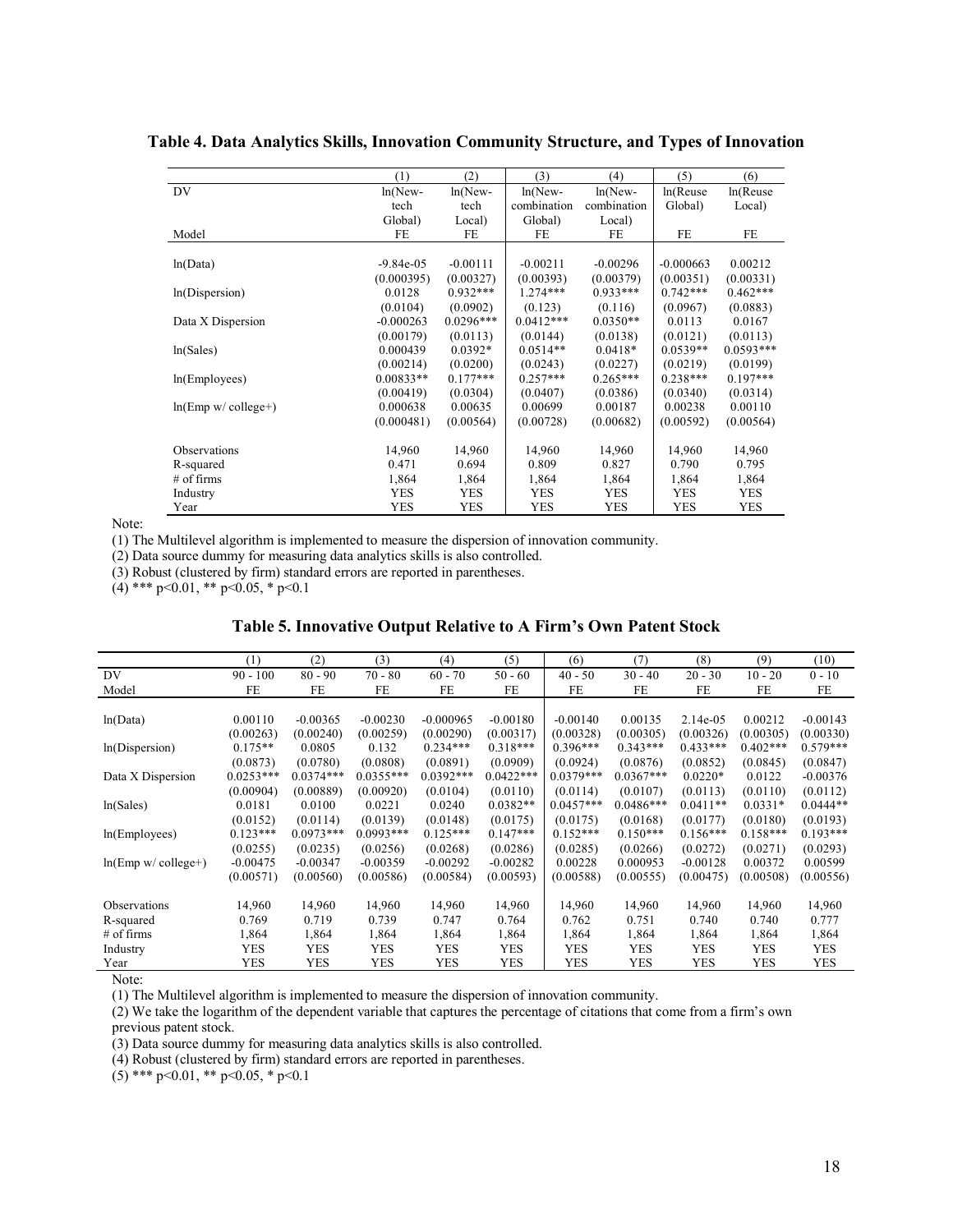| DV: ln(Data & Inventor) | (1)         |
|-------------------------|-------------|
| Model                   | FE          |
| ln(Dispersion)          | $0.265***$  |
|                         | (0.0903)    |
| ln(Sales)               | $0.0347**$  |
|                         | (0.0172)    |
| std(Patents)            | $0.146*$    |
|                         | (0.0835)    |
| ln(R&D)                 | $0.0388***$ |
|                         | (0.0138)    |
| <b>Observations</b>     | 12,994      |
| R-squared               | 0.392       |
| $#$ of firms            | 1,832       |
| Industry                | <b>YES</b>  |
| Year                    | <b>YES</b>  |

**Table 6. The Correlation Test using Data Analytics Skills of Inventors**

Note: The Multilevel algorithm is implemented to measure the dispersion of innovation community. Robust (clustered by firm) standard errors are reported in parentheses. \*\*\* p<0.01, \*\* p<0.05, \* p<0.1

| DV: ln(Sales)                      | (1)         | (2)         |
|------------------------------------|-------------|-------------|
| Model                              | FE          | FE          |
|                                    |             |             |
| ln(Materials)                      | $0.598***$  | $0.598***$  |
|                                    | (0.0233)    | (0.0232)    |
| ln(Capital)                        | $0.107***$  | $0.109***$  |
|                                    | (0.0191)    | (0.0190)    |
| $ln(T$ labor)                      | $0.00848**$ | $0.00820**$ |
|                                    | (0.00410)   | (0.00413)   |
| ln(Other labor)                    | $0.262***$  | $0.261***$  |
|                                    | (0.0182)    | (0.0181)    |
| $ln(Emp w / college+)$             | $0.00446*$  | $0.00425*$  |
|                                    | (0.00237)   | (0.00238)   |
| ln(Data & Inventor)                | $-0.0255$   | $-0.0256$   |
|                                    | (0.0177)    | (0.0177)    |
| $ln(Data & Non-Inventor)$          |             | 0.000274    |
|                                    |             | (0.00127)   |
| ln(Dispersion)                     | $-0.00370$  | $-0.00313$  |
|                                    | (0.0504)    | (0.0498)    |
| (Data & Inventor) $X$ Dispersion   | $0.0213*$   | 0.0208      |
|                                    | (0.0129)    | (0.0129)    |
| (Data & Non-Inventor) X Dispersion |             | $0.0179***$ |
|                                    |             | (0.00362)   |
|                                    |             |             |
| Observations                       | 12,994      | 12,994      |
| R-squared                          | 0.986       | 0.986       |
| $#$ of firms                       | 1,832       | 1,832       |
| Industry                           | <b>YES</b>  | <b>YES</b>  |
| Year                               | <b>YES</b>  | <b>YES</b>  |

|  | Table 7. The Productivity Test using Data Analytics Skills of Inventors |  |  |  |
|--|-------------------------------------------------------------------------|--|--|--|
|  |                                                                         |  |  |  |

Note: The Multilevel algorithm is implemented to measure the dispersion of innovation community. All interactions are appropriately centered. Patent variables including firm's patent stock and number of inventors are also controlled. Robust (clustered by firm) standard errors are reported in parentheses. \*\*\*  $p<0.01$ , \*\*  $p<0.05$ , \*  $p<0.1$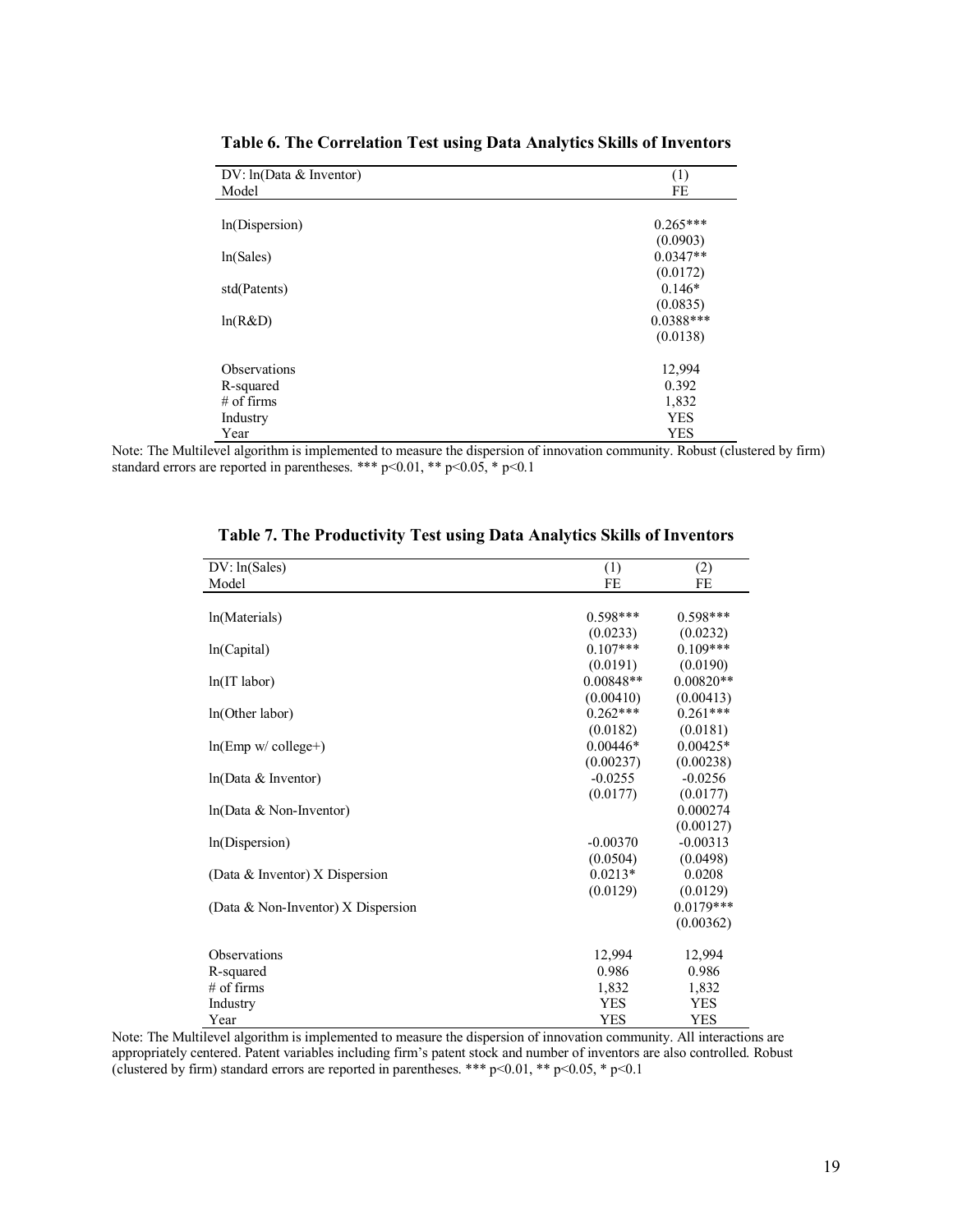

Figure 1. Comparing innovation structures between Google (left) and Apple (right). Each node on the graph is a particular inventor, while the edges are inventors appearing on the same patent. This graph is generated from the patent data in our sample.



Figure 2. Community dispersion distribution.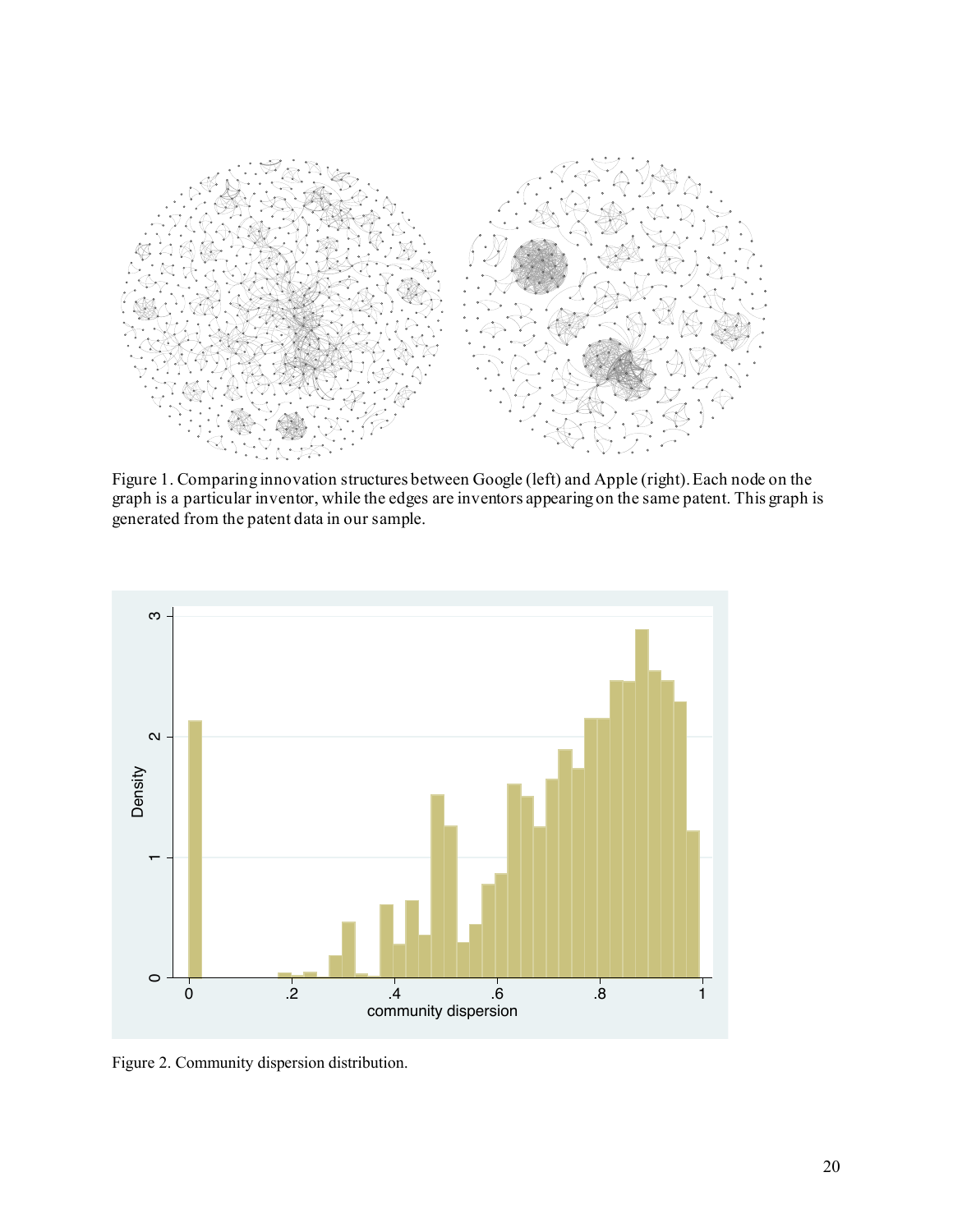

Figure 3: Average data talent over time

### **References:**

- Akcigit U, Kerr WR, Nicholas T (2013). *The Mechanics of Endogenous Innovation and Growth: Evidence from Historical US Patents*. Technical report, Working Paper.
- Amabile TM, Pillemer J (2012). Perspectives on the social psychology of creativity. *The Journal of Creative Behavior*. 46(1) 3-15.
- Argyres NS, Silverman BS (2004). R&D, organization structure, and the development of corporate technological knowledge. *Strategic Management Journal*. 25(8-9) 929-958.
- Arora A, Belenzon S, Rios LA (2014). Make, buy, organize: The interplay between research, external knowledge, and firm structure. *Strategic Management Journal*. 35(3) 317-337.
- Audia PG, Goncalo JA (2007). Past success and creativity over time: A study of inventors in the hard disk drive industry. *Management Science*. 53(1) 1-15.
- Autor DH, Levy F, Murnane RJ (2003). The Skill Content of Recent Technological Change: An Empirical Exploration\*. *The Quarterly Journal of Economics*. 118(4) 1279-1333.
- Avery J, Norton M (2014). Learning From Extreme Consumers.
- Bharadwaj S, Bharadwaj A, Bendoly E (2007). The performance effects of complementarities between information systems, marketing, manufacturing, and supply chain processes. *Information systems research*. 18(4) 437-453.
- Blondel VD, Guillaume J-L, Lambiotte R, Lefebvre E (2008). Fast unfolding of communities in large networks. *Journal of statistical mechanics: theory and experiment*. 2008(10) P10008.
- Bloom N, Jones CI, Van Reenen J, Webb M (2017). *Are ideas getting harder to find?* National Bureau of Economic Research.
- Bradstreet D (2017). *Analytics Accelerates Into the Mainstream*. Dun & Bradstreet.
- Bresnahan TF, Brynjolfsson E, Hitt LM (2002). Information technology, workplace organization, and the demand for skilled labor: Firm-level evidence. *The Quarterly Journal of Economics*. 117(1) 339- 376.
- Brynjolfsson E, Hitt L (1996). Paradox lost? Firm-level evidence on the returns to information systems spending. *Management science*. 42(4) 541-558.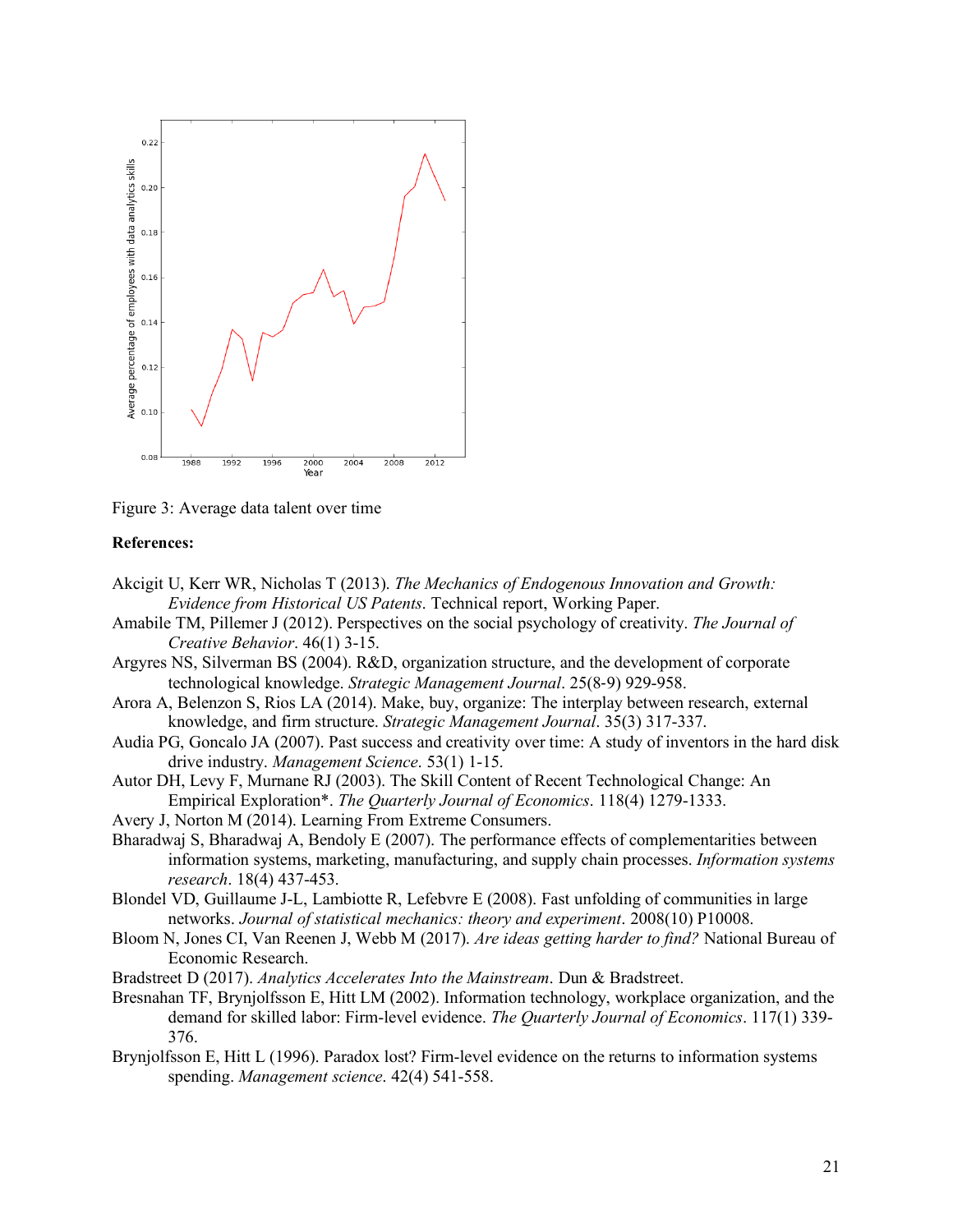- Brynjolfsson E, McElheran K (2016). The rapid adoption of data-driven decision-making. *American Economic Review*. 106(5) 133-139.
- Chen Y, Elenee Argentinis JD, Weber G (2016). IBM Watson: How Cognitive Computing Can Be Applied to Big Data Challenges in Life Sciences Research. *Clinical Therapeutics*. 38(4) 688-701.
- Cross R, Parker A, Prusak L, Borgatti SP (2001). Knowing what we know:: Supporting knowledge creation and sharing in social networks. *Organizational dynamics*. 30(2) 100-120.
- Gao G, Hitt LM (2012). Information technology and trademarks: Implications for product variety. *Management Science*. 58(6) 1211-1226.
- Griliches Z (1990). *Patent statistics as economic indicators: a survey*. National Bureau of Economic Research.
- Hall BH, Jaffe AB, Trajtenberg M (2001). *The NBER patent citation data file: Lessons, insights and methodological tools*. National Bureau of Economic Research.
- Hannan MT, Freeman J (1984). Structural inertia and organizational change. *American sociological review* 149-164.
- Hashem IAT, Yaqoob I, Anuar NB, Mokhtar S, Gani A, Khan SU (2015). The rise of "big data" on cloud computing: Review and open research issues. *Information Systems*. 47 98-115.
- Henderson RM, Clark KB (1990). Architectural innovation: The reconfiguration of existing product technologies and the failure of established firms. *Administrative science quarterly* 9-30.
- Joshi KD, Chi L, Datta A, Han S (2010). Changing the competitive landscape: Continuous innovation through IT-enabled knowledge capabilities. *Information Systems Research*. 21(3) 472-495.
- Kleis L, Chwelos P, Ramirez RV, Cockburn I (2012). Information technology and intangible output: The impact of IT investment on innovation productivity. *Information Systems Research*. 23(1) 42-59.
- Lam A (2005). *Organizational innovation*. Oxford University Press.
- Lin C, Liu S, Manso G (2016). Shareholder litigation and corporate innovation. *University of Hong Kong and University of California at Berkeley Working Paper*.
- Majchrzak A, Malhotra A (2016). Effect of knowledge-sharing trajectories on innovative outcomes in temporary online crowds. *Information Systems Research*. 27(4) 685-703.
- McAfee A, Brynjolfsson E. (2017). *Machine, platform, crowd: Harnessing our digital future*. WW Norton & Company.
- McElheran K, Brynjolfsson E (2015). Data in Action: Data-Driven Decision Making in US Manufacturing.
- Milgrom P, Roberts J (1990). The economics of modern manufacturing: Technology, strategy, and organization. *The American Economic Review* 511-528.
- Nagle F (2017). Open Source Software and Firm Productivity. *Management Science*. Forthcoming.
- Pang M-S (2016). Politics and Information Technology Investments in the US Federal Government in 2003–2016. *Information Systems Research*. 28(1) 33-45.
- Siggelkow N, Rivkin JW (2006). When exploration backfires: Unintended consequences of multilevel organizational search. *Academy of Management Journal*. 49(4) 779-795.
- Smalley E (2017). *AI-powered drug discovery captures pharma interest*. Nature Publishing Group.
- Tafti A, Mithas S, Krishnan MS (2013). The effect of information technology-enabled flexibility on formation and market value of alliances. *Management Science*. 59(1) 207-225.
- Tambe P (2014). Big data investment, skills, and firm value. *Management Science*. 60(6) 1452-1469.
- Von Hippel E (1994). "Sticky information" and the locus of problem solving: implications for innovation. *Management science.* 40(4) 429-439 %@ 0025-1909.
- Wu L, Hitt LM, Lou B (2017). Data Analytics Skills, Innovation and Firm Productivity.
- Zafar SY, Peppercorn JM, Schrag D, Taylor DH, Goetzinger AM, Zhong X, Abernethy AP (2013). The financial toxicity of cancer treatment: a pilot study assessing out-of-pocket expenses and the insured cancer patient's experience. *The oncologist*. 18(4) 381-390.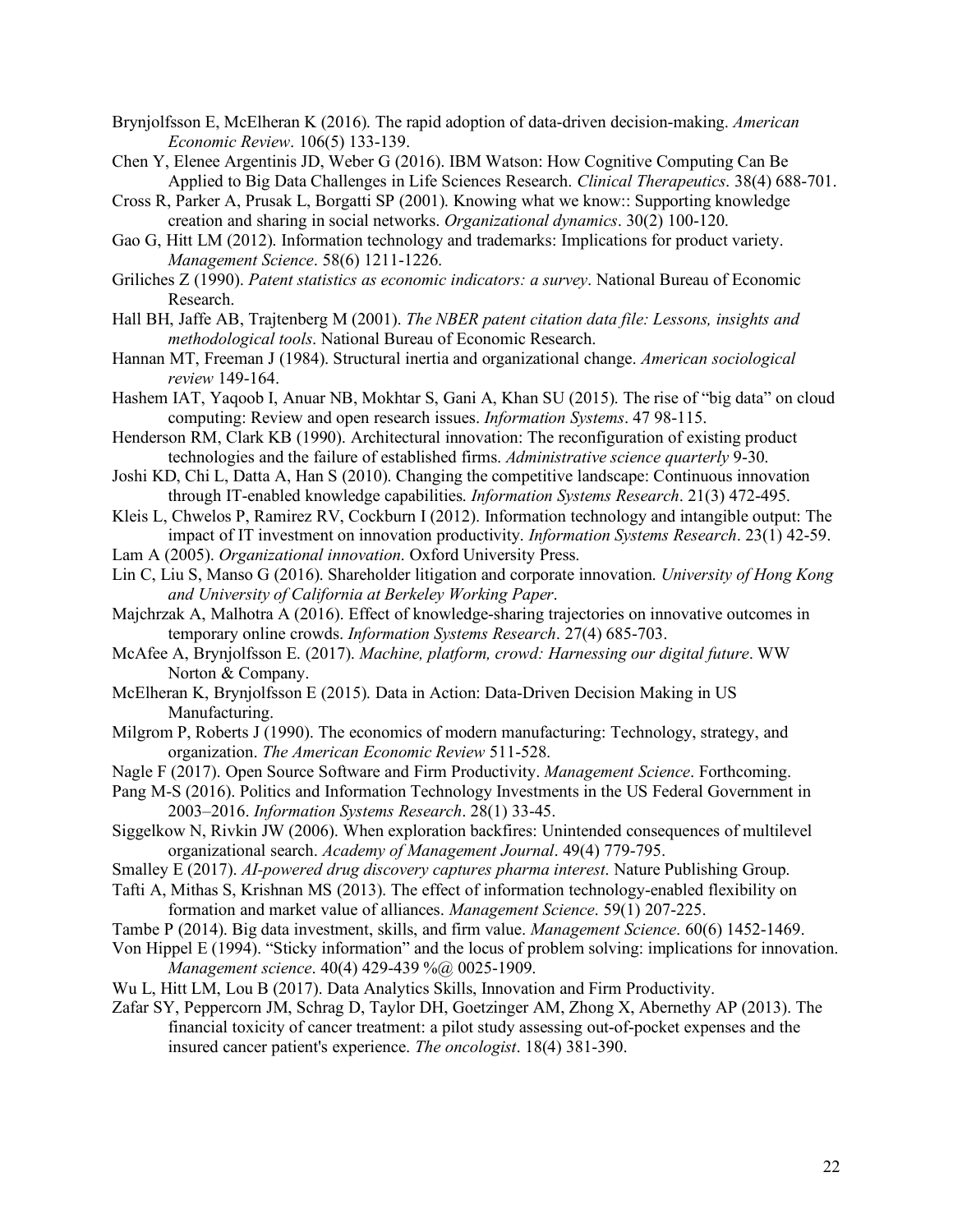# **Appendix**

 $\overline{\phantom{a}}$ 

#### **A. Patent Data and Networks**

Our measures of organization of innovation are based on network analysis of patent co-authorship relationships. We begin by constructing a list of patents attributable to each firm from 1988 to 2013. We use the latest version of NBER Patent Citation Data File (Hall et al. 2001), which links patents to publiclytraded firms through 2006. To capture the recent change from the growth of data analytics from years 2007 to 2013, we obtain the original patent data from the USPTO and use the same methods as Hall et al. (2001) to match patents to firms. These methods correct for matching related issues, such as misspellings, mergers and acquisitions, or patents assigned to subsidiaries. Following the convention in the R&D literature (Griliches et al. 1986, Hall et al. 2005, Saunders 2011), we use the application year (as opposed to issue year) because this is likely closer to the time the technology is developed and deployed.

Using the authors listed for each patent, we construct an intra-firm patent network for each firm annually between 1988 and 2013, using a sliding window of 5 years.<sup>1</sup> A node in this network represents an employee inventor and an edge (link) indicates the presence of one or more coauthored patents between two inventors in the same firm. The sliding window approach allows the patent network to be more accurately reflected than one that uses only a single year of patents (Wu 2013), although our results using one year of patents for each network do not qualitatively change. We then apply machine learning-based community detection algorithms to these networks to identify distinct innovation communities within each firm: a community of inventors is identified when they work closely with each other but have limited collaboration outside the community. Our primary analyses rely on the Multilevel community detection algorithm to identify clusters of innovative activity (Blondel et al.  $2008$ )<sup>2</sup>. As suggested by Yang et al.

<sup>1</sup> Each intra-firm network for a particular year includes all inventors listed on the patents that were applied in the current year, plus two years prior and two years after the current year. Thus for the 2013 year, we use patents applied in year 2014 and 2015 as well.

<sup>&</sup>lt;sup>2</sup> We use a greedy clustering algorithm that begins by treating every node (inventor) as a separate community and then moves each node to adjacent communities to see if it improves the modularity score: a high score indicates dense connections within communities but sparse connections across communities, while a low score indicates the communities are not clearly delineated. The first stage of the algorithm terminates when the movement of a single node no longer leads to a material improvement in modularity. For the next stage, the nodes in each community are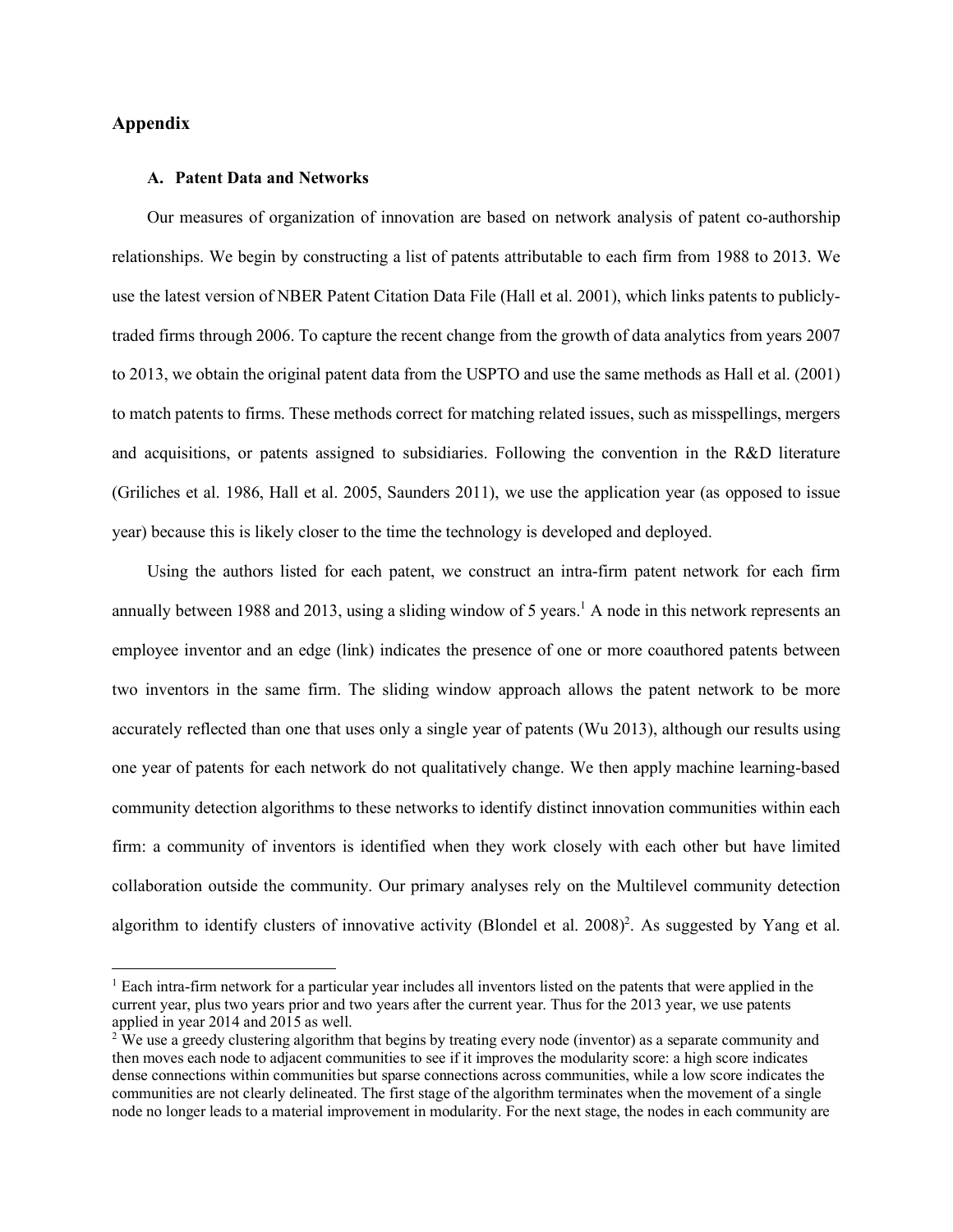(2016), we confirm our main results using other popular community detection algorithms (Fastgreedy, Leading eigenvector, and Infomap), all of which generated results (both in the metrics and the results of analysis of these metrics) similar to the Multilevel algorithm. These results suggest limited potential biases arising from the algorithm choice (Table A1).

| DV: ln(Sales)                          | (1)         | (2)         | (3)         | (4)         |
|----------------------------------------|-------------|-------------|-------------|-------------|
| Model                                  | FE          | FE          | FE          | FE          |
|                                        |             |             |             |             |
| ln(Materials)                          | $0.641***$  | $0.642***$  | $0.642***$  | $0.642***$  |
|                                        | (0.0223)    | (0.0224)    | (0.0224)    | (0.0224)    |
| ln(Capital)                            | $0.121***$  | $0.124***$  | $0.125***$  | $0.124***$  |
|                                        | (0.0208)    | (0.0205)    | (0.0205)    | (0.0205)    |
| $ln(IT$ labor)                         | $0.0191***$ | $0.0193***$ | $0.0195***$ | $0.0195***$ |
|                                        | (0.00552)   | (0.00554)   | (0.00555)   | (0.00556)   |
| In(Other labor)                        | $0.212***$  | $0.212***$  | $0.212***$  | $0.212***$  |
|                                        | (0.0251)    | (0.0252)    | (0.0251)    | (0.0251)    |
| $ln(Emp w / college+)$                 | $0.00627**$ | $0.00618**$ | $0.00615**$ | $0.00615**$ |
|                                        | (0.00251)   | (0.00255)   | (0.00256)   | (0.00256)   |
| ln(Data)                               |             | $-2.44e-05$ | $-0.000321$ | $-0.000288$ |
|                                        |             | (0.00136)   | (0.00135)   | (0.00135)   |
| In(Dispersion: infomap)                |             | $-0.00336$  |             |             |
|                                        |             | (0.0510)    |             |             |
| Data X Dispersion: infomap             |             | $0.0149***$ |             |             |
|                                        |             | (0.00436)   |             |             |
| In (Dispersion: leading eigenvector)   |             |             | $-0.0470$   |             |
|                                        |             |             | (0.0481)    |             |
| Data X Dispersion: leading eigenvector |             |             | $0.0212***$ |             |
|                                        |             |             | (0.00392)   |             |
| In(Dispersion: fastgreedy)             |             |             |             | $-0.0391$   |
|                                        |             |             |             | (0.0493)    |
| Data X Dispersion: fastgreedy          |             |             |             | $0.0207***$ |
|                                        |             |             |             | (0.00396)   |
|                                        |             |             |             |             |
| Observations                           | 14,960      | 14,960      | 14,960      | 14,960      |
| R-squared                              | 0.985       | 0.985       | 0.985       | 0.985       |
| # of firms                             | 1,864       | 1,864       | 1,864       | 1,864       |
| Industry                               | <b>YES</b>  | <b>YES</b>  | <b>YES</b>  | <b>YES</b>  |
| Year                                   | <b>YES</b>  | <b>YES</b>  | <b>YES</b>  | <b>YES</b>  |

**Table A1. The Productivity Test: Using Other Community Detection Algorithms**

Note:

l

(1) All interactions are appropriately centered.

(2) Data source dummy for measuring data analytics skills, and patent variables including firm's patent stock and

aggregated into a single node which will represent a community as opposed to a single inventor. The link between two communities in this new network is the sum of all links between inventors in one community to another (before the aggregation occurred). The greedy algorithm is applied again by assigning nodes to adjacent communities until modularity cannot be improved anymore. The final set of clusters identified is the distinct communities identified in the co-authorship network.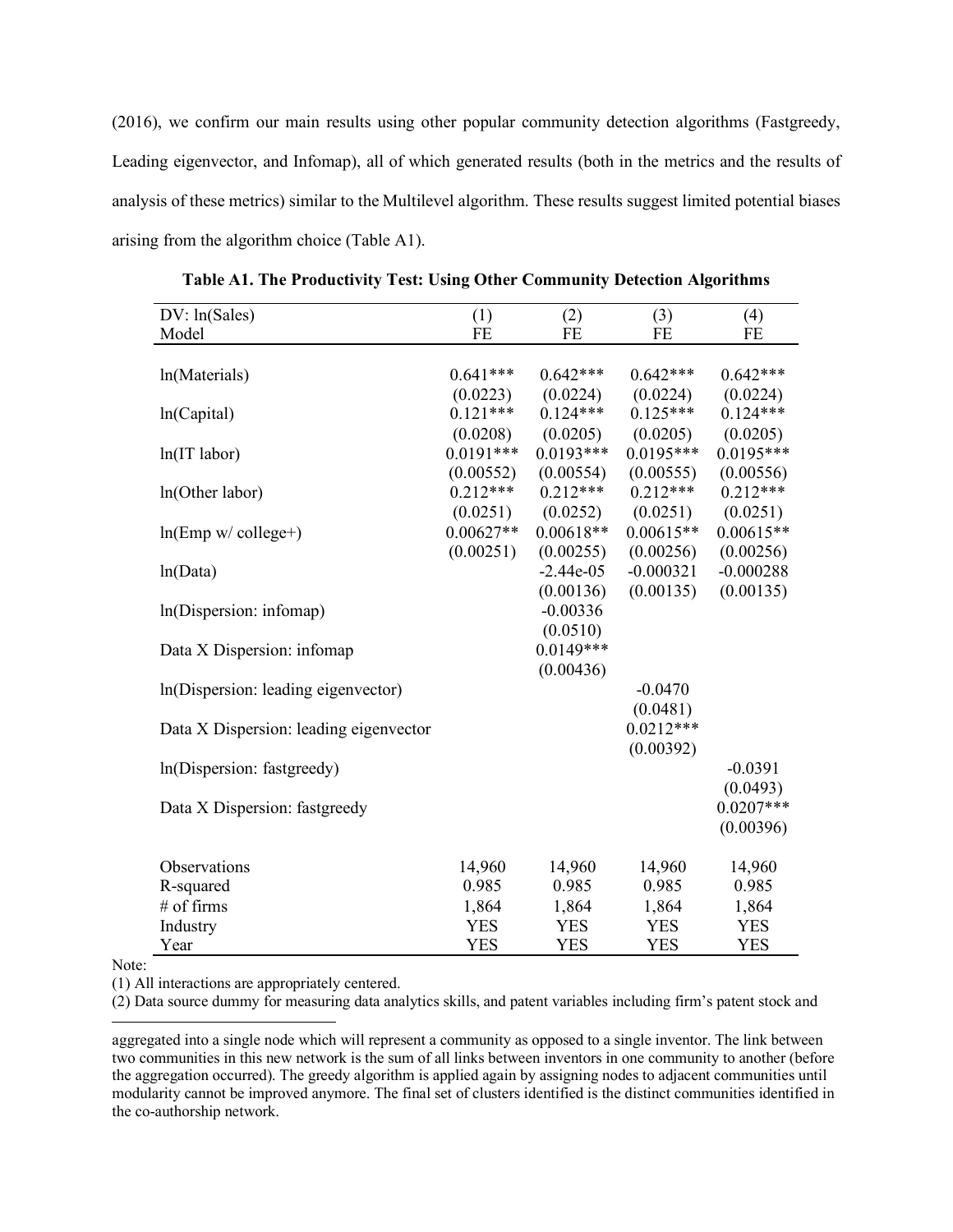number of inventors are also controlled.

(3) Robust (clustered by firm) standard errors are reported in parentheses.

(4) \*\*\*  $p<0.01$ , \*\*  $p<0.05$ , \*  $p<0.1$ 

Using the communities identified, we create a dispersion metric which is one minus the Herfindahl concentration index of the fraction of inventors in each innovation community. The value is always between 0 and 1. A low value indicates most inventors are concentrated in a few large communities, and a high value indicates that inventors are dispersed across many different communities. The higher the value on this metric, the more decentralized is the structure of innovation.

Our measure of decentralization differs from previous measurements in two important ways. Earlier approaches measure the degree of decentralization through formal hierarchies (e.g., organizational charts) within the firm or formal firm boundaries between the parent firm and the affiliates (Arora et al. 2014). This approach is difficult to extend to large scale analyses because internal R&D and innovation structures are extremely difficult to observe limiting much of this work to small sample studies (see e.g., Argyres and Silverman 2004; Lerner and Wulf 2007) and divisional-level analysis may be too coarse for large firms and may not be applicable at all to firms that do not operate as multiple legal entities.

Our approach has advantages over other metrics based on organizational relationships because it is entirely data driven – the organization is identified by the interaction of inventors rather than (potentially) idiosyncratically-defined organizational units. Moreover, our metric is not subject to the criticism that the informal and formal structures of organizations are different, which has been an important observation in the knowledge management literature (Cross et al. 2002, Cross et al. 2004, Cross et al. 2001). Finally, to obtain a valid patent, all inventors must be disclosed on the application, which further ensures that we have likely identified the relevant inventors accurately.

While there are many advantages of using networks and community detection algorithms to measure decentralization, it is still a relatively new method. A main drawback is that there lacks "ground-truth" of the communities underlying the network which makes model test and comparison difficult. Recent comparative analysis has used simulated graphs (Fortunato 2010; Leskovec et al. 2010; Yang et al. 2016)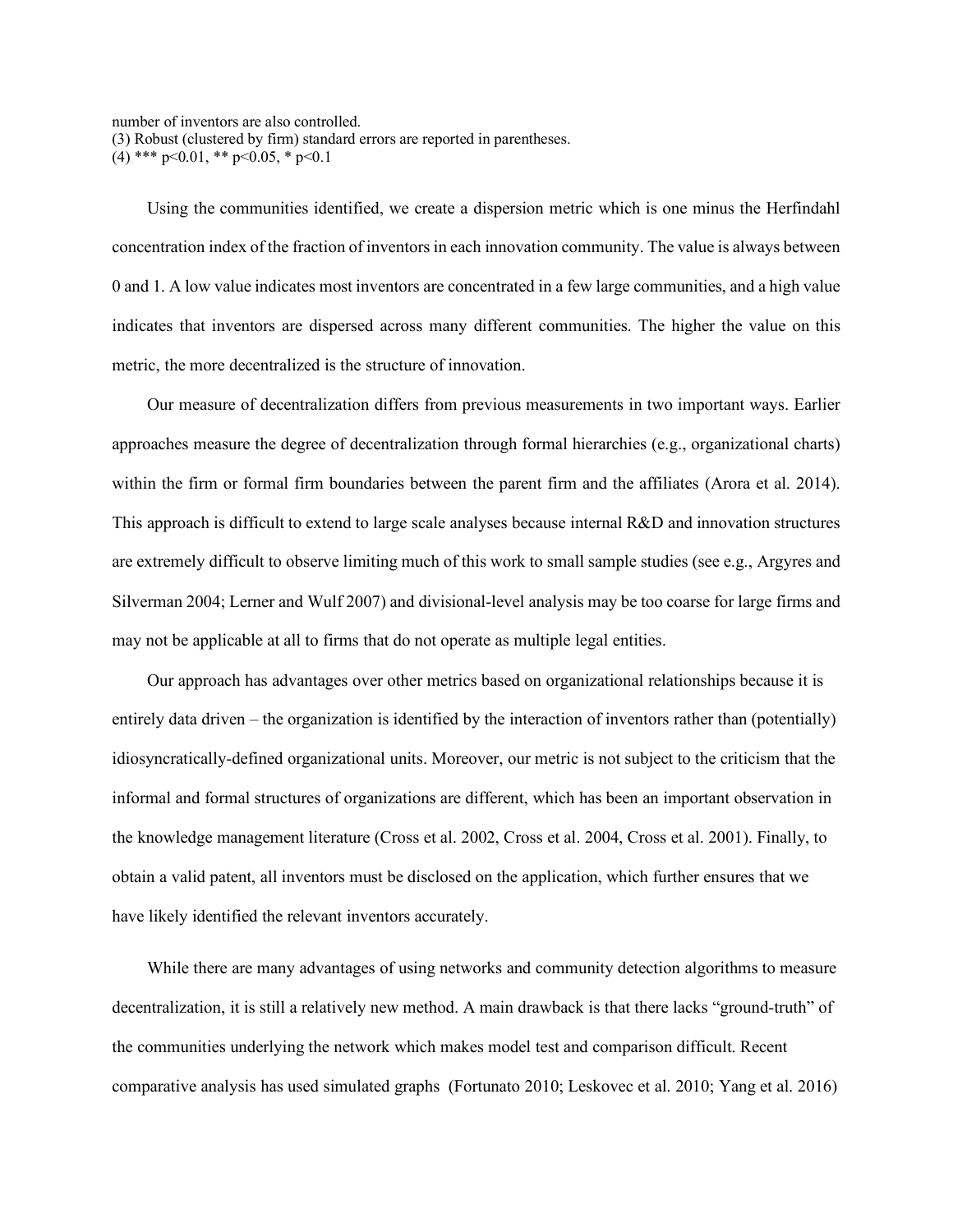to evaluate the model performance based on properties of networks that are observed. We rely on these recommendations to determine what algorithms to use based on the graph characteristics<sup>3</sup>. To ensure that our measure is not idiosyncratic to a single measurement, we also implemented four popular community detection algorisms and the results from these algorithms are very similar, as shown in Table 2 in the main body of the paper and Table A1. However, field in community detection algorithms is rapidly advancing and future work should incorporate new methods especially if they can consider more detailed information about the nodes and multiplex tie relationships.

We graph the distribution of the community dispersion metrics using the Multilevel method (Figure 2 in the paper). The chart shows a mass at zero (maximally centralized). This is likely due to a limited number of inventors and patents in some firms. To ensure that our results are not driven by firms with a single cluster, we include a dummy variable for the mass at zero and its interaction with analytics skills in our analysis. As shown in Table A2, including the dummy and the interaction does not change our main result.

| DV: ln(Sales)          | (1)         | (2)         | (3)         |
|------------------------|-------------|-------------|-------------|
| Model                  | FE          | FE          | FE          |
|                        |             |             |             |
| ln(Materials)          | $0.641***$  | $0.642***$  | $0.642***$  |
|                        | (0.0223)    | (0.0224)    | (0.0224)    |
| ln(Capital)            | $0.121***$  | $0.124***$  | $0.125***$  |
|                        | (0.0208)    | (0.0205)    | (0.0204)    |
| ln(IT labor)           | $0.0191***$ | $0.0194***$ | $0.0197***$ |
|                        | (0.00552)   | (0.00556)   | (0.00556)   |
| ln(Other labor)        | $0.212***$  | $0.212***$  | $0.212***$  |
|                        | (0.0251)    | (0.0251)    | (0.0251)    |
| $ln(Emp w / college+)$ | $0.00627**$ | $0.00611**$ | $0.00611**$ |
|                        | (0.00251)   | (0.00255)   | (0.00256)   |

**Table A2. The Productivity Test: Controlling for Firms with a Single Community**

l

<sup>&</sup>lt;sup>3</sup> We rely on results from general comparison in these studies that test models on benchmark networks, which are synthetic graphs constructed by a priori standard of grouping nodes. The test framework is first proposed in (Girvan et al. 2002), called GN benchmark, where the artificial random network has 128 nodes, partitioned into four equivalently sized communities with 32 nodes each. The nodes in each group have approximately the same degree, and the average degree of the network is 16. When the expected number of links joining each node to those nodes in different groups is less than 8, each node has more links with the other nodes in its own group than with the rest of the network, and thus four groups are well defined communities. LFR benchmark suggested in (Lancichinetti et al. 2008) is more scalable and introduces heterogeneity in the distributions of node degrees and of community sizes to extend GN benchmark. Further research could examine the accuracy of each partition if the detailed hierarchical structure of network is available (Blondel et al. 2008).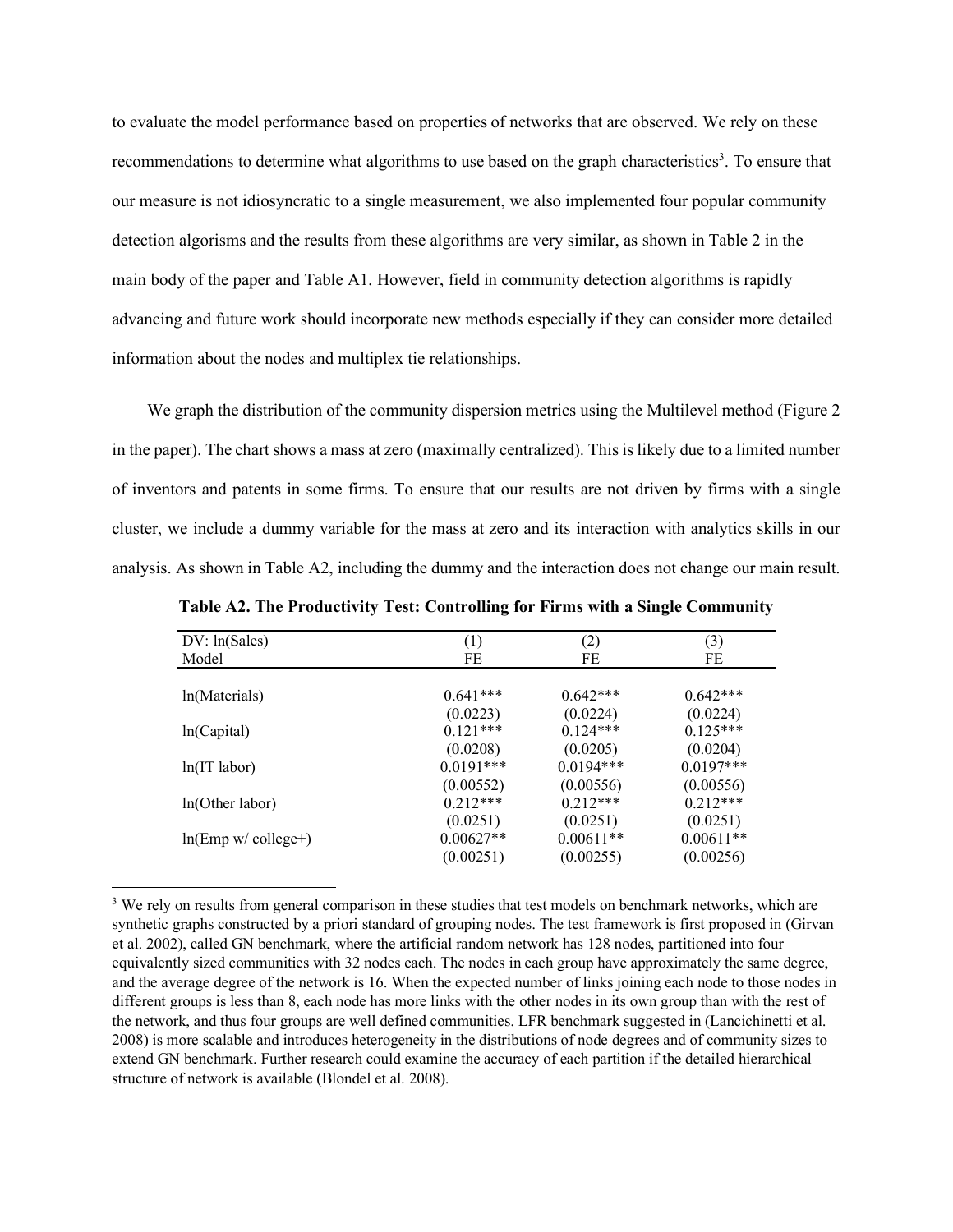| ln(Data)                |            | 0.00203<br>(0.00139)      | $-5.22e-05$<br>(0.00145) |
|-------------------------|------------|---------------------------|--------------------------|
| Dispersion= $=0$        |            | $0.0448**$                | 0.0258                   |
| Data X Dispersion= $=0$ |            | (0.0227)<br>$-0.0668$ *** | (0.0356)<br>$-0.0118$    |
| ln(Dispersion)          |            | (0.0135)                  | (0.0208)<br>$-0.0395$    |
|                         |            |                           | (0.0796)                 |
| Data X Dispersion       |            |                           | $0.0200***$<br>(0.00611) |
|                         |            |                           |                          |
| <b>Observations</b>     | 14,960     | 14,960                    | 14,960                   |
| R-squared               | 0.985      | 0.985                     | 0.985                    |
| $#$ of firms            | 1,864      | 1,864                     | 1,864                    |
| Industry                | <b>YES</b> | <b>YES</b>                | <b>YES</b>               |
| Year                    | YES        | YES                       | YES                      |

Note:

(1) The Multilevel algorithm is used to measure the dispersion of innovation communities. All interactions are appropriately centered. *Dispersion==0* is a binary variable that indicates whether dispersion score is 0. (2) Data source dummy for measuring data analytics skills, and patent variables including firm's patent stock and number of inventors are also controlled.

(3) Robust (clustered by firm) standard errors are reported in parentheses.

(4) \*\*\*  $p<0.01$ , \*\*  $p<0.05$ , \*  $p<0.1$ 

### *B: Innovative Output*

Our measures of innovative output are also based on patent data consistent with prior work on R&D productivity (Griliches 1990, Griliches et al. 1986, Hall et al. 2001). Like these prior studies we exploited the fact that these data are public, consistent (defined by law and subject to a largely stable regulatory environment), and rich, including information on inventors and their affiliations, detailed records of citations that can be used to measure impact (e.g., citation count), general area of technology described in the patent (patent class and subclass) that can be used to identify the extent to which the innovation is the result of combining existing technologies or creating new ones, and an extensive textual description of the innovation that can be used to rank the level of novelty. We recognize that we cannot measure unpatented innovation and thus the associated effects of data analytics and decentralization on such innovations (Nagle 2014, Saunders and Brynjolfsson 2013). However, R&D expenditure, which can approximate a firm's overall effort on innovation, is often found to be positively correlated with patents (Kleis et al. 2012). Thus,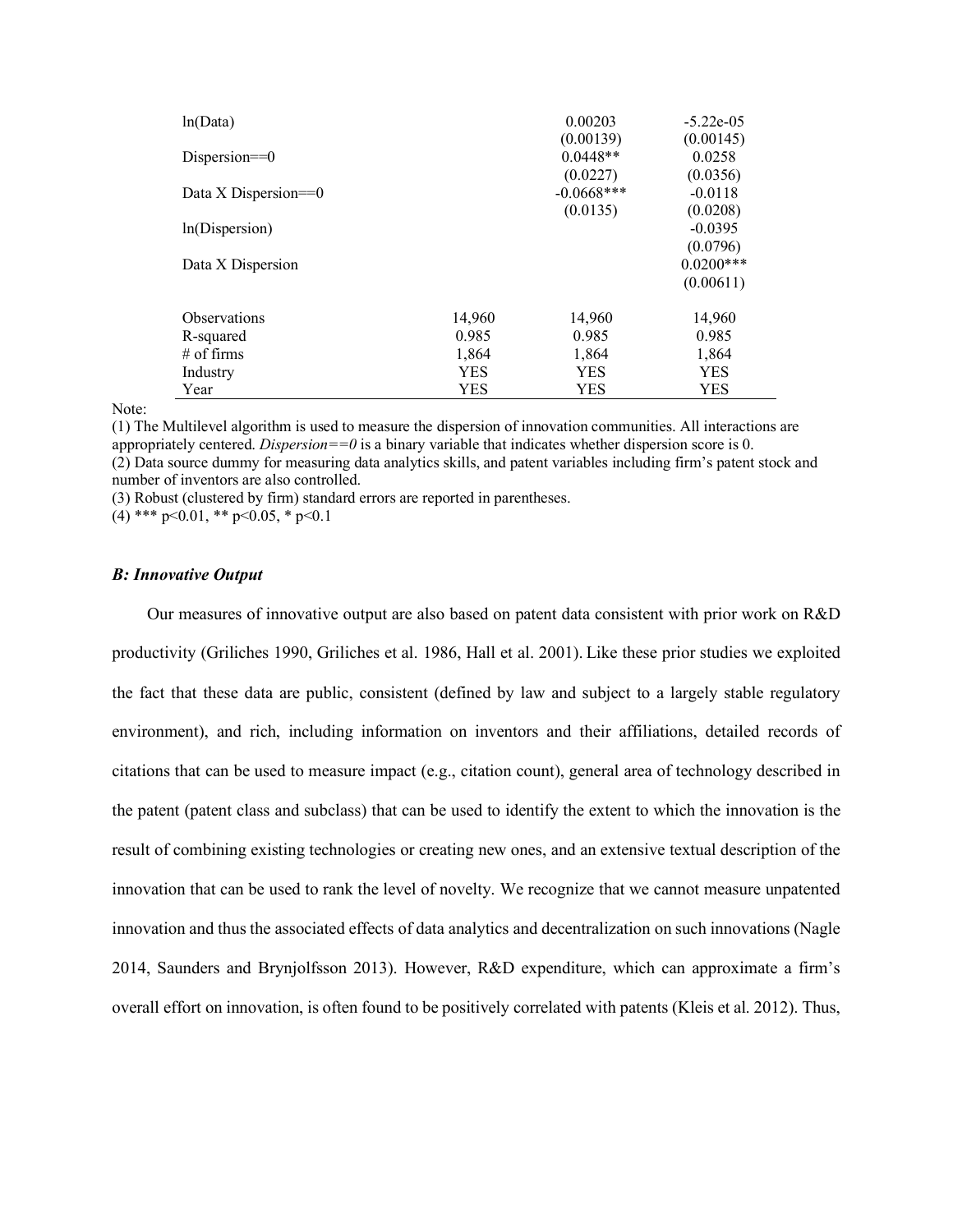the patent-based metrics could potentially underestimate the effect of data analytics and innovation structure on innovation output<sup>4</sup>.

To measure recombination, we begin with a measure created by Hall et al. (2001) [also described as "technological diversity" (Kaplan and Vakili 2015)] that is a Herfindahl concentration index, calculated based on the distribution of different three-digit main classes of prior art that are cited by the focal patent. The exact formulation is  $1 - \sum_j^{n_i} s_{i,j}^2$ , where  $s_{i,j}$  represents the percentage of citations that patent *i* cited that belong to patent class  $j$ , out of  $n_i$  different patent classes. Patents that cite a wider variety of classes will have a measure closer to 1, whereas patents citing a single technology class will have a score of 0. Thus, the technology diversity metric represents the level of recombination because a patent that cites many technology classes is more likely to represent a synthesis of existing technologies than a patent that cites few or a single area of prior art. To account for potential bias in this metric for patents with small numbers of citations (that is, patents with fewer citations necessarily cite fewer different categories of prior art) we adjust this measure by citations as proposed by Hall et al, 2001, pp 44-46):

$$
Recombination = \left(\frac{Cites}{Cites - 1}\right)\left(1 - \sum_{j}^{n_i} s_{i,j}^2\right). \tag{1}
$$

We can aggregate this measure at the firm level by using a weighted average on citations. For our analysis, it is important to distinguish reuse of existing combinations from the creation of new combinations (Akcigit et al. 2013). Our approach is based on the idea that reuse is defined as recombination of technologies that have been previously used; more specifically, if the firm creates a patent with technology areas that were combined in the past, we consider that patent reuse. We also classify the patent with only one single technology area as the reuse type if this technology area has been used in other prior patents. If a firm combines technology classes for a patent in a new way, we consider this to be a new combination of existing technology classes. When a patent creates a new patent

 $\overline{\phantom{a}}$ 

<sup>4</sup> Nagle (2014) and Saunders and Brynjolfsson (2013) have detailed discussions on valuing unpatented innovation. While our work use patent output to approximate the overall innovation output, future work should examine these effects for innovations that are not patentable as well as other intangibles that are difficult to measure.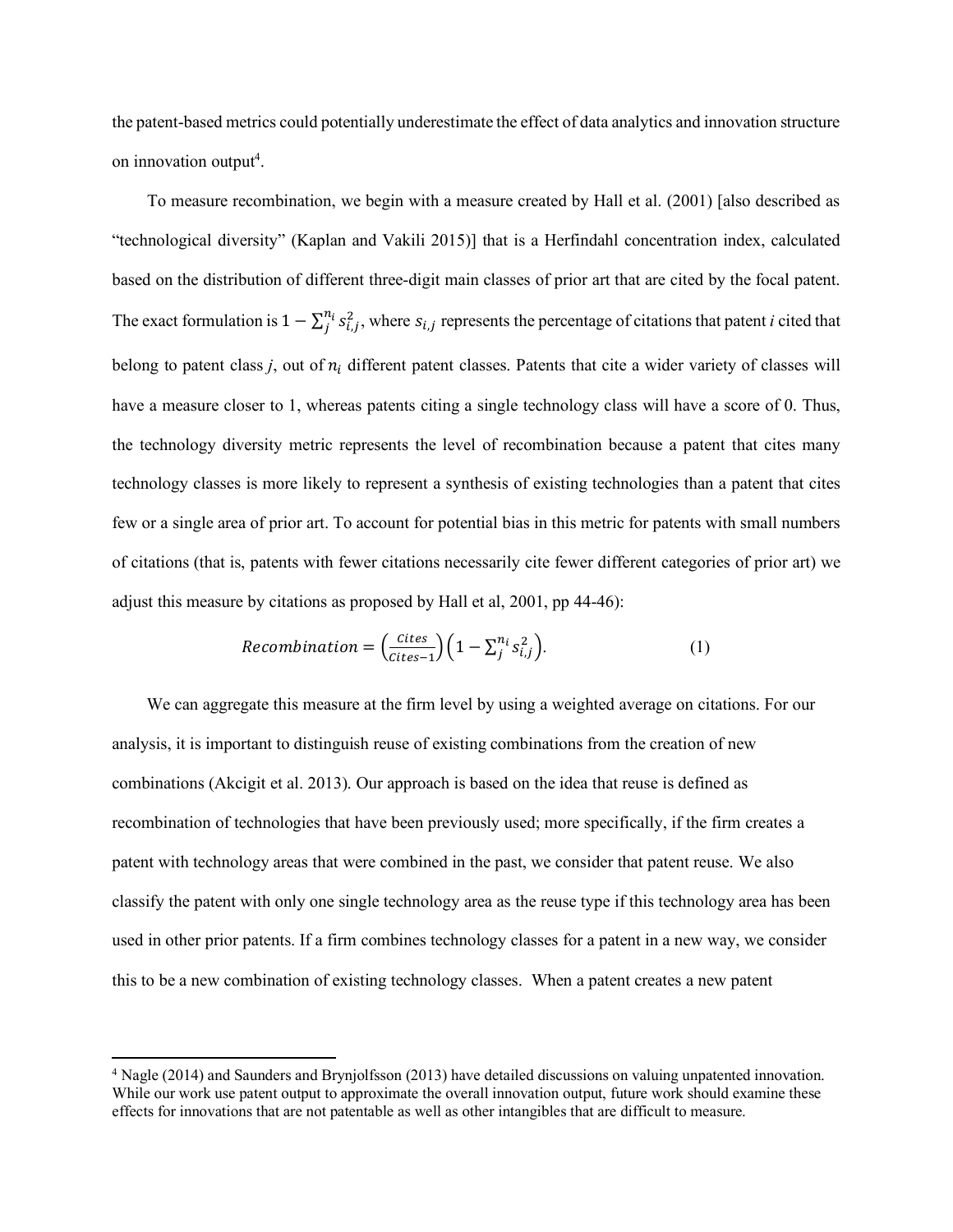technology class that did not exist before, we consider it to be new technology. To obtain a firm level measure, we aggregate all the patents (*m*) at the firm level in a single year and count how many patents are reuse or new recombination or new technology.

$$
reuse = \sum_{j=1}^{m} 1(existing technology or combination_j)
$$
 (2)

$$
new recombination = \sum_{j=1}^{m} 1(new combination_j)
$$
 (3)

$$
new technology = \sum_{j=1}^{m} 1(new technology_j)
$$
 (4)

This distinction for each type of innovation can be made at the firm level (e.g. a new combination for the firm, even if other firms have done similar combinations) or on a global level (e.g. a combination is new only if no other firm has ever combined that set of patent classes to create a new patent). This distinction between firm-specific prior knowledge (local) and global (all available knowledge) is useful because it enables discrimination between innovations that bring in external knowledge versus innovations based on existing firm knowledge. Thus, we have a total of 6 ways to classifying innovation along two dimensions: (1) new technology, reuse and new combination, and (2) local vs. global.

Lastly, we experiment with another alternative method to measure novelty. We note that patents contain a considerable amount of free-form text data describing the innovation, which can be used to represent the underlying inventive ideas. Prior research on patent innovation, including in information system research, used bibliometric methods and citation based analysis to study innovation impact and evolution (Hall et al. 2001, Kleis et al. 2012, Saunders 2011). However, the use of raw text from the patent has been less frequent with a few notable exceptions (Azoulay et al. 2007, Kaplan and Vakili 2015, Upham et al. 2010, Wu 2013). Our measure is based on the idea that novel ideas can often be detected through vocabulary shifts. In our case, we examine the appearance of new words or topics in the patent abstract, which provides a summary of the innovation. We apply a "bag of words" model to identify patent terms and then calculate the age of each word by when it first appears in the prior art. Each (non-stop) word in the patent is assigned an age. A word that has not appeared previously is assigned an age of zero. If the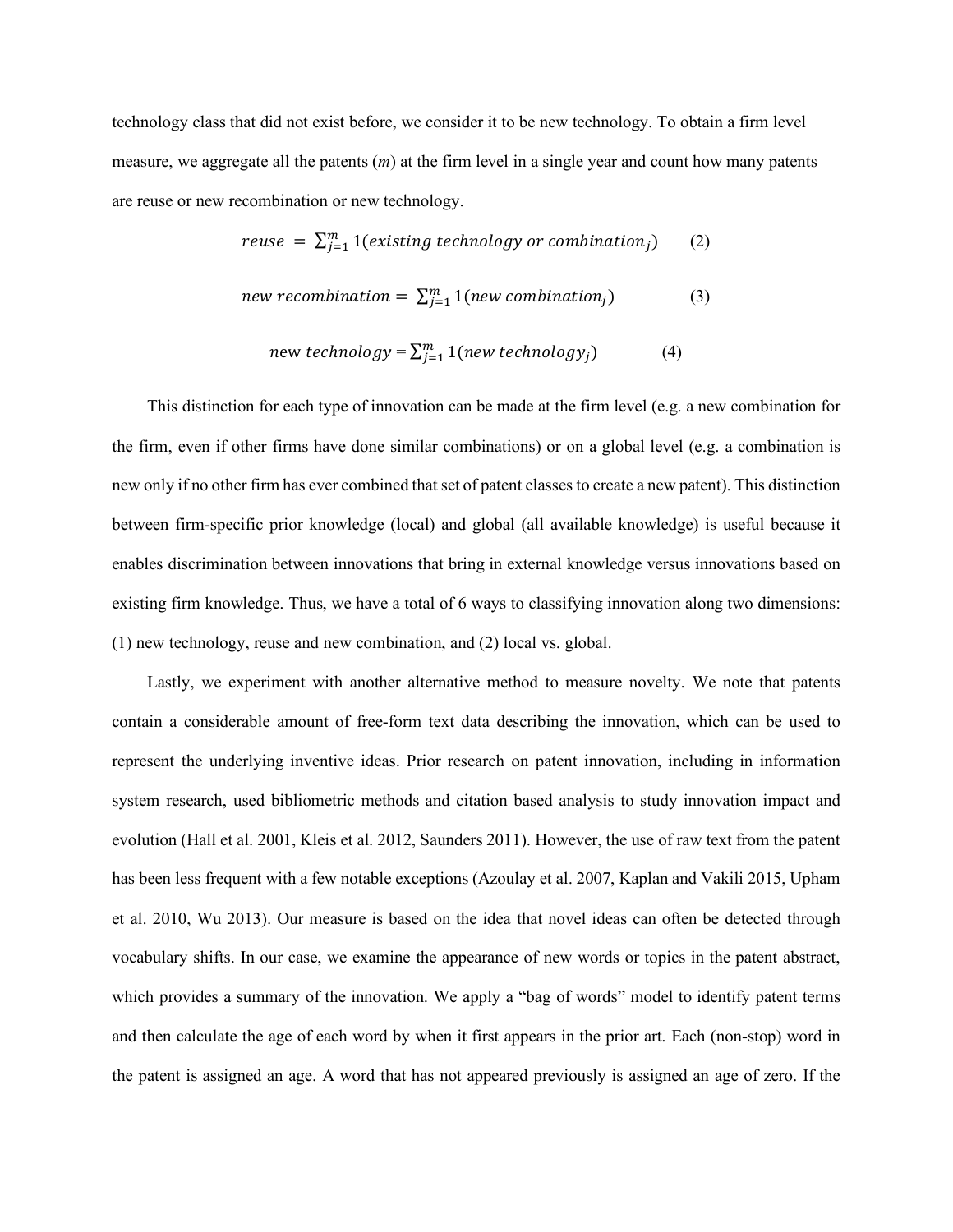word has appeared in another patent before, each word in each patent is assigned an age that is the difference between the application date of the focal patent and the time that word first appeared in any patent. The overall novelty score is the average age of the words in a patent:

$$
Novelly = \frac{1}{N} \sum_{w=1}^{N} \frac{1}{Age_w + 1}.
$$
 (5)

The novelty of a firm's patent portfolio for a particular year is equal to weighted average of the novelty score of firm's own patents.<sup>5</sup>

We chose to keyword-based metrics because it is likely to be more sensitive to shift in vocabulary than topic modeling methods such as Latent Dirichlet Allocation (LDA), which relies on identifying a stable set of topics for classification (Blei et al. 2003, Shaparenko and Joachims 2009); in fact, the shifting vocabulary likely makes it difficult to find a stable ranking of topics, which is essential for accurate classification of LDA (Greene et al. 2014). In addition, the large topic space (essentially the language of all scientific endeavor over 20 years) would make it difficult to establish a reasonable topic space without expert input, which defeats the benefits of automated classification. In contrast, our keyword-based analyses are relatively simple, and have long been established and extended to detect novelty in sentences and documents (Voorhees 2003). They do not require auxiliary assumptions about the number of topics or degree of association between words needed to define a topic. As a check, we also ran an LDA model to identify topics in patents and measured the novelty of each topic in patents according to when it was first detected. The LDA results are directionally consistent. Using the vocabulary-based metric to measure novel technologies produced qualitative similar results to the novelty metric based on the technology class.

#### *C: Data Analytics*

l

We use two data sources—resumes and job reviews—to measure a firm's data analytics capabilities. First, we use resume data of employees at the firm to calculate the total number of employees possessing the relevant data analytics skills. The total universe of resumes used across all of the firms in this study is six million, collected in 2007. Since a resume provides a time stamp of employment, this provides a panel

<sup>&</sup>lt;sup>5</sup> We also used the sum of the novelty score and the results are very similar to using the average.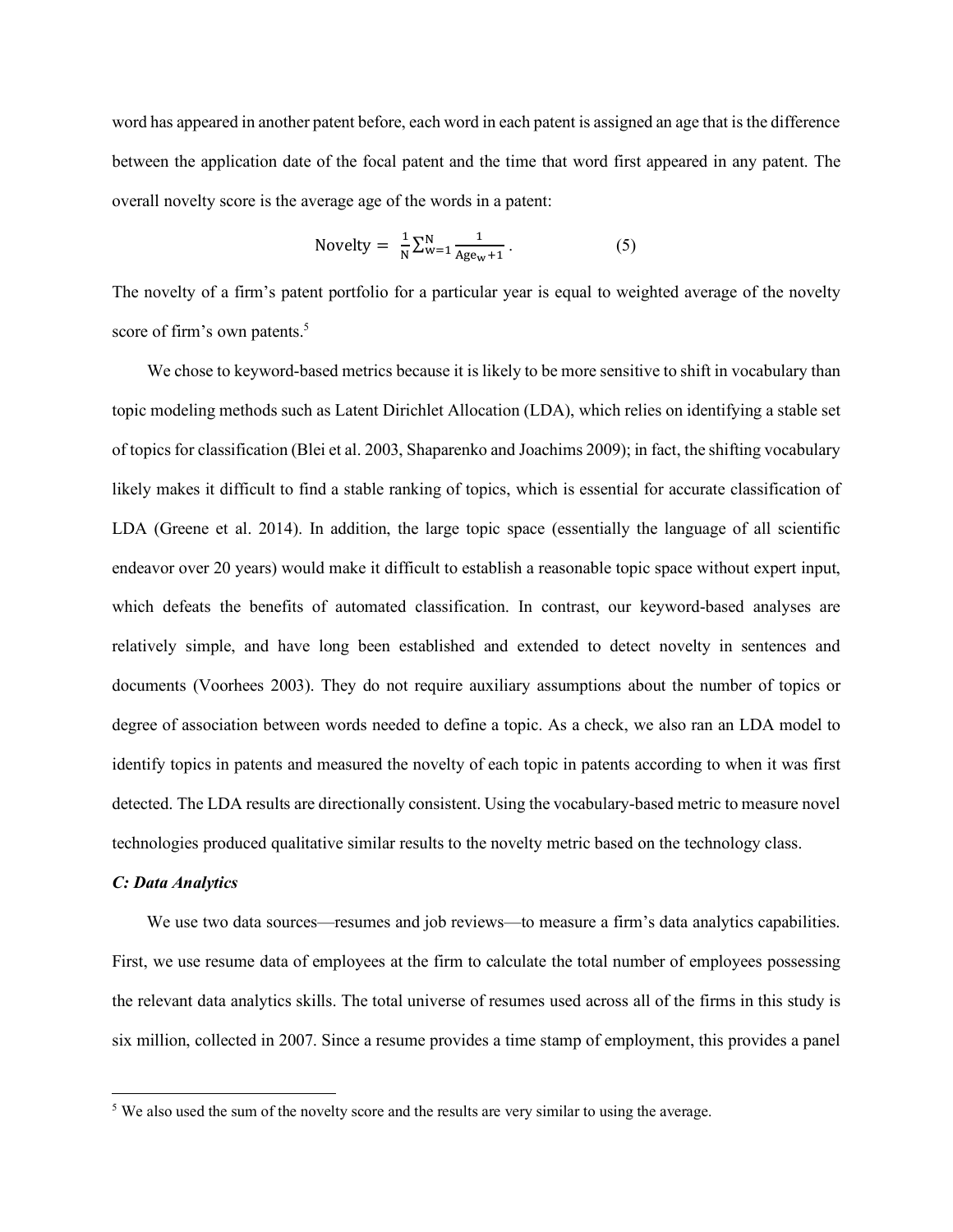data structure with measures from 1988 through 2007. Prior work suggests that resumes are representative of employment generally due to their large size and the fact that many employees in information-intensive occupations engage in passive job seeking – posting their resumes publicly, making them available to potential employers even when they are not actively searching for a job – and thus reduce the concerns of selection bias (see further discussion of the advantages and disadvantages of resume data in Tambe and Hitt, 2014).<sup>6</sup> To capture the level of investment in data analytics skills for more recent time periods (2008-2013), we also gathered data on employee job titles (a subset of what is available in the resume data) from a large online job-posting site where employees can post employer reviews.

To classify data analytics skills from the resume data, we apply natural language processing techniques on free-form text and job titles to identify the skills of each employee from 1988 to 2007. We include direct matches on keywords like "analytics" as well as inferred matches on phrases such as "regression modeling," "Hadoop," or "Machine Learning." Table A3 shows the list of words used. For each employee in our data set, we identify whether a data-related skill is present in his or her resume and approximate the timing of when the skill was acquired from the job history in the resume. We then measure firm-level data analytics capabilities by aggregating all employees with data analytics skills for each firm in each year and adjust it by a sampling rate<sup>7</sup> (Tambe and Hitt 2013). This approach assumes that the observed employees are sampled from the underlying population of all workers. We also assume that firm and occupation-specific factors with respect to the likelihood of posting career trajectory or job reviews are uncorrelated.<sup>8</sup> Thus, our firm-level sample rate could be estimated by  $\theta_j' = \frac{x_j}{L_j}$ , where  $x_j$  is the number of employees in all occupations in our sample for firm  $j$ , and  $L_j$  is the total number of employees at firm  $j$  obtained from Compustat.

 $\overline{\phantom{a}}$ 

<sup>6</sup> Our use of resumes is similar to other studies that have used resumes to study network relationships among individuals and firms or used them to identify the presence of particular skills within a firm. For instance, Tambe and Hitt, (2013b) used such an approach to measure information technology investment by counting the number of IT employees in the firm and Tambe (2014) used resume data to analyze the diffusion of specific IT skills, such as Hadoop, across firms and locations.

 $<sup>7</sup>$  The sampling rate is calculated annually for each firm.</sup>

<sup>&</sup>lt;sup>8</sup> To the extent such matching varies systematically across firms, we can address this problem by using fixed effect models to alleviate the bias from time-invariant firm characteristics.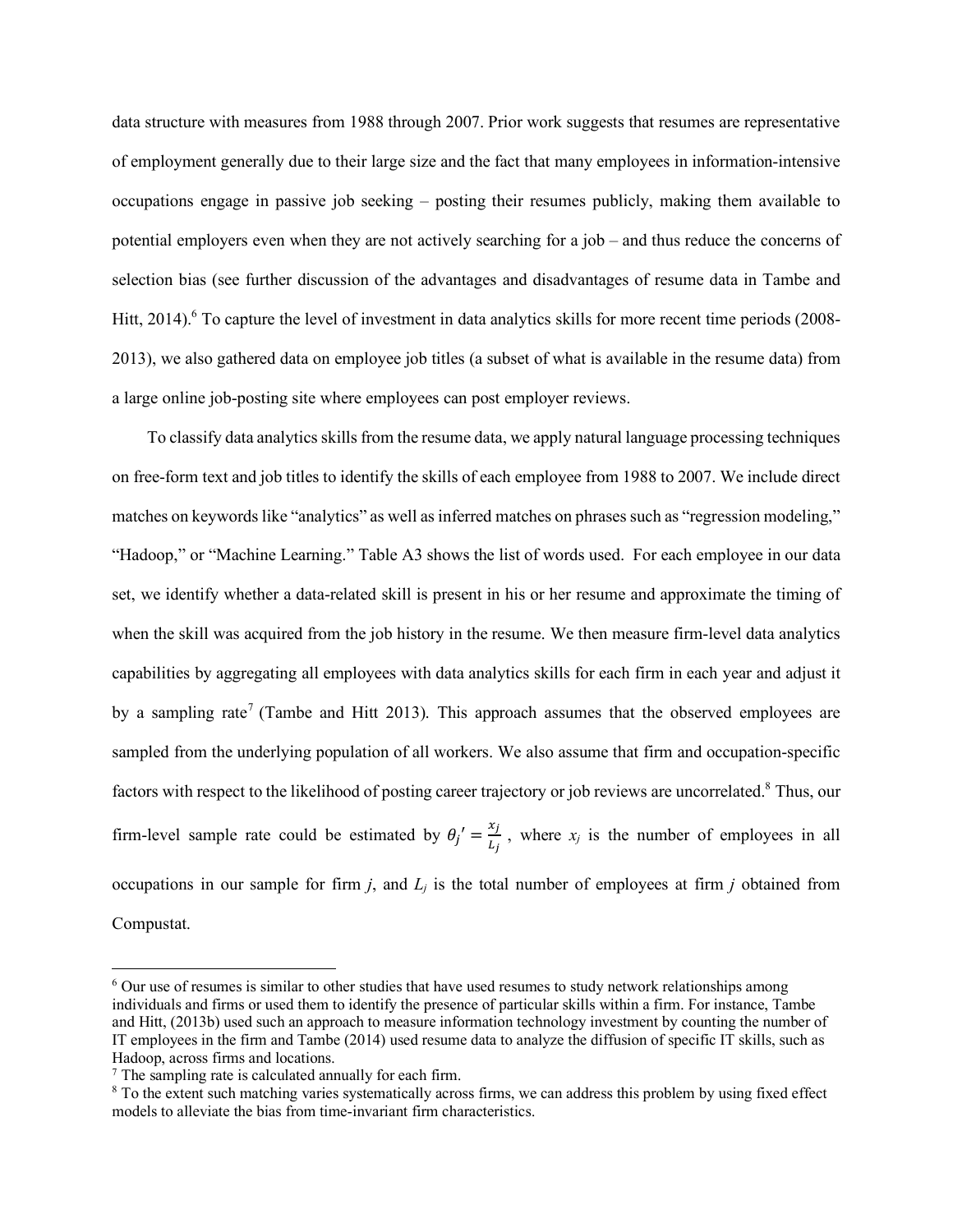| Table A3: Taxonomy used to classify data analytics skills |                                                                                                                                                                                                                                                                                                        |  |  |  |  |
|-----------------------------------------------------------|--------------------------------------------------------------------------------------------------------------------------------------------------------------------------------------------------------------------------------------------------------------------------------------------------------|--|--|--|--|
| General:                                                  | Business intelligence, Data analysis, Data center, Data<br>driven, Data fusion, Data integration, Data mining, Data<br>warehouse                                                                                                                                                                       |  |  |  |  |
| System oriented:                                          | Cassandra, Cloud computing, Distributed system, Hadoop,<br>HBase, Google File System, MapReduce                                                                                                                                                                                                        |  |  |  |  |
| Algorithms & Methodology oriented:                        | A/B test, Ensemble learning, Genetic algorithm, Machine<br>learning, Natural language processing, Neural network,<br>Network analysis, Optimization, Pattern recognition,<br>Predictive model, Regression, Signal processing, Simulation,<br>Supervised learning, Unsupervised learning, Visualization |  |  |  |  |

Note: The Sovren resume parser (http://www.sovren.com) provides us with the text mining and skills-based semantic matching algorithms that map free-form text responses to a taxonomy of skills. It is also used by a number of online job sites to facilitate skills-based resume searches (among other activities). We then classify data analytics skills by the taxonomy.

To extend the data analytics metric from 2008 to  $2013$ , we use a second data source containing information from a large online job review platform that has 3.7 million job reviews. Each review has information on job title, employer name and length of employment. While these data are not as detailed as the resume data, they do provide job titles and employer names which can then be used to identify skills available at a firm at any point in time. Specifically, we use the job title classification from O\*Net to identify analytics related positions, similar to how IT labor is distinguished from other employees in earlier work (Tambe and Hitt 2013, Tambe and Hitt 2013). If any of the skills listed under the job title is related to data analytics, we assume anyone with such a job title to possess data analytics skills. We aggregate these individual level skills for each firm-year observation, tracing back to the year when the employment started and adjusted the raw aggregation by the underlying sampling rate as we did with the resume data. We complement our title-based classification by identifying three relevant phrases about data analytics ("data," "statistic," and "business analytics"). The productivity test results by job-title based measure of data

l

<sup>9</sup> We search the word "data" in the Occupation Search box provided by https://www.onetonline.org/, and obtain a list of job titles ranked according to how well these job titles matched to the keyword "data," according to the matching process in https://www.onetonline.org/help/online/search#keyword. A total of 576 primary data-related job titles are found, with detailed reports on the requisite technology skills and general skills. An additional 788 alternate occupation titles are found from the primary job titles. For example, the occupation "Database Administrator" has several alternate job titles, such as data engineer, data miner and data center manager. We count a person as having data analytics skills if any of the skills in that job title is related to data.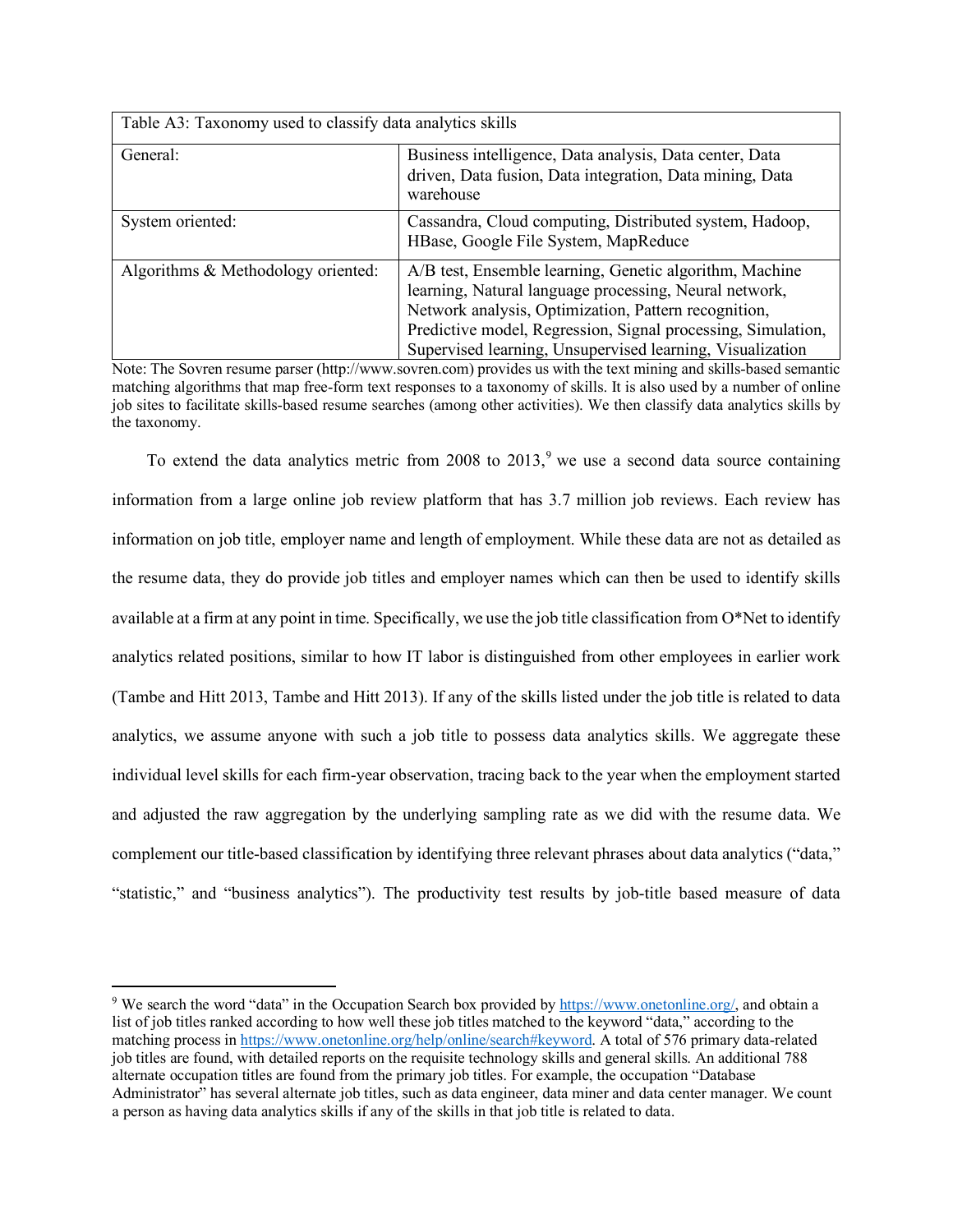analytics skills are consistent as shown in Table A4. Column 3 and 4 suggest that the complementarity is driven by employees with data analytics skills rather than IT skills.

| DV: ln(Sales)          | (1)<br>(2)  |             | (3)         | (4)         |
|------------------------|-------------|-------------|-------------|-------------|
| Model                  | FE          | FE          |             | FE          |
|                        |             |             |             |             |
| ln(Materials)          | $0.641***$  | $0.642***$  | $0.642***$  | $0.642***$  |
|                        | (0.0223)    | (0.0225)    | (0.0224)    | (0.0224)    |
| ln(Capital)            | $0.121***$  | $0.124***$  | $0.124***$  | $0.124***$  |
|                        | (0.0208)    | (0.0205)    | (0.0204)    | (0.0204)    |
| $ln(IT$ labor)         | $0.0191***$ | $0.0194***$ | $0.0189***$ | $0.0192***$ |
|                        | (0.00552)   | (0.00560)   | (0.00573)   | (0.00573)   |
| ln(Other labor)        | $0.212***$  | $0.213***$  | $0.212***$  | $0.212***$  |
|                        | (0.0251)    | (0.0251)    | (0.0249)    | (0.0248)    |
| $ln(Emp w / college+)$ | $0.00627**$ | $0.00637**$ | $0.00640**$ | $0.00638**$ |
|                        | (0.00251)   | (0.00250)   | (0.00251)   | (0.00251)   |
| ln(Data)               |             | $-0.000756$ | $-0.000108$ | $-0.000716$ |
|                        |             | (0.00151)   | (0.00150)   | (0.00152)   |
| ln(Dispersion)         |             | $-0.0662$   | $-0.0629$   | $-0.0657$   |
|                        |             | (0.0501)    | (0.0498)    | (0.0501)    |
| Data X Dispersion      |             | $0.00665**$ |             | $0.00635*$  |
|                        |             | (0.00307)   |             | (0.00338)   |
| IT labor X Dispersion  |             |             | 0.00301     | 0.00150     |
|                        |             |             | (0.00580)   | (0.00606)   |
|                        |             |             |             |             |
| Observations           | 14,960      | 14,960      | 14,960      | 14,960      |
| R-squared              | 0.985       | 0.985       | 0.985       | 0.985       |
| # of firms             | 1,864       | 1,864       | 1,864       | 1,864       |
| Industry               | <b>YES</b>  | YES         | <b>YES</b>  | <b>YES</b>  |
| Year                   | YES         | YES         | YES         | YES         |

**Table A4. The Productivity Test: Using Title-based Data Analytics Skills** 

Note:

(1) The Multilevel algorithm is used to measure the dispersion of innovation communities. All interactions are appropriately centered.

(2) Data source dummy for measuring data analytics skills, and patent variables including firm's patent stock and number of inventors are also controlled.

(3) Robust (clustered by firm) standard errors are reported in parentheses.

 $(4)$  \*\*\* p<0.01, \*\* p<0.05, \* p<0.1

We also appropriately scale the two different data sources to ensure that the metrics are comparable between the sources. This involves scaling the job-title-based classification used in job reviews to the fulltext-based classifications used in resumes. We first translate job title-based metrics from job reviews to job title-based metrics in resumes. Then we translate this title-based metrics from resumes to the corresponding full-text-based metrics. When a firm does not exist in the matching data, we use the industry average of scaling ratios to obtain and approximate the appropriate scale. Thus, our data cover the critical period for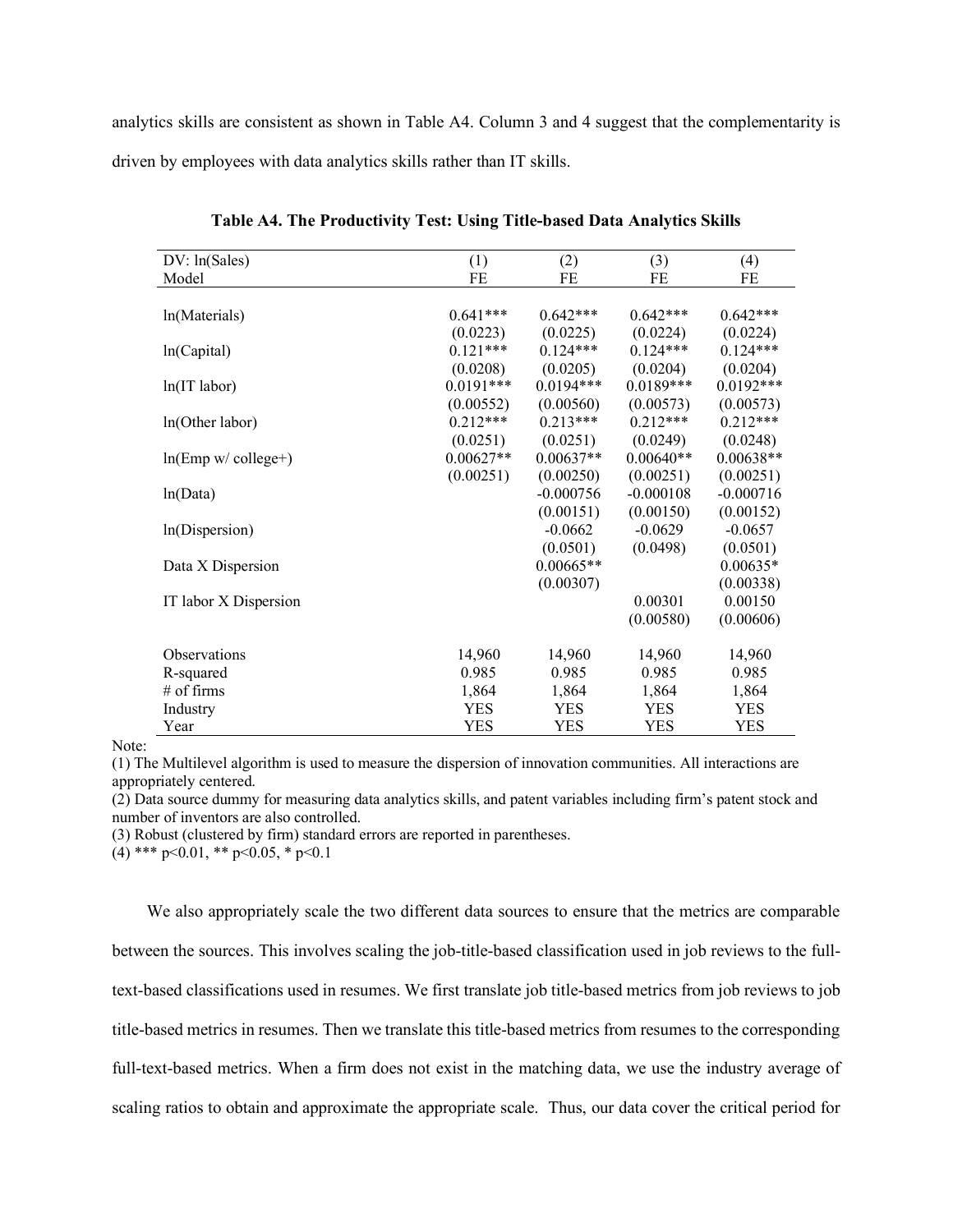the rising demand in data analytics ranging across 26 years from 1988 to 2013. Although we combine two different data sources to measure data analytics skills, the data source and year dummies help to control for any idiosyncratic characteristics associated with each data source that may bias our results. Furthermore, we use the logarithm of employees with data analytics skills which should alleviate the potential scaling differences in the underlying data. We also perform a Chow test on our main results that cannot reject the hypothesis that the analytics coefficients using the combined data are equal<sup>10</sup> and thus we can reasonably combine the two data sources. To ensure our results are not driven by the merging of two different data sources, we estimate our models in each data source separately and the results are consistent with the combined sample and observe the complementarities to grow stronger in later years using the job reviews (Column 5 and 6 in Table 3 in the main body of the paper).

## **D: Method and Identification**

 $\overline{\phantom{a}}$ 

Our primary analysis tests for complementarities between the deployment of data analytics and innovation structure. Two types of statistical tests have been developed to assess the existence of such complementarities (Arora and Gambardella 1994, Brynjolfsson and Milgrom 2013, Milgrom and Roberts 1990): correlations (adoption or demand equations) and performance differences (productivity equations). The correlation test, which can be estimated in the form of conditional correlations or reduced-form demand equations, determines whether a cluster of practices is more likely to be adopted jointly rather than separately. Although the demand equations have the advantage that they are relatively simple and provide the greatest power if firms are optimally matching complementary practices, they have the disadvantage that the simplicity makes them vulnerable to unobserved heterogeneity. In addition, such an analysis will tend to understate the strength of complements if not all firms are endowed with or able to change to the optimal match between complements. An alternative approach to examining complementarities is to

 $10$  For instance, the Chow test for pooling our data in our key regression (see Column 2 of Table 3 in the main body of the paper ) on the complementarities between data analytics and dispersion of innovation community is  $F(2)$ ,  $1863$ ) = 1.91, p < 0.15).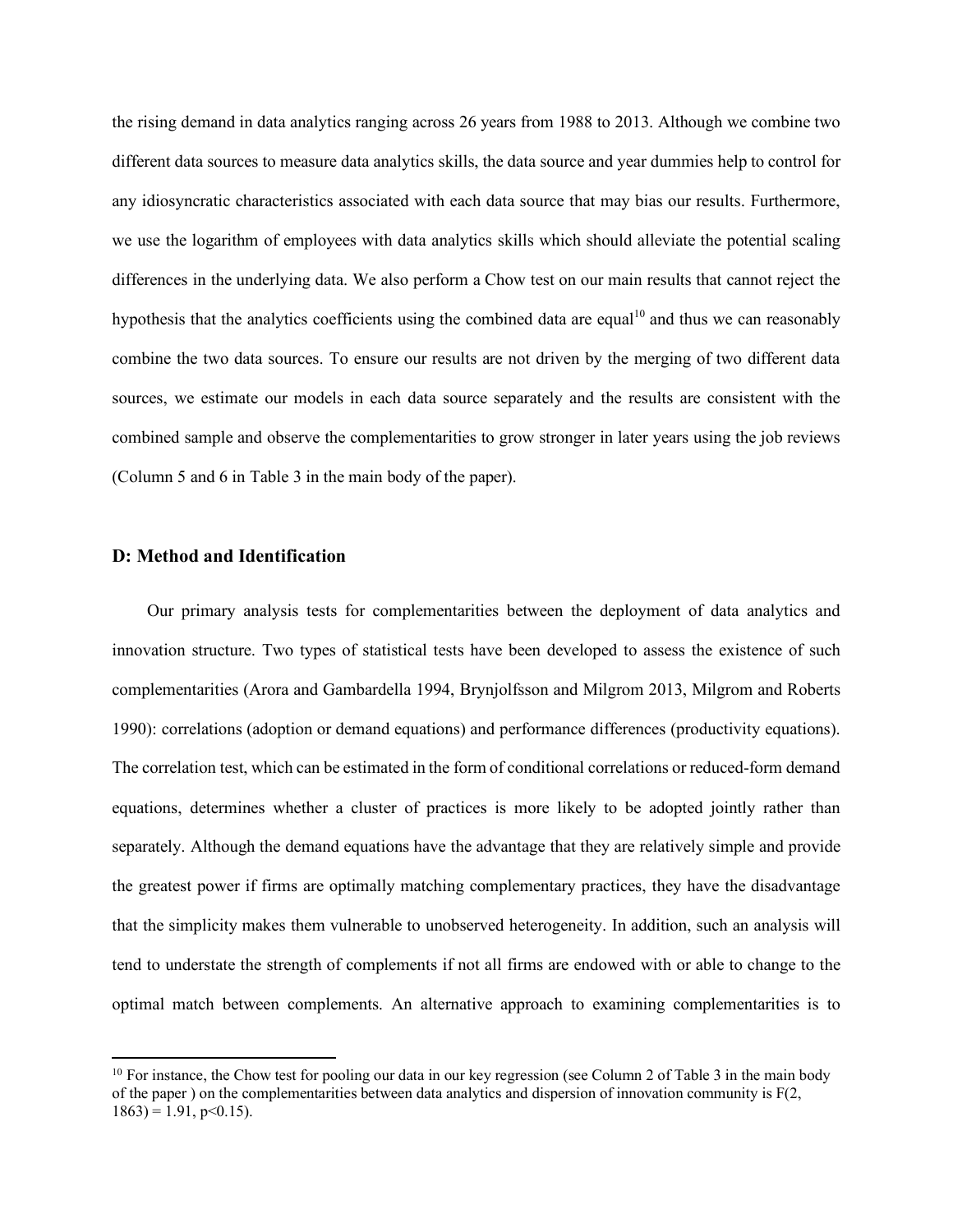measure whether there are performance differences between firms that adopt complementary practices as a group and those that do not. These metrics have the advantage of a direct tie to a relevant firm outcome (performance), and the effects are most powerful statistically if not all firms have found the optimal match, which may be likely for a relatively new change in business practices. Over time, as the complementarities system diffuses to other firms, the correlation would increase but the productivity premium would decrease because the relative advantage for using the system diminishes as its adoption spreads.

We take the view that firm capabilities to pursue specific innovative practices are quasi-fixed because it is difficult to change them due to organizational inertia, path dependency, culture, norms, and prior strategic choices (Hannan and Freeman 1984, Lam 2005). The rapid diffusion of analytics technology and a relatively recent, exogenous shift in the amount of data available to firms enable us to observe the effects of data analytics on different firm practices related to innovation, even those that are not optimally configured to benefit from analytics capabilities. A similar assumption has been made previously in IT research for other types of IT-related complements (Autor et al. 2003, Bresnahan et al. 2002, Brynjolfsson and Hitt 1996, Milgrom and Roberts 1990).

We first explore the correlation between data analytics and the dispersion of innovation communities. According to our theory, we expect the two to be positively correlated. Thus, we relate data analytics capabilities to innovation dispersion after controlling for sales, innovation inputs, and firm (fixed effects)  $(y_i)$  and year  $(y_t)$ . This can be viewed as a reduced-form demand equation to the extent that the "price" of data analytics skills can be viewed as varying by firm and time, and we are treating innovation structure as quasi-fixed relative to data analytics skills.<sup>11</sup>

 $ln(data)_{it} = \beta_0 + \beta_1 ln(sales)_{it} + \beta_2 ln(R&D)_{it} + \beta_3 patent_{it} + \beta_4 ln(dispersion)_{it} + y_t + \gamma_i + \epsilon_{it}$  (6)

The productivity test examines whether the hypothesized system of complements is more productive if adopted together or separately; it is typically implemented by including the direct effects as well as the

 $\overline{\phantom{a}}$ 

 $11$  A typical factor demand equation relates the quantity of a factor to the prices of that factor and the levels of quasifixed factors. Sales can also appear in this equation if the demand system is assumed to arise from cost minimization (since this model treats sales as exogenous). In our specification, sales also serve as a control for firm heterogeneity in size.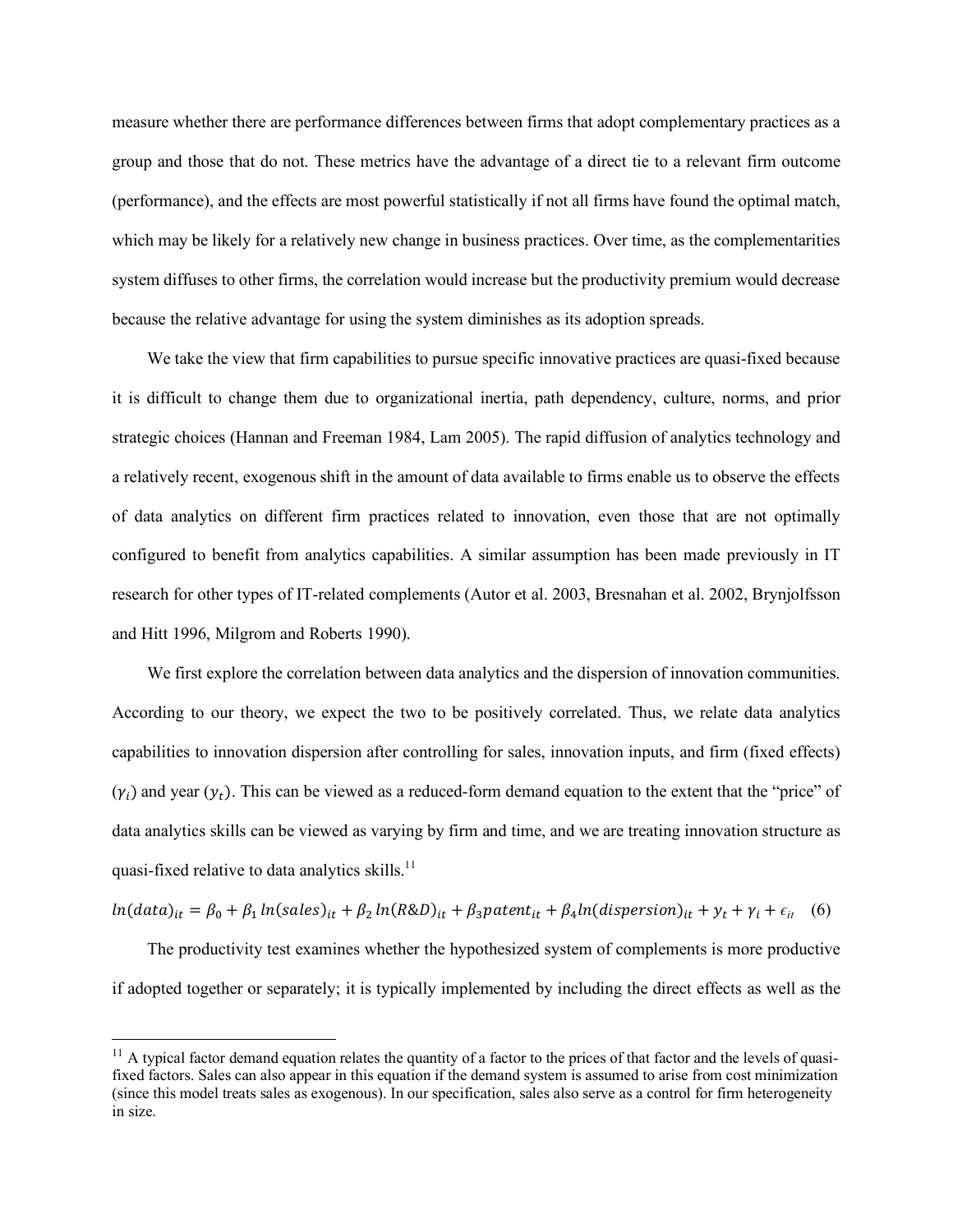interaction effect in a productivity or performance model. A complementarities relationship is consistent with a significant interaction term but can also be estimated by sample comparisons that would also imply increasing benefits of one factor in the presence of increasing levels of another complement (see e.g., Brynjolfsson and Milgrom (2013)), a technique that has been applied empirically in a number of recent papers (see e.g., (Aral et al. 2012, Tambe et al. 2012)).

Although there are several approaches to measuring the marginal effect of information technology on firm performance, we choose the multi-factor productivity framework implemented with the Cobb-Douglas production function, which is the most commonly used framework in estimating IT value. Using this framework, we relate firm output such as sales or value-added to various firm inputs such as labor, capital and materials after controlling for temporal and firm-specific variations. The residual of this equation can be interpreted as the multi-factor productivity, and we are interested in exploring whether data analytics skills and their interaction with innovation structure are related to this measure of productivity.

Equation 7 below represents a standard function that has been used in the IT-productivity literature augmented with the additional terms for data analytics skills and innovation (and their interactions). Specifically, we relate sales to production inputs such as materials expense (*m*), physical capital stock (*k*) and labor (*IT labor and other labor*, measured as the number of employees with IT skills and without IT or data analytics skills) as well as controls for firm fixed effects (*i*) and year (*t*) dummy variables that address firm-specific unobserved heterogeneity, temporal productivity shocks and measurement error in price deflators. We also control for educational level of employees and firm's innovation activity including patent stock and number of inventors to resolve time-variant unobserved heterogeneity in labor quality and innovation in general. Here and throughout we will use italics to designate specific regression measures. Our panel analysis includes the performance and labor metrics on a 26-year panel from 1988 to 2013. To this base specification, we add data analytics skills (*data)*, the innovation structure of the firm (*dispersion*) as well as their interactions (*data X dispersion*). Of particular interest in this equation is  $\beta_7$ , since a positive value of this coefficient suggests the presence of complementarities.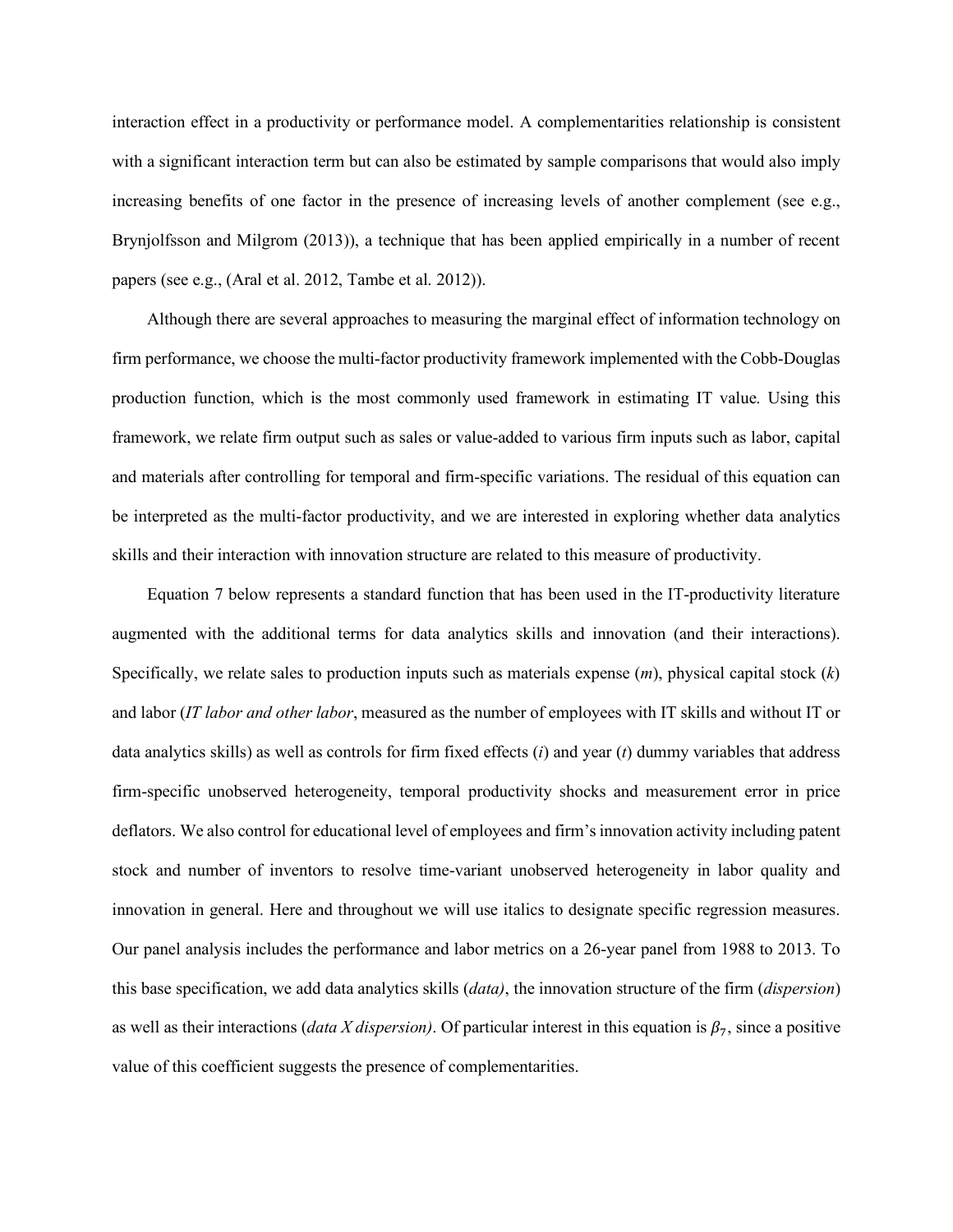ln (sales)<sub>it</sub> =  $\beta_0 + \beta_1 \ln(m)_{it} + \beta_2 \ln(k)_{it} + \beta_3 \ln(\text{other labor})_{it} + \beta_4 \ln(\text{IT labor})_{it} +$  $\beta_5$ ln (data)<sub>it</sub> +  $\beta_6$ ln (dispersion)<sub>it</sub> +  $\beta_7$ data<sub>it</sub>X dispersion<sub>it</sub> +  $y_t$  +  $\gamma_i$  + controls +  $\epsilon_{it}$  (7)

Next, we explore the nature of innovation as enabled by these complementarities. We first investigate whether the interaction of data analytics skills and innovation structure could help produce a new technology element that can serve as a building block for future combination in innovation. We then examine the extent to which data analytics can facilitate the generation of a new combination innovation or reuse of existing combination and technology.

ln (new technology)<sub>it</sub> =  $\beta_0 + \beta_1 \ln(data)_{it} + \beta_2 dispersion_{it} + \beta_3 data_{it}X$  dispersion<sub>it</sub> +  $y_t + \gamma_i$  + controls +  $\epsilon_{it}$  (8) ln (new combination)<sub>it</sub> =  $\beta_0 + \beta_1 \ln(data)_{it} + \beta_2 dispersion_{it} + \beta_3 data_{it}X$  dispersion<sub>it</sub> +  $y_t$  +  $\gamma_i$  + controls +  $\epsilon_{it}$  (9) ln (reuse)<sub>it</sub> =  $\beta_0 + \beta_1 \ln(data)_{it} + \beta_2 dispersion_{it} + \beta_3 data_{it}X$  dispersion<sub>it</sub> +  $y_t + \gamma_i$  + controls +  $\epsilon_{it}$ (10)

Complementarity relies on the benefits of matching two or more investment decisions rather than the effectiveness of the decisions themselves. As a result, it is naturally robust for some types of endogeneity and reverse causality problems. While there are many explanations for why a particular investment might be correlated with unobserved shocks (e.g. firms spend unexpected free cash flow on new investment), it is difficult to explain why such a relationship would be present only when two investments are made together or not at all. In addition, the correlation test and the productivity test for complementarities are subject to different sources of bias which provide some ability to cross-check results. Nonetheless, we estimate that there are at least two endogenous factors that could lead to a positive bias. First, high-performing firms can have resources available that can be redeployed to increase investment in data talent acquisition, which could lead to a reverse causality between performance and data analytics. By itself this is not a problem in interpreting our complementarities result, but it could introduce bias if this tendency depends on the organizational form. (This is not implausible given that human capital practices and organizational practices are often closely linked). Second, there could be omitted variables, such as higher management quality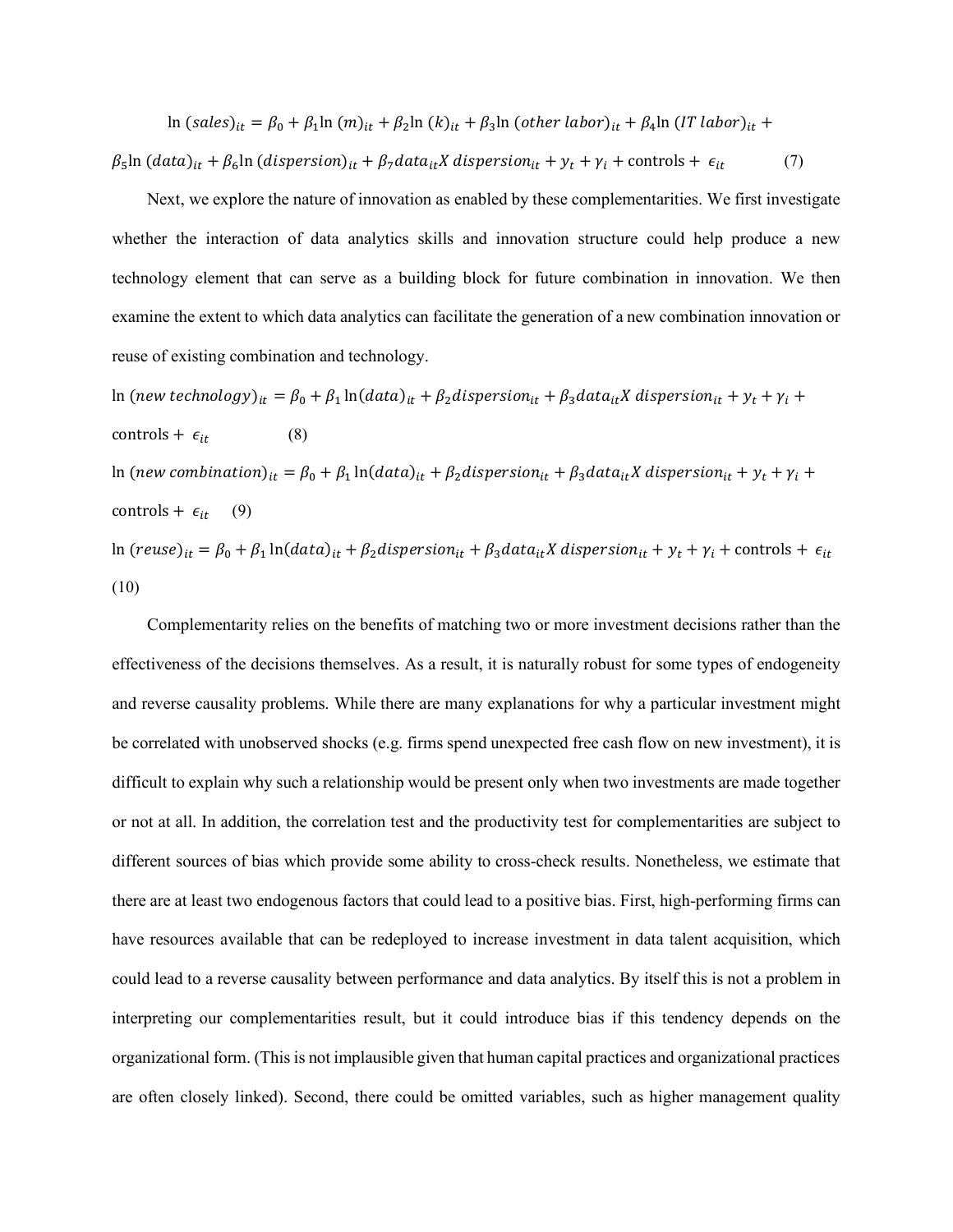attracting higher quality labor, which could lead to an upward bias. We address this problem in two ways. First, selection bias from omitted variables is less likely in the complementarities framework if we find the use of data analytics is only complementary to some firm practices but not others. Second, we treat data analytics skills and IT skills as endogenous and use three sets of instruments to correct potential biases: 1) data analytics skills in a firm's existing hiring network; 2) a neighbor's adoption of an enterprise resource planning (ERP) system and the total number of neighbors that started to use ERP systems; 3) a neighbor's adoption event and the total number of neighbors that started to use Human Capital Management (HCM) systems. All these instruments are derived from a firm's immediate hiring network, which can be used as a proxy to measure the ease of access to existing data analytics talent and therefore the "cost" of acquiring analytics skills. This hiring network is constructed by examining employee flows across firms using techniques similar to those in Wu et al. (2016).

Firms are represented by nodes and firm-to-firm employee movements are represented by edges in the network. A directed edge is identified between Firm A and Firm B if A hired someone from B in the previous five years<sup>12</sup> and the weight of that edge is expressed as the number of employees hired. The first instrumental variable is a Hausman-type instrumental variable, based on the neighboring firm's existing data talent. It measures the potential labor pool accessible to the firm through employee mobility, which reflects the cost of acquiring additional analytics talent. At the same time, the data analytics skills pool from the neighboring firms is only the potential access a firm could have, and thus it should not affect the firm's own performance. The only point at which the talent pool could affect performance of the focal firm is when the firm hires from a neighboring firm, which the firm fixed-effect model can address because it can capture the effect from the change in data analytics skills between years. Accordingly, the potential for productivity spillovers through labor movement would not invalidate our instruments.

The second and third instrumental variables are derived from measures of the adoption of ERP systems broadly and the HCM module by firms in the same labor pool. Because these types of systems are likely

l

 $12$  This type of graph has been previously utilized to identify the position of a firm in the network of labor flows (Wu et al. 2016).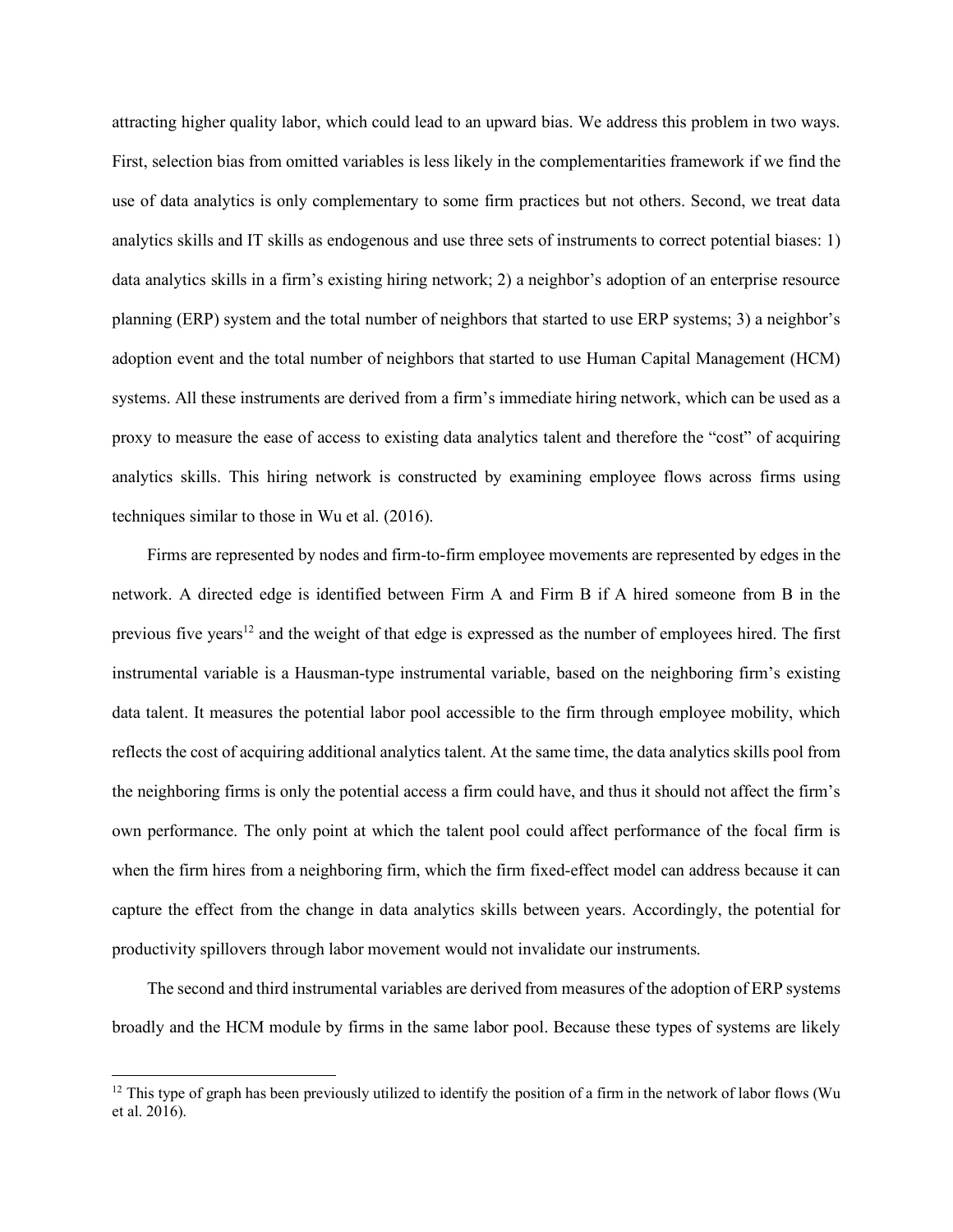complementary to the use of data analytics talent, $^{13}$  this can change the overall access to data analytics skill as firms acquire employees with these skills during implementation and employees transfer these skills through job-hopping. The ERP adoption event may have an especially large effect of increasing the availability of employees because of a transition from an implementation team to operations may free up some types of staff. We focus specifically on the point at which a firm implements these systems (rather than simply licenses, which could be several years earlier) to prevent common industry-level shocks from potentially generating an increased demand for these systems in nearby firms as well as a direct shock to productivity in the focal firm (see related arguments in (Hitt and Brynjolfsson 1996, Hitt et al. 2002)). Furthermore, our instrumental variables derived from hiring neighbors are inherently more protected against common industry shocks because a firm's hiring network is composed of a much more diverse set of firms than firms in the same industry. Thus, while a neighboring firm's adoption of ERP should not directly affect the focal firm's productivity, it should have an impact on the focal firm's access to data analytics-related talent. To illustrate this, we show in Figure A1 the impact on the access to data talent of the focal firm (Firm A) when its neighbor (Firm B), from which A hires people, adopted an ERP system. B now has a need to hire employees with ERP experience as well as experience working with the associated process change that often accompanies the ERP implementation, and starts to hire from new firms, such as C. Not only has B's hiring pool expanded, at the same time, this network change also increases to A's access to data analytics-related talent. As shown in Figure A1, A still hired from the same three firms but its access to data talent has expanded because of B's newly hired data talent that it acquired from C. This example shows that B's ERP implementation induces a change in A's access to talent even though A has not changed its hiring practices. Thus, we can use a neighbor's ERP adoption event as an instrument for the focal firm's access to data analytics talent. The first stage results are shown in Column 5 of Table 2 in the main body of the paper.

 $\overline{a}$ 

<sup>&</sup>lt;sup>13</sup> ERP systems are off-the-shelf software packages that offer a variety of functions including finance, human resources, supply-chain management, consumer relationship management and business intelligence (Hitt and Brynjolfsson 1996; Hitt et al. 2002). These types of enterprise information systems often produce a large amount of data about firms' business processes, which can affect the demand for data analytics skills.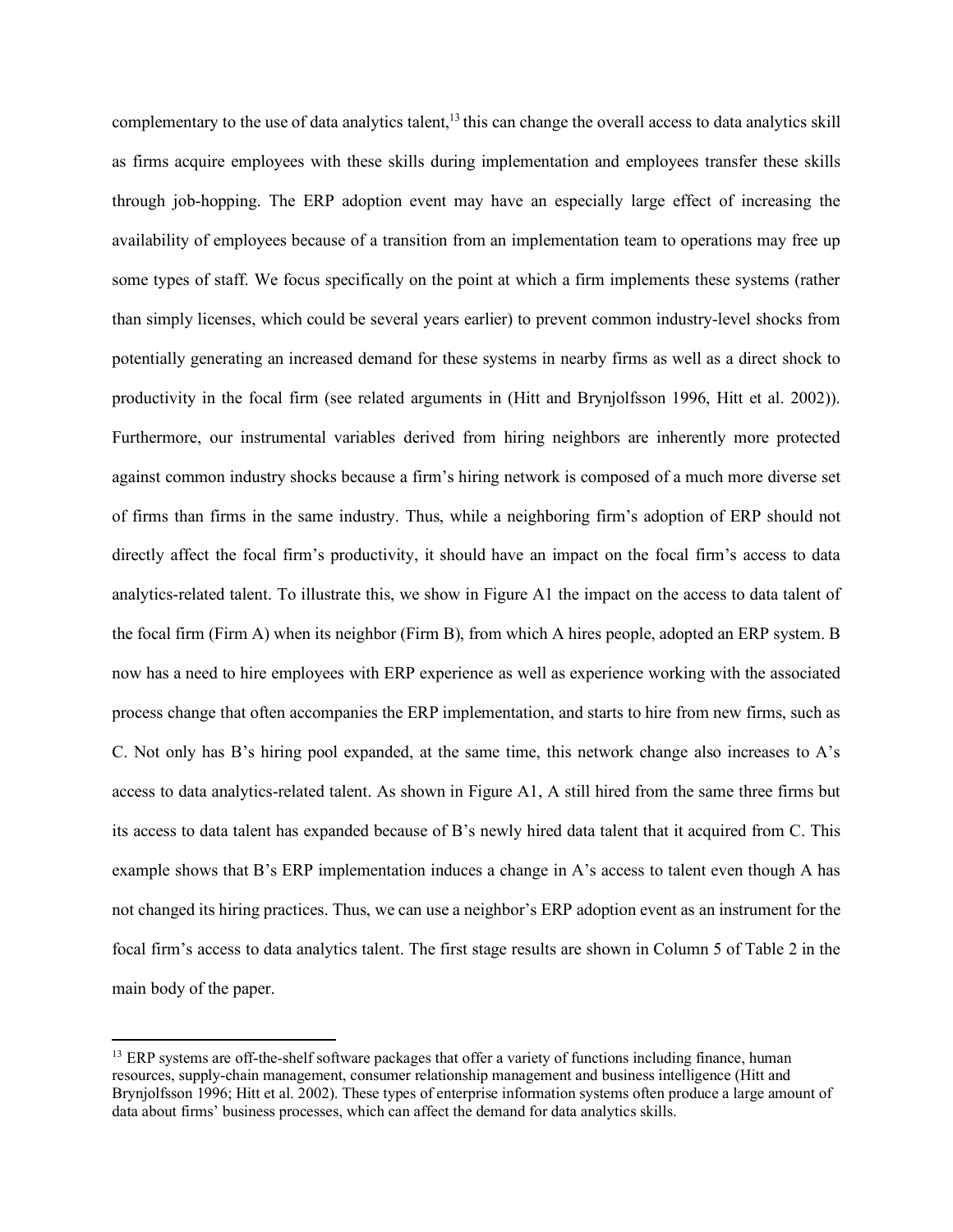We have two available measures of ERP adoption. First, we can infer ERP adoption by examining whether employees in a firm have job titles or job descriptions in their resumes that suggest the use of ERP (e.g., employees stating in their past job description that they "used an ERP system to conduct inventory control"). We can infer the adoption of HCM systems using data from a major ERP vendor that provided the dates when clients purchased and implemented the HCM module. This is used to construct a binary variable to represent the firm's HCM module implementation status, which is 0 in the years before the firm started using the system and 1 afterward.

Innovation structure could also be endogenous. Here, we rely on the assumption that organizational structure is often quasi-fixed, an assumption which has been used in prior work on IT-organizational complementarities (Bresnahan 2001, Brynjolfsson and Hitt 1996, Levy and Murnane 1996, Milgrom and Roberts 1990). The quasi-fixity of our innovation structure measures is likely to be correct given the literature that has documented the difficulty firms face in changing their innovation practices and portfolios, because changing them requires firms to substantially alter practices in many areas including finance, talent acquisition, monitoring policy, incentive pay and reporting relationships (Nagji and Tuff 2012, Wessel and Christensen 2012). We verify that the quasi-fixed assumption by examining the extent to which the structure of the innovation process varies across time within the same firm. Overall, the standard deviations of the dispersion metric within firms are very small, suggesting that it is difficult for firms to change their innovation structure. Thus, our regression results can be interpreted as assessing whether pre-existing firm differences in innovation structure influence the benefits of acquiring data analytics capabilities. Even though it is quasi-fixed, there is some temporal variation in this metric across so the coefficient of the direct term can be identified, but this variable should be interpreted with caution due to the likelihood of a low signal to noise ratio in our fixed effects regressions on the decentralization variable alone; this concern does not apply to the interaction term which is the focus of our analysis. We also fixed the firm's dispersion score by taking the average of the yearly scores for each firm. In this regression, the dispersion variable is dropped out of the regression in the fixed-effect model. As shown in Table A5, results are consistent with the time varying measure of firm dispersion.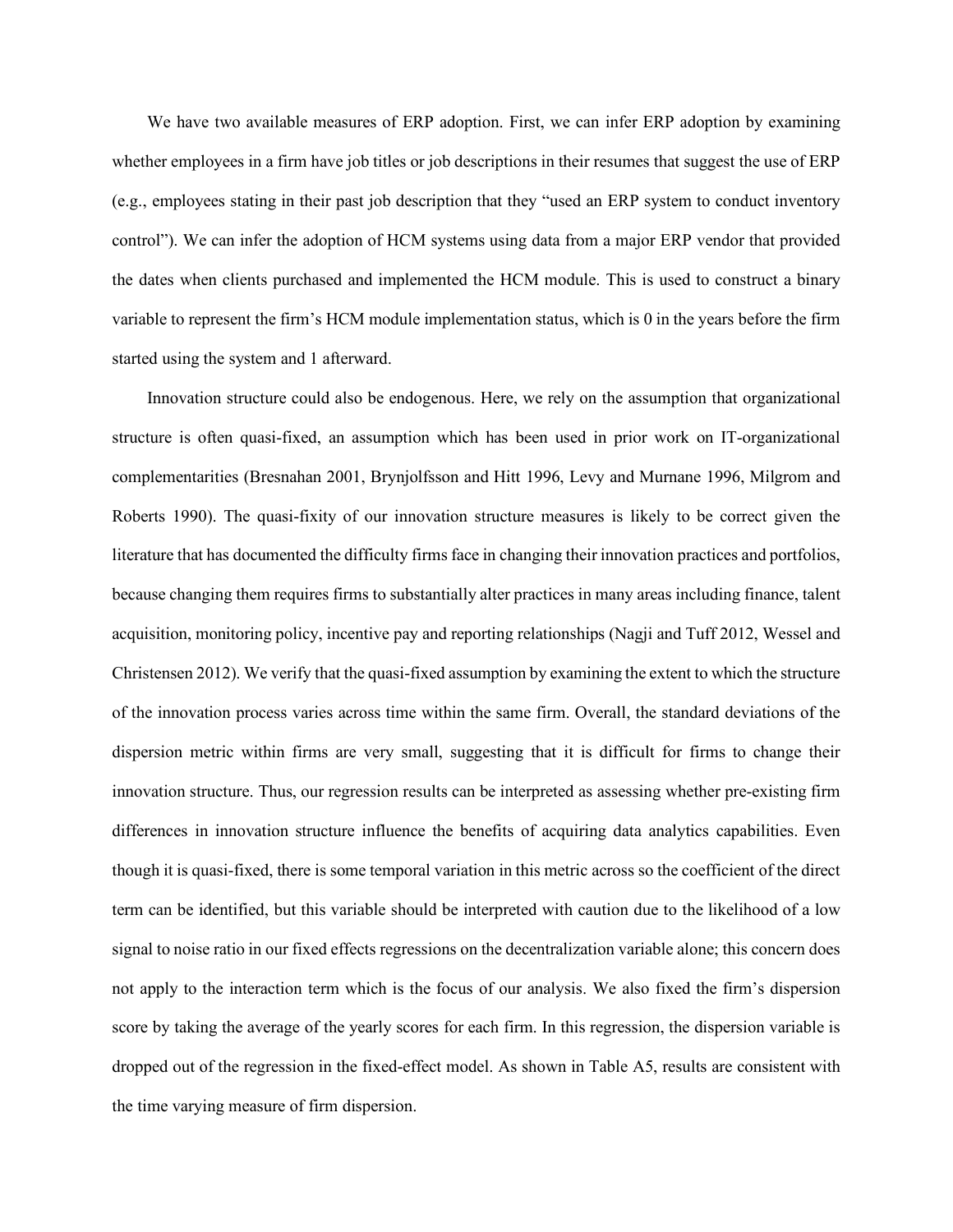| DV: ln(Sales)          | (1)         | (2)          | (3)         | (4)        |
|------------------------|-------------|--------------|-------------|------------|
| Model                  | FE          | FE           | 2SLS        | GMM/IV     |
|                        |             |              |             |            |
| ln(Materials)          | $0.641***$  | $0.642***$   | $0.582***$  | $0.594***$ |
|                        | (0.0223)    | (0.0224)     | (0.0244)    | (0.0397)   |
| ln(Capital)            | $0.121***$  | $0.124***$   | $0.0819***$ | $0.132***$ |
|                        | (0.0208)    | (0.0205)     | (0.0216)    | (0.0414)   |
| $ln(IT$ labor)         | $0.0191***$ | $0.0192$ *** | 0.0456      | 0.00896    |
|                        | (0.00552)   | (0.00556)    | (0.0549)    | (0.00887)  |
| ln(Other labor)        | $0.212***$  | $0.212***$   | $0.260***$  | $0.310***$ |
|                        | (0.0251)    | (0.0252)     | (0.0280)    | (0.0545)   |
| $ln(Emp w / college+)$ | $0.00627**$ | $0.00609**$  | $-0.00332$  | 0.00871    |
|                        | (0.00251)   | (0.00255)    | (0.00654)   | (0.0120)   |
| ln(Data)               |             | 0.000471     | 0.0322      | 0.00148    |
|                        |             | (0.00133)    | (0.0424)    | (0.00222)  |
| Data X Dispersion      |             | $0.0153***$  | $0.0824**$  | $0.0165**$ |
|                        |             | (0.00459)    | (0.0419)    | (0.00746)  |
|                        |             |              |             |            |
| Observations           | 14,960      | 14,960       | 11,012      | 11,012     |
| R-squared              | 0.985       | 0.985        | 0.733       |            |
| $#$ of firms           | 1,864       | 1,864        | 1,592       | 1,592      |
| Industry               | <b>YES</b>  | <b>YES</b>   | <b>YES</b>  | <b>YES</b> |
| Year                   | YES         | <b>YES</b>   | <b>YES</b>  | <b>YES</b> |

**Table A5. The Productivity Test: Time Invariant Innovation Community Structure**

Note:

(1) The Multilevel algorithm is used to measure the dispersion of innovation communities. All interactions are appropriately centered.

(2) Six instrumental variables are used: 1) total number of employees with data analytics skills in neighboring firms; 2) one-period lagged values of 1); 3-4) total number of neighbors that adopt an enterprise resource planning (ERP) Human Capital Management (HCM) systems; 5-6) one-period lagged values for ERP or HCM variables in what are calculated for 3-4). The first-stage F-statistics passes the weak instrument test.

(3) We use the Blundell and Bond (1998) SYS-GMM estimator which derives additional instruments using the lagged level and differences from production inputs. This method was originally developed specifically for microproductivity applications, especially for measuring the productivity of R&D. We use three-period lags of the endogenous variables as instruments in addition to the external instruments used in 2SLS. The Arellano-Bond test for AR(2) autocorrelation in first differences suggests that serial correlation is not a concern in the first-differencing equations. Neither the Hansen test of over-identification nor the difference-in-Hansen test of the system GMM instruments rejects the null that the instruments are uncorrelated with the error term, ensuring the validity of the instruments used in the GMM estimation. We also test other lags and find they don't qualitatively change our results.

(4) Data source dummy for measuring data analytics skills, and patent variables including firm's patent stock and number of inventors are also controlled.

(5) Robust (clustered by firm) standard errors are reported in parentheses.

(6) \*\*\*  $p<0.01$ , \*\*  $p<0.05$ , \*  $p<0.1$ 

Finally, we address general endogeneity of production inputs with respect to output using standard

panel-based instrumental variables methods (the SYS-GMM estimator of Blundell and Bond (1998)), that